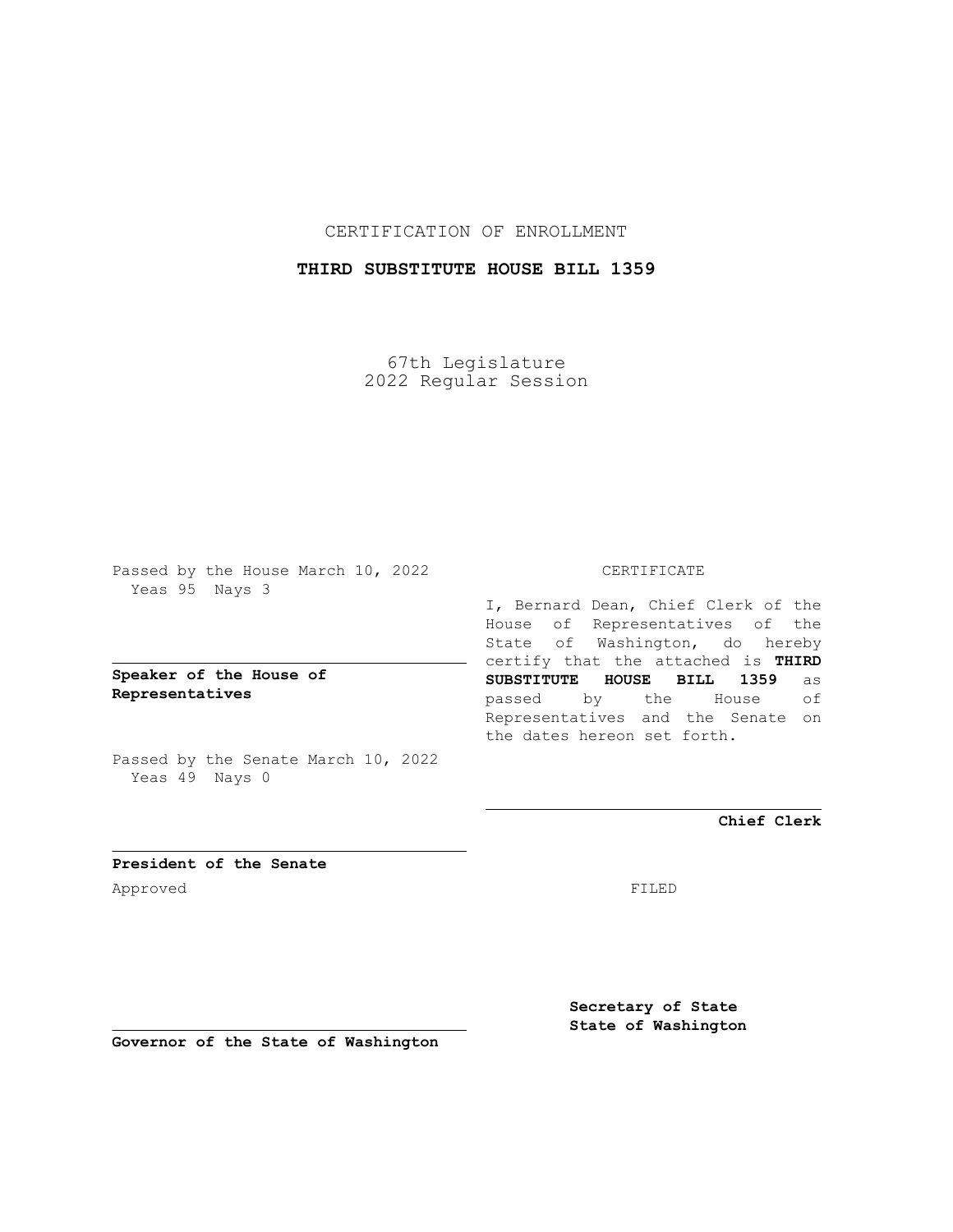#### **THIRD SUBSTITUTE HOUSE BILL 1359**

AS AMENDED BY THE SENATE

Passed Legislature - 2022 Regular Session

# **State of Washington 67th Legislature 2022 Regular Session**

**By** House Commerce & Gaming (originally sponsored by Representatives Stonier, MacEwen, Robertson, Shewmake, Ormsby, and Macri)

READ FIRST TIME 02/03/22.

 AN ACT Relating to temporarily reducing liquor license fees; amending RCW 66.24.420, 66.24.590, 66.24.600, 66.24.655, 66.24.690, 66.24.140, 66.24.146, 66.24.170, 66.24.240, 66.24.244, 66.24.320, 66.24.330, 66.24.350, 66.24.540, 66.24.570, 66.24.580, and 66.24.650; reenacting and amending RCW 66.24.495 and 66.24.680; creating a new section; providing an effective date; providing an expiration date; 7 and declaring an emergency.

BE IT ENACTED BY THE LEGISLATURE OF THE STATE OF WASHINGTON:

 NEW SECTION. **Sec. 1.** The legislature finds that operations of businesses in the hospitality industry have been significantly disrupted since the beginning of the COVID-19 pandemic. Many of these businesses, including restaurants, hotels, theaters, caterers, and nightclubs maintain state liquor licenses in order to offer their customers beer, wine, or spirits as products or amenities as 15 authorized under the terms of their licenses. However, many licensees' businesses were completely or partially closed for much of 2020 and continue to be closed or substantially disrupted in 2021 and 2022. Recognizing many licensees' inability to fully operate and use their license, and the financial hardships faced by many licensees, the legislature intends to provide relief to the hospitality industry by reducing certain liquor license fees in 2022 and 2023.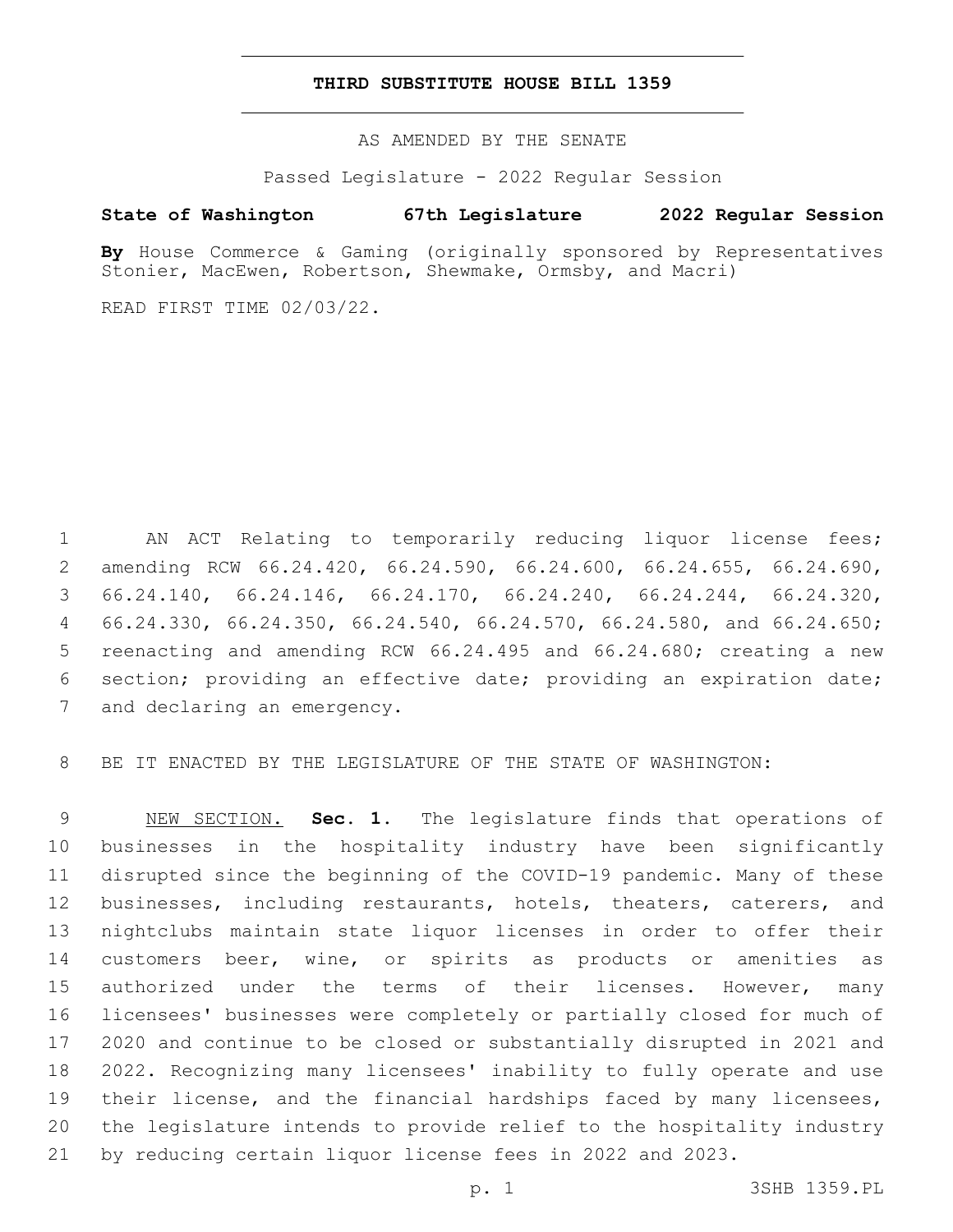**Sec. 2.** RCW 66.24.420 and 2021 c 6 s 9 are each amended to read 2 as follows: (1) The spirits, beer, and wine restaurant license shall be issued in accordance with the following schedule of annual fees: (a) The annual fee for a spirits, beer, and wine restaurant license shall be graduated according to the dedicated dining area and 7 type of service provided as follows: Less than 50% dedicated dining area  $((\$2,000))$ \$1,000 50% or more dedicated dining area  $((\$1,600))$ \$800 Service bar only  $((\$1,000))$ \$500

 (b) The annual fee for the license when issued to any other spirits, beer, and wine restaurant licensee outside of incorporated cities and towns shall be prorated according to the calendar quarters, or portion thereof, during which the licensee is open for business, except in case of suspension or revocation of the license.

 (c) Where the license shall be issued to any corporation, association or person operating a bona fide restaurant in an airport terminal facility providing service to transient passengers with more than one place where liquor is to be dispensed and sold, such license shall be issued upon the payment of the annual fee, which shall be a master license and shall permit such sale within and from one such place. Such license may be extended to additional places on the premises at the discretion of the board and a duplicate license may be issued for each such additional place. The holder of a master license for a restaurant in an airport terminal facility must maintain in a substantial manner at least one place on the premises for preparing, cooking, and serving of complete meals, and such food service shall be available on request in other licensed places on the premises. An additional license fee of twenty-five percent of the annual master license fee shall be required for such duplicate 34 licenses.

 (d) Where the license shall be issued to any corporation, association, or person operating dining places at a publicly or privately owned civic or convention center with facilities for sports, entertainment, or conventions, or a combination thereof, with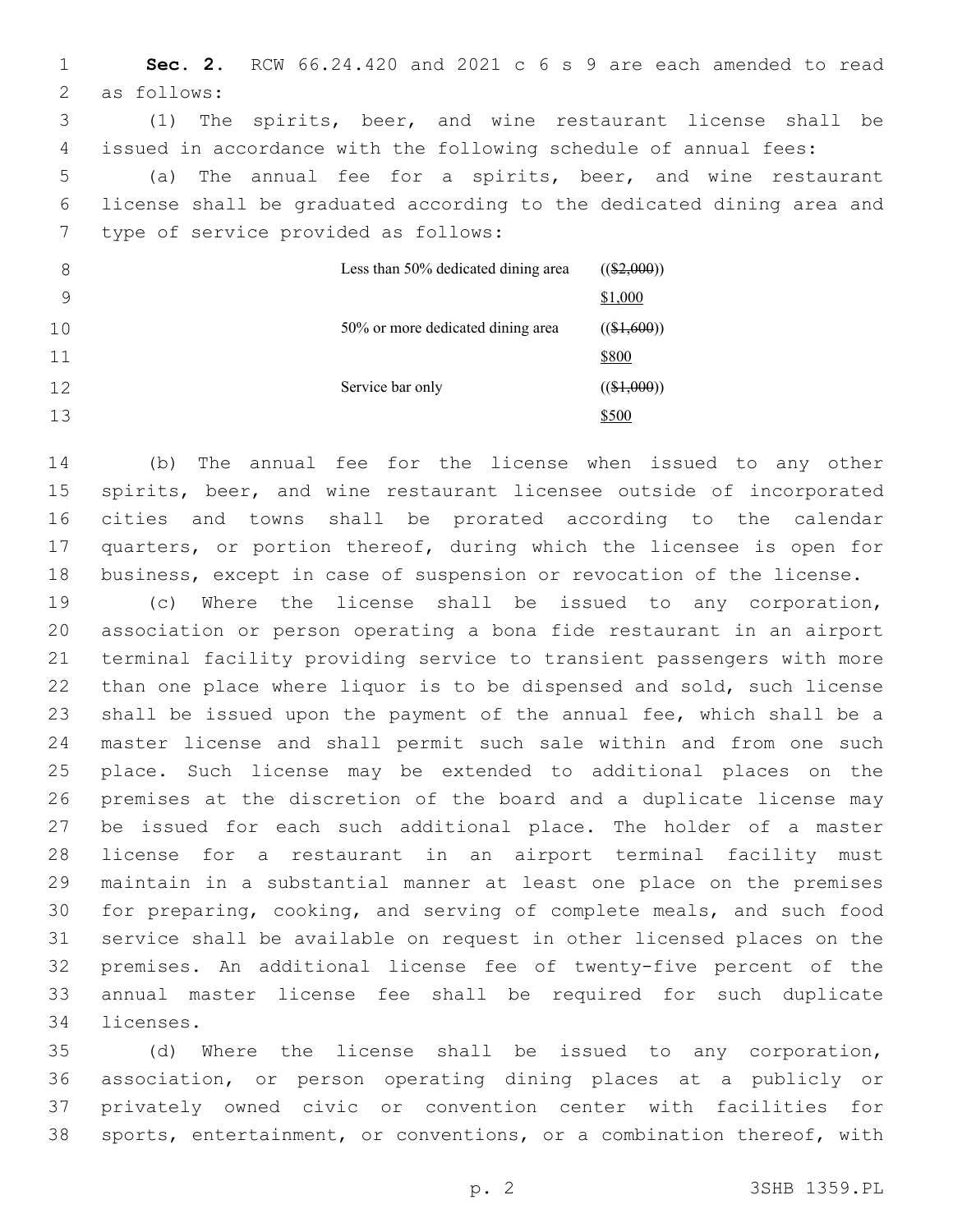more than one place where liquor is to be dispensed and sold, such license shall be issued upon the payment of the annual fee, which shall be a master license and shall permit such sale within and from one such place. Such license may be extended to additional places on the premises at the discretion of the board and a duplicate license may be issued for each such additional place. The holder of a master license for a dining place at such a publicly or privately owned civic or convention center must maintain in a substantial manner at least one place on the premises for preparing, cooking, and serving of complete meals, and food service shall be available on request in other licensed places on the premises. An additional license fee of ten dollars shall be required for such duplicate licenses.

 (e) The annual fees in this subsection (1) are waived during the 12-month period beginning with the second calendar month after 15 February 28, 2021, for:

 (i) Licenses that expire during the 12-month waiver period under 17 this subsection (1)(e); and

 (ii) Licenses issued to persons previously licensed under this section at any time during the 12-month period prior to the 12-month 20 waiver period under this subsection (1)(e).

 (f) The waivers in (e) of this subsection do not apply to any 22 licensee that:

 (i) Had their license suspended by the board for health and safety violations of state COVID-19 guidelines; or

 (ii) Received an order of immediate restraint or citation from the department of labor and industries for allowing an employee to perform work where business activity was prohibited in violation of an emergency proclamation of the governor under RCW 43.06.220.

 (g) Upon request of the department of revenue, the board and the department of labor and industries must both provide a list of persons that they have determined to be ineligible for a fee waiver under (e) of this subsection for the reasons described in (f) of this subsection. Unless otherwise agreed, any list must be received by the department of revenue no later than 15 calendar days after the 35 request is made.

 (2) The board, so far as in its judgment is reasonably possible, shall confine spirits, beer, and wine restaurant licenses to the business districts of cities and towns and other communities, and not grant such licenses in residential districts, nor within the immediate vicinity of schools, without being limited in the

p. 3 3SHB 1359.PL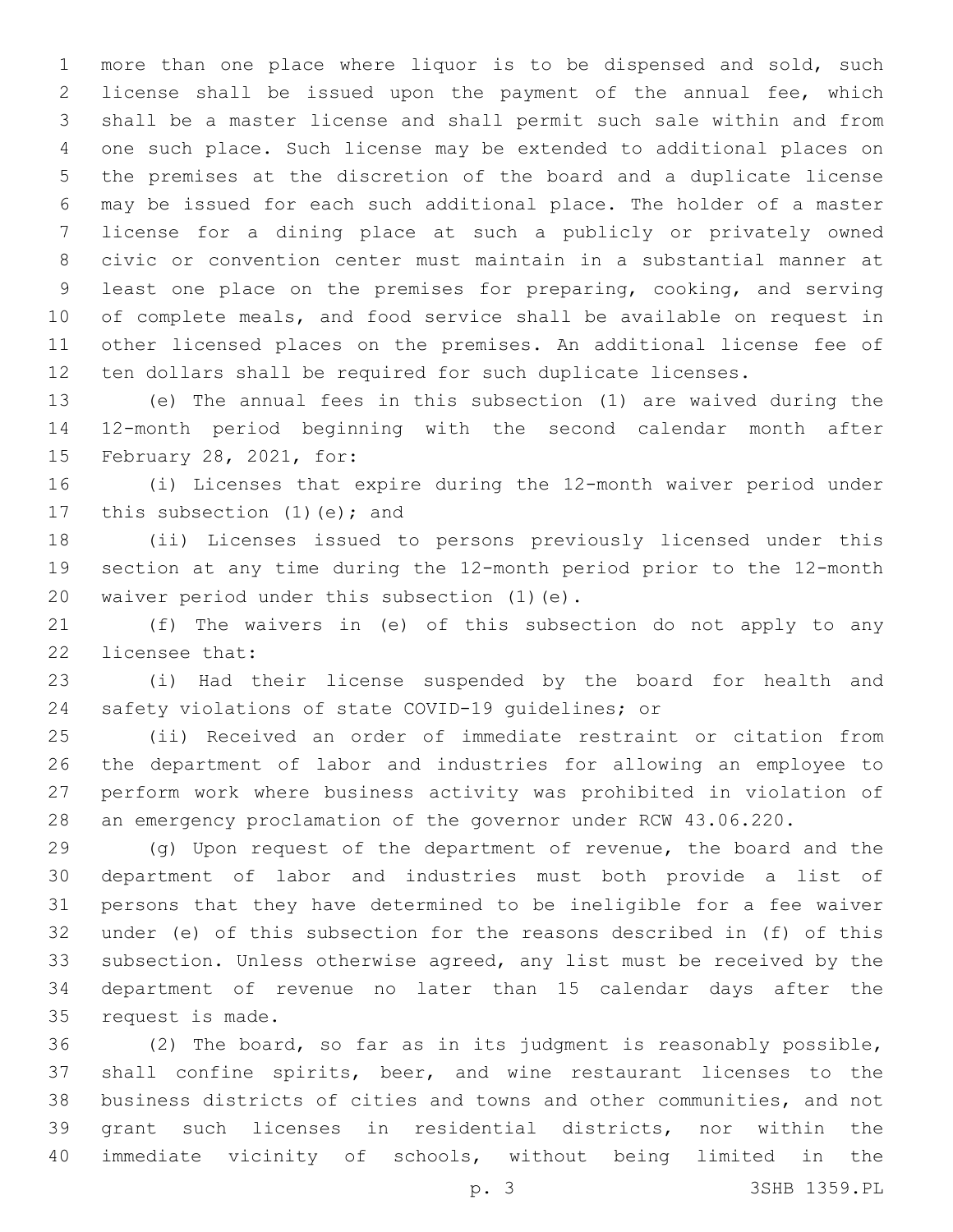administration of this subsection to any specific distance 2 requirements.

 (3) The board shall have discretion to issue spirits, beer, and wine restaurant licenses outside of cities and towns in the state of Washington. The purpose of this subsection is to enable the board, in its discretion, to license in areas outside of cities and towns and other communities, establishments which are operated and maintained primarily for the benefit of tourists, vacationers and travelers, and also golf and country clubs, and common carriers operating dining, 10 club and buffet cars, or boats.

 (4) The combined total number of spirits, beer, and wine nightclub licenses, and spirits, beer, and wine restaurant licenses issued in the state of Washington by the board, not including spirits, beer, and wine private club licenses, shall not in the aggregate at any time exceed one license for each one thousand two hundred of population in the state, determined according to the yearly population determination developed by the office of financial 18 management pursuant to RCW 43.62.030.

 (5) Notwithstanding the provisions of subsection (4) of this section, the board shall refuse a spirits, beer, and wine restaurant license to any applicant if in the opinion of the board the spirits, beer, and wine restaurant licenses already granted for the particular locality are adequate for the reasonable needs of the community.

 (6)(a) The board may issue a caterer's endorsement to this license to allow the licensee to remove the liquor stocks at the licensed premises, for use as liquor for sale and service at event locations at a specified date and, except as provided in subsection (7) of this section, place not currently licensed by the board. If the event is open to the public, it must be sponsored by a society or organization as defined by RCW 66.24.375. If attendance at the event is limited to members or invited guests of the sponsoring individual, society, or organization, the requirement that the sponsor must be a society or organization as defined by RCW 66.24.375 is waived. Cost of the endorsement is three hundred fifty dollars.

 (b) The holder of this license with a catering endorsement shall, if requested by the board, notify the board or its designee of the date, time, place, and location of any catered event. Upon request, the licensee shall provide to the board all necessary or requested information concerning the society or organization that will be holding the function at which the endorsed license will be utilized.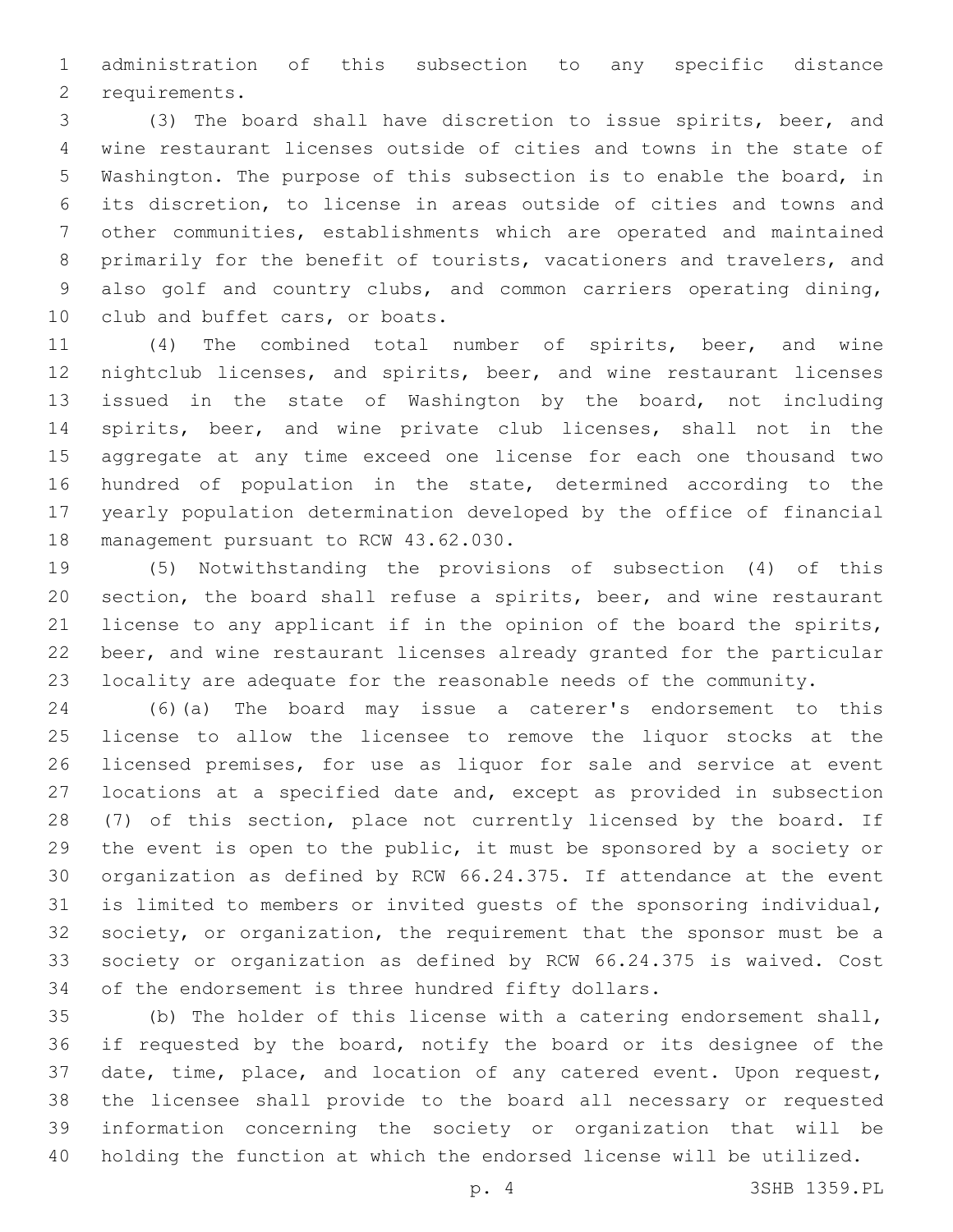(c) The holder of this license with a caterer's endorsement may, under conditions established by the board, store liquor on the premises of another not licensed by the board so long as there is a written agreement between the licensee and the other party to provide for ongoing catering services, the agreement contains no exclusivity clauses regarding the alcoholic beverages to be served, and the 7 agreement is filed with the board.

 (d) The holder of this license with a caterer's endorsement may, under conditions established by the board, store liquor on other premises operated by the licensee so long as the other premises are owned or controlled by a leasehold interest by that licensee. A duplicate license may be issued for each additional premises. A license fee of twenty dollars shall be required for such duplicate 14 licenses.

 (7) Licensees under this section that hold a caterer's endorsement are allowed to use this endorsement on a domestic winery premises or on the premises of a passenger vessel and may store liquor at such premises under conditions established by the board 19 under the following conditions:

 (a) Agreements between the domestic winery or passenger vessel, as the case may be, and the retail licensee shall be in writing, contain no exclusivity clauses regarding the alcoholic beverages to 23 be served, and be filed with the board; and

 (b) The domestic winery or passenger vessel, as the case may be, and the retail licensee shall be separately contracted and compensated by the persons sponsoring the event for their respective 27 services.

 **Sec. 3.** RCW 66.24.590 and 2021 c 6 s 14 are each amended to read 29 as follows:

 (1) There is a retailer's license to be designated as a hotel license. No license may be issued to a hotel offering rooms to its guests on an hourly basis. Food service provided for room service, banquets or conferences, or restaurant operation under this license must meet the requirements of rules adopted by the board.

(2) The hotel license authorizes the licensee to:

 (a) Sell spirituous liquor, beer, and wine, by the individual glass, at retail, for consumption on the premises, including mixed drinks and cocktails compounded and mixed on the premises;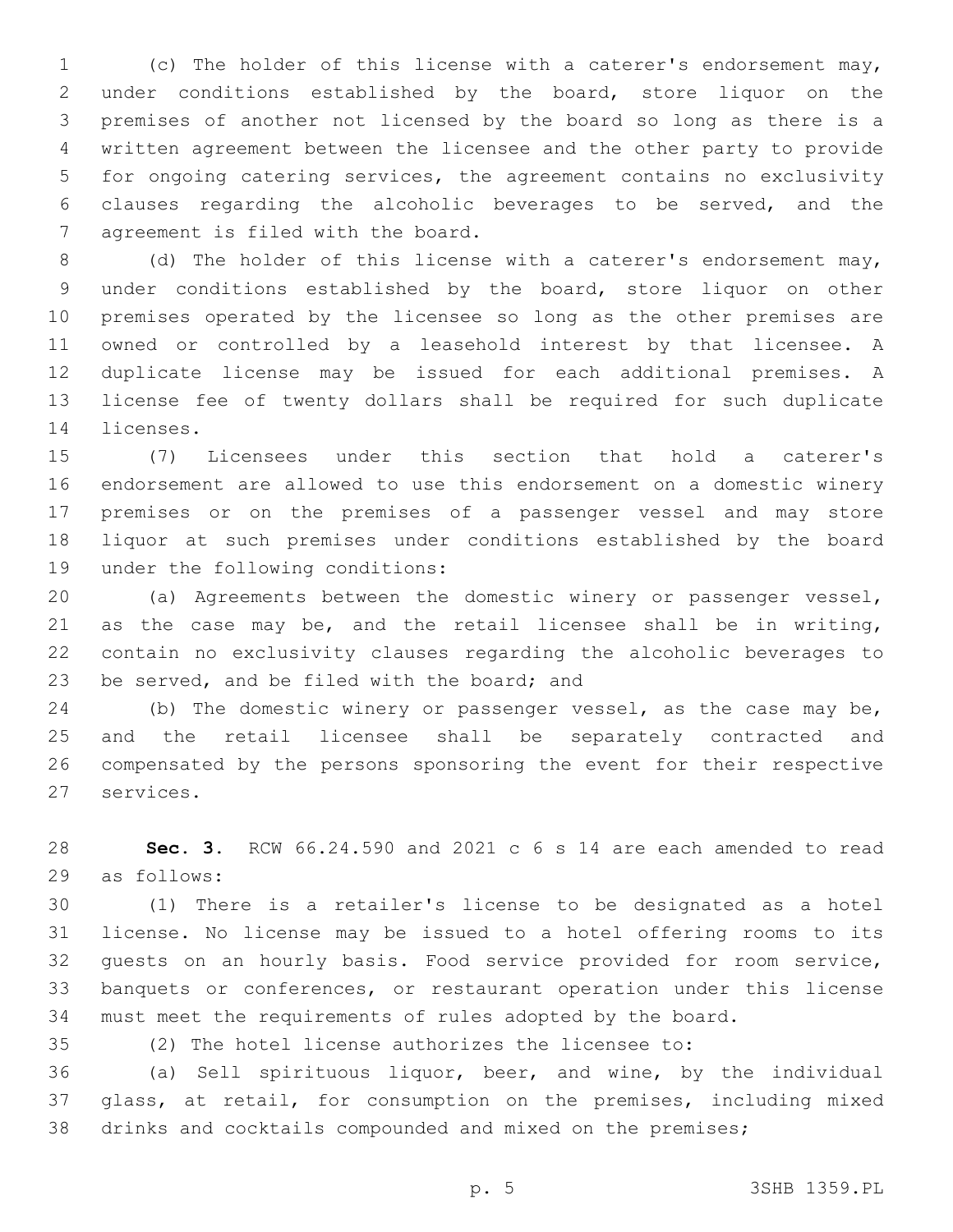(b) Sell, at retail, from locked honor bars, in individual units, spirits not to exceed fifty milliliters, beer in individual units not to exceed twelve ounces, and wine in individual bottles not to exceed three hundred eighty-five milliliters, to registered guests of the hotel for consumption in guest rooms. The licensee must require proof of age from the guest renting a guest room and requesting the use of an honor bar. The guest must also execute an affidavit verifying that no one under twenty-one years of age will have access to the spirits, 9 beer, and wine in the honor bar;

 (c) Provide without additional charge, to overnight guests, spirits, beer, and wine by the individual serving for on-premises consumption at a specified regular date, time, and place as may be fixed by the board. Self-service by attendees is prohibited;

 (d) Sell beer, including strong beer, wine, or spirits, in the manufacturer's sealed container or by the individual drink to guests through room service, or through service to occupants of private residential units which are part of the buildings or complex of 18 buildings that include the hotel;

 (e) Sell beer, including strong beer, spirits, or wine, in the manufacturer's sealed container at retail sales locations within the 21 hotel premises;

 (f) Sell beer to a purchaser in a sanitary container brought to the premises by the purchaser or furnished by the licensee and filled at the tap in the restaurant area by the licensee at the time of 25 sale;

 (g) Sell for on or off-premises consumption, including through room service and service to occupants of private residential units managed by the hotel, wine carrying a label exclusive to the hotel 29 license holder;

 (h) Place in guest rooms at check-in, a complimentary bottle of liquor in a manufacturer-sealed container, and make a reference to 32 this service in promotional material.

 (3) If all or any facilities for alcoholic beverage service and the preparation, cooking, and serving of food are operated under contract or joint venture agreement, the operator may hold a license separate from the license held by the operator of the hotel. Food and beverage inventory used in separate licensed operations at the hotel may not be shared and must be separately owned and stored by the 39 separate licensees.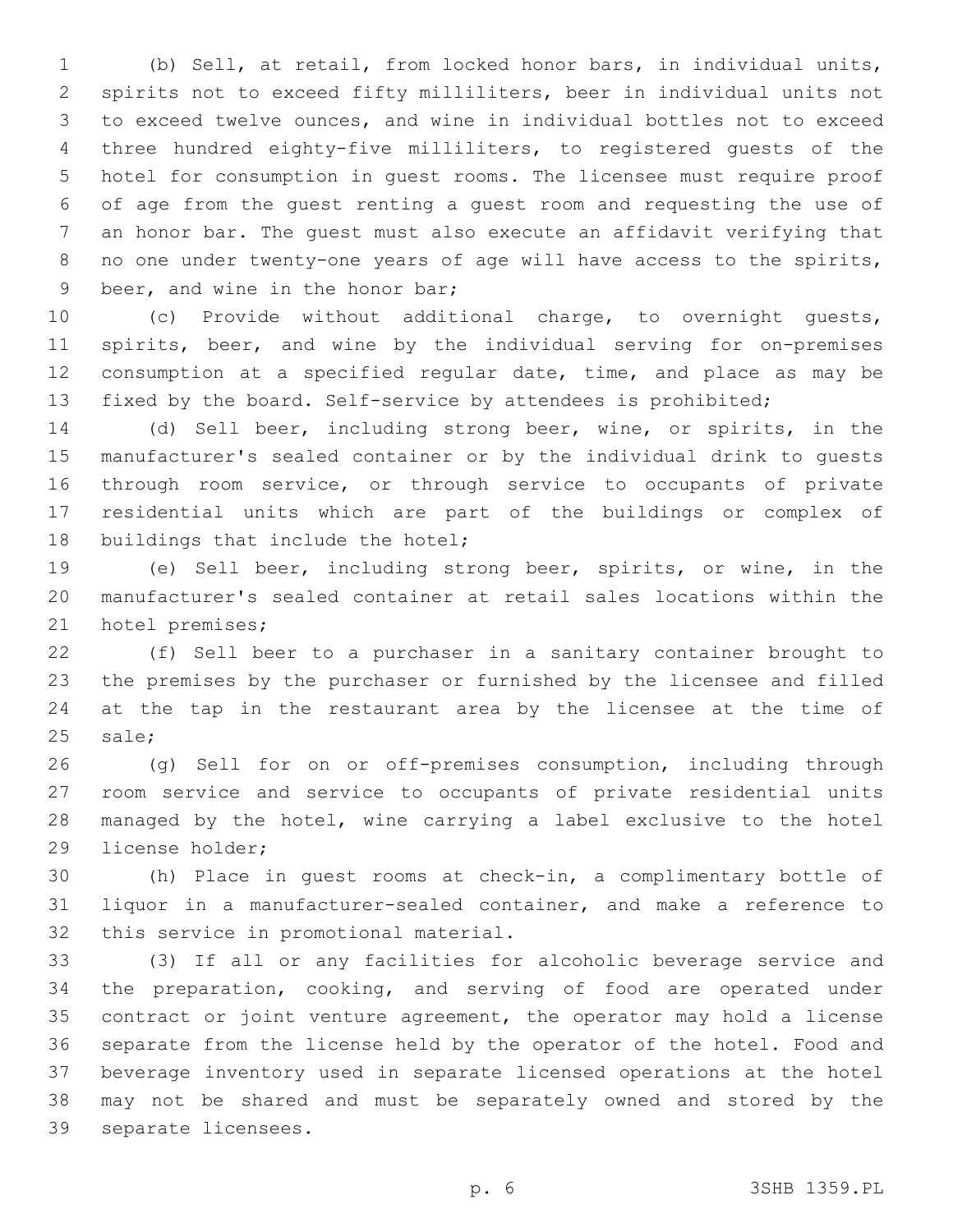(4) All spirits to be sold under this license must be purchased from a spirits retailer or spirits distributor licensee of the board.

 (5) All on-premises alcoholic beverage service must be done by an alcohol server as defined in RCW 66.20.300 and must comply with RCW  $56.20.310.$ 

 (6)(a) The hotel license allows the licensee to remove from the liquor stocks at the licensed premises, liquor for sale and service at event locations at a specified date and place not currently licensed by the board. If the event is open to the public, it must be sponsored by a society or organization as defined by RCW 66.24.375. If attendance at the event is limited to members or invited guests of the sponsoring individual, society, or organization, the requirement that the sponsor must be a society or organization as defined by RCW 66.24.375 is waived.14

 (b) The holder of this license must, if requested by the board, notify the board or its designee of the date, time, place, and location of any event. Upon request, the licensee must provide to the board all necessary or requested information concerning the society or organization that will be holding the function at which the 20 endorsed license will be utilized.

 (c) Licensees may cater events on a domestic winery, brewery, or 22 distillery premises.

 (7) The holder of this license or its manager may furnish spirits, beer, or wine to the licensee's employees who are twenty-one years of age or older free of charge as may be required for use in connection with instruction on spirits, beer, and wine. The instruction may include the history, nature, values, and 28 characteristics of spirits, beer, or wine, the use of wine lists, and the methods of presenting, serving, storing, and handling spirits, beer, or wine. The licensee must use the liquor it obtains under its license for the sampling as part of the instruction. The instruction 32 must be given on the premises of the licensee.

 (8) Minors may be allowed in all areas of the hotel where liquor may be consumed; however, the consumption must be incidental to the primary use of the area. These areas include, but are not limited to, tennis courts, hotel lobbies, and swimming pool areas. If an area is not a mixed use area, and is primarily used for alcohol service, the area must be designated and restricted to access by persons of lawful 39 age to purchase liquor.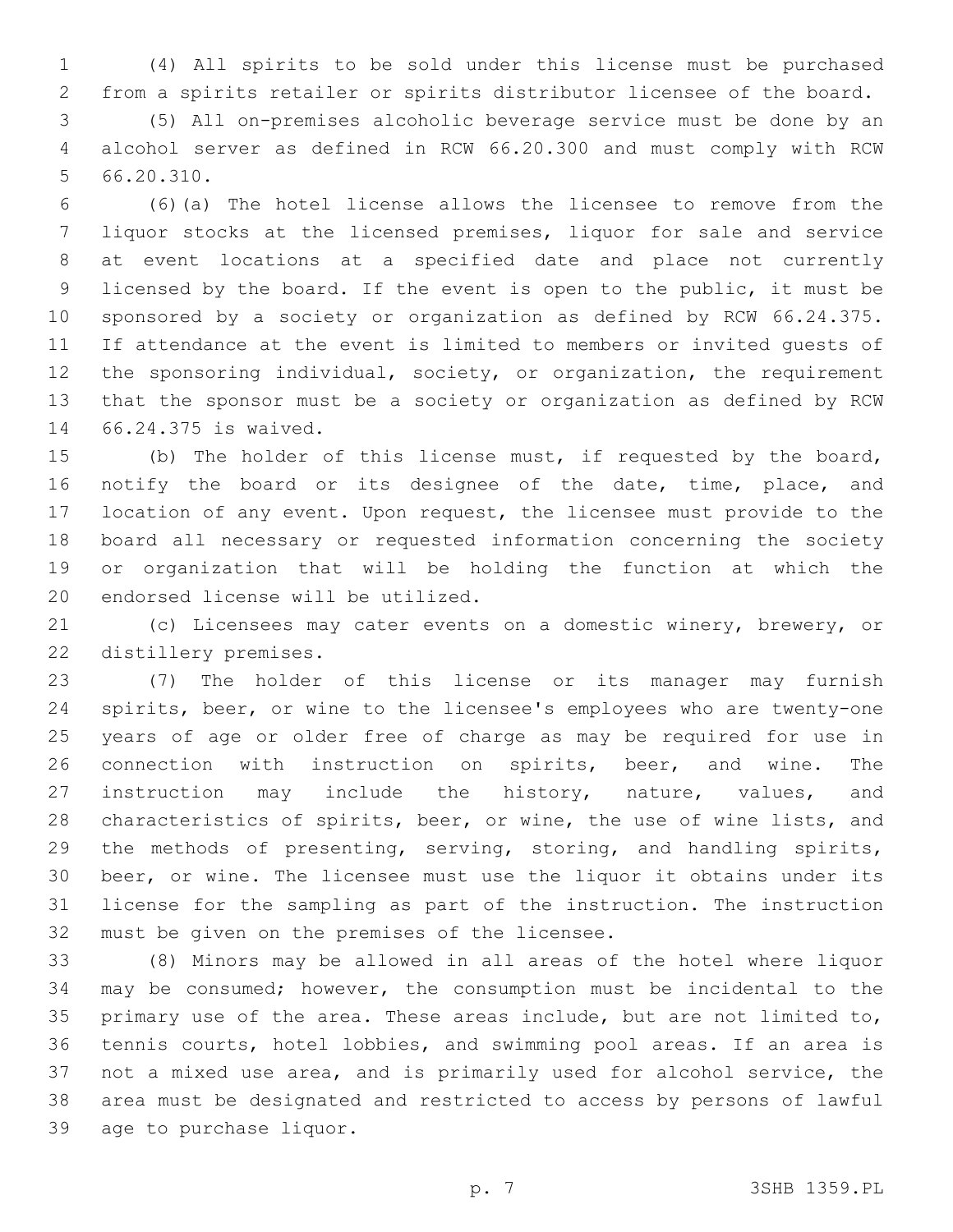1 (9)(a) The annual fee for this license is ((two thousand dollars)  $$1,000$ .

 (b) The annual fee in (a) of this subsection is waived during the 12-month period beginning with the second calendar month after 5 February 28, 2021, for:

 (i) Licenses that expire during the 12-month waiver period under 7 this subsection  $(9)(b)$ ; and

 (ii) Licenses issued to persons previously licensed under this section at any time during the 12-month period prior to the 12-month 10 waiver period under this subsection (9)(b).

 (c) The waiver in (b) of this subsection does not apply to any 12 licensee that:

 (i) Had their license suspended by the board for health and safety violations of state COVID-19 guidelines; or

 (ii) Received an order of immediate restraint or citation from the department of labor and industries for allowing an employee to perform work where business activity was prohibited in violation of an emergency proclamation of the governor under RCW 43.06.220.

 (d) Upon request of the department of revenue, the board and the department of labor and industries must both provide a list of persons that they have determined to be ineligible for a fee waiver under (b) of this subsection for the reasons described in (c) of this subsection. Unless otherwise agreed, any list must be received by the department of revenue no later than 15 calendar days after the 25 request is made.

 (10) As used in this section, "hotel," "spirits," "beer," and "wine" have the meanings defined in RCW 66.24.410 and 66.04.010.

 **Sec. 4.** RCW 66.24.600 and 2021 c 6 s 15 are each amended to read 29 as follows:

 (1) There shall be a spirits, beer, and wine nightclub license to sell spirituous liquor by the drink, beer, and wine at retail, for 32 consumption on the licensed premises.

 (2) The license may be issued only to a person whose business includes the sale and service of alcohol to the person's customers, has food sales and service incidental to the sale and service of alcohol, and has primary business hours between 9:00 p.m. and 2:00 37 a.m.

 (3) Minors may be allowed on the licensed premises but only in 39 areas where alcohol is not served or consumed.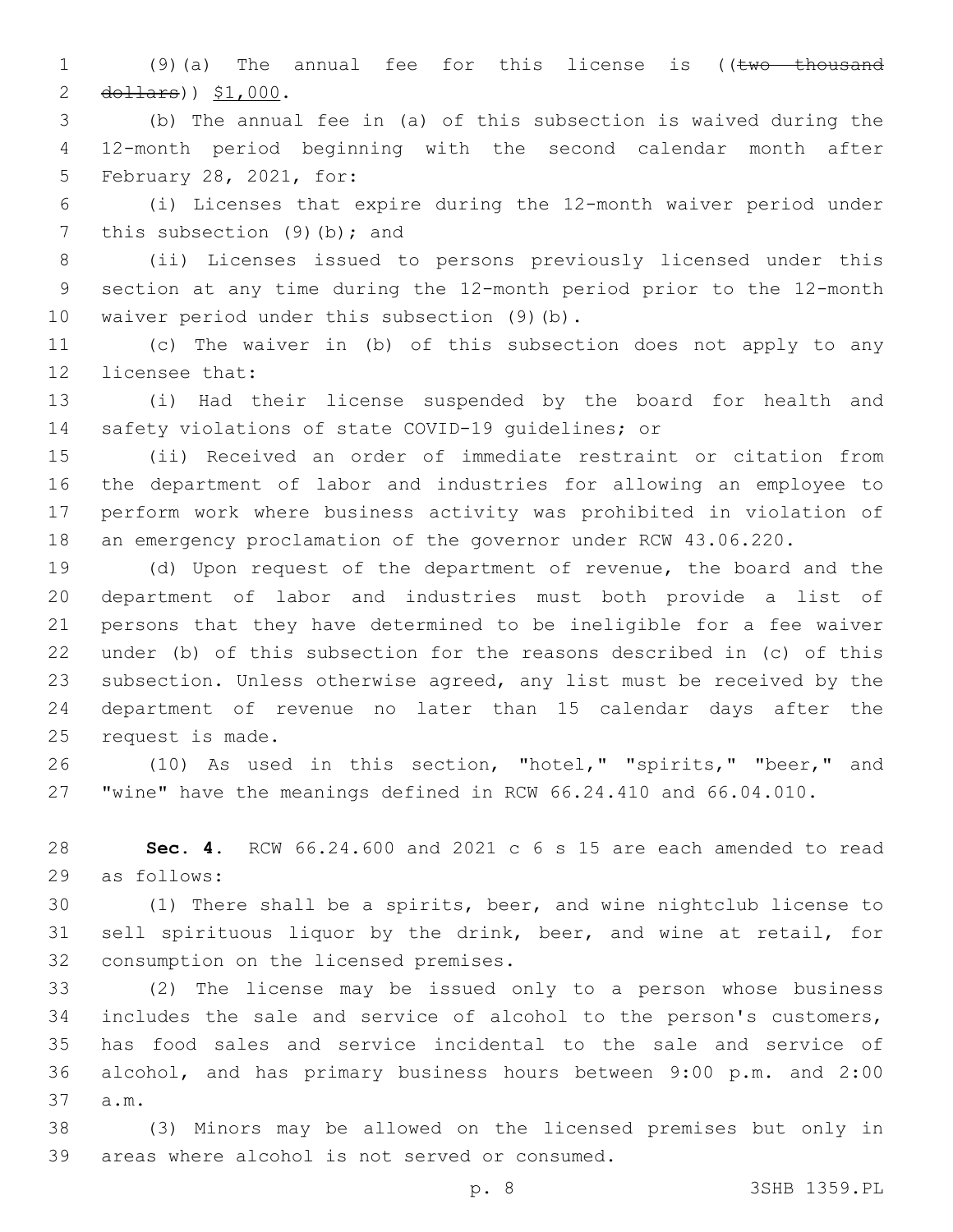1 (4)(a) The annual fee for this license is ((two thousand 2 dollars)) \$1,000. The fee for the license shall be reviewed from time to time and set at such a level sufficient to defray the cost of licensing and enforcing this licensing program. The fee shall be fixed by rule adopted by the board in accordance with the provisions of the administrative procedure act, chapter 34.05 RCW.

 (b) The annual fee in (a) of this subsection is waived during the 12-month period beginning with the second calendar month after 9 February 28, 2021, for:

 (i) Licenses that expire during the 12-month waiver period under 11 this subsection  $(4)(b)$ ; and

 (ii) Licenses issued to persons previously licensed under this section at any time during the 12-month period prior to the 12-month 14 waiver period under this subsection (4)(b).

 (c) The waiver in (b) of this subsection does not apply to any 16 licensee that:

 (i) Had their license suspended by the board for health and safety violations of state COVID-19 guidelines; or

 (ii) Received an order of immediate restraint or citation from the department of labor and industries for allowing an employee to perform work where business activity was prohibited in violation of an emergency proclamation of the governor under RCW 43.06.220.

 (d) Upon request of the department of revenue, the board and the department of labor and industries must both provide a list of persons that they have determined to be ineligible for a fee waiver under (b) of this subsection for the reasons described in (c) of this subsection. Unless otherwise agreed, any list must be received by the department of revenue no later than 15 calendar days after the 29 request is made.

 (5) Local governments may petition the board to request that further restrictions be imposed on a spirits, beer, and wine nightclub license in the interest of public safety. Examples of further restrictions a local government may request are: No minors allowed on the entire premises, submitting a security plan, or signing a good neighbor agreement with the local government.

 (6) The total number of spirits, beer, and wine nightclub licenses are subject to the requirements of RCW 66.24.420(4). However, the board shall refuse a spirits, beer, and wine nightclub license to any applicant if the board determines that the spirits,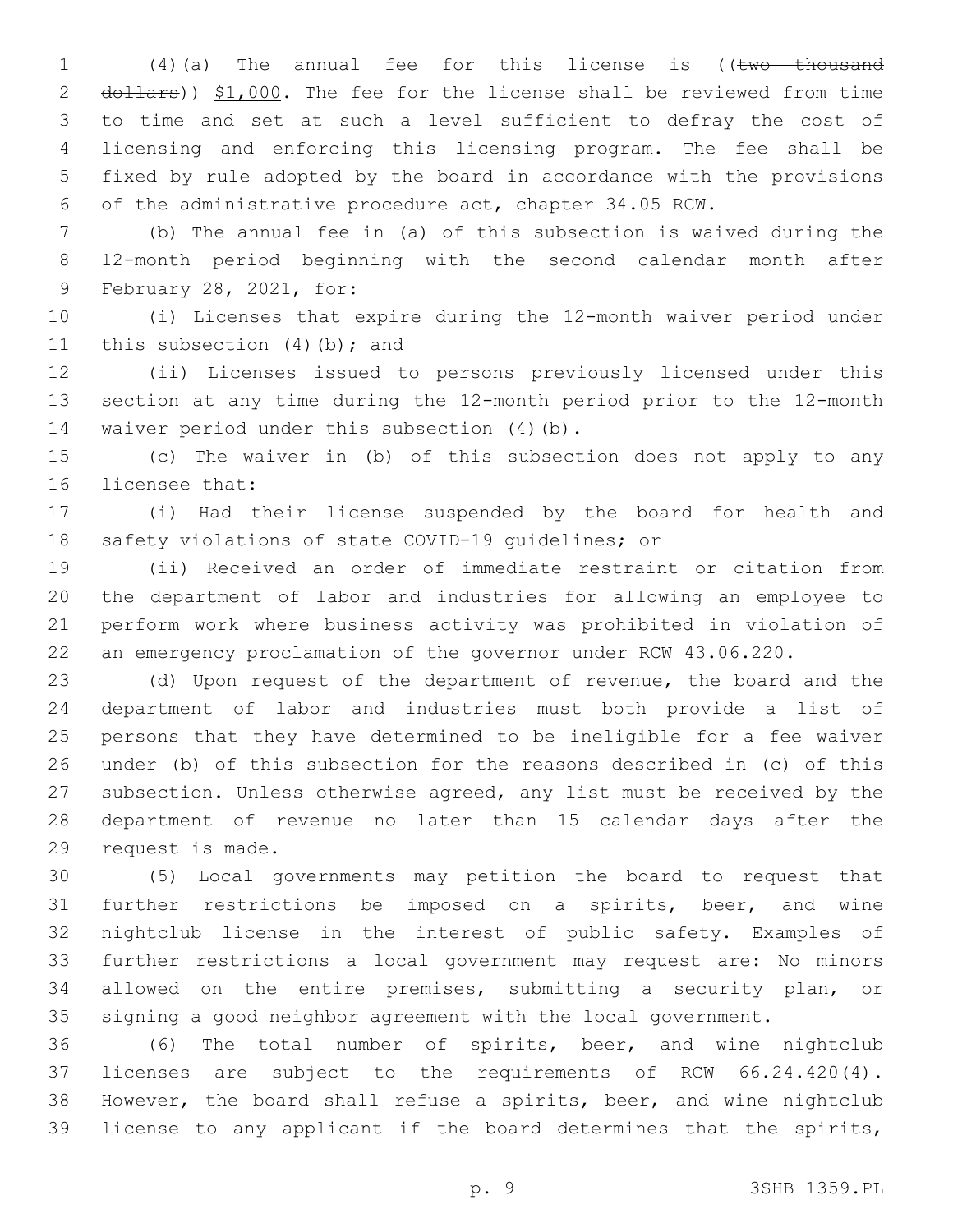beer, and wine nightclub licenses already granted for the particular

locality are adequate for the reasonable needs of the community.

(7) The board may adopt rules to implement this section.

 **Sec. 5.** RCW 66.24.655 and 2021 c 6 s 17 are each amended to read 5 as follows:

 (1)(a) There is a theater license to sell spirits, beer, including strong beer, or wine, or all, at retail, for consumption on theater premises. A spirits, beer, and wine theater license may be issued only to theaters that have no more than one hundred twenty seats per screen and that are maintained in a substantial manner as a place for preparing, cooking, and serving complete meals and providing tabletop accommodations for in-theater dining. Requirements for complete meals are the same as those adopted by the board in rules pursuant to chapter 34.05 RCW for a spirits, beer, and wine restaurant license authorized by RCW 66.24.400. The annual fee for a 16 spirits, beer, and wine theater license is ((two thousand dollars)) 17 \$1,000.

 (b) The annual fee in (a) of this subsection is waived during the 12-month period beginning with the second calendar month after 20 February 28, 2021, for:

 (i) Licenses that expire during the 12-month waiver period under 22 this subsection  $(1)$   $(b)$ ; and

 (ii) Licenses issued to persons previously licensed under this section at any time during the 12-month period prior to the 12-month 25 waiver period under this subsection (1)(b).

 (c) The waiver in (b) of this subsection does not apply to any 27 licensee that:

 (i) Had their license suspended by the board for health and safety violations of state COVID-19 guidelines; or

 (ii) Received an order of immediate restraint or citation from the department of labor and industries for allowing an employee to perform work where business activity was prohibited in violation of an emergency proclamation of the governor under RCW 43.06.220.

 (d) Upon request of the department of revenue, the board and the department of labor and industries must both provide a list of persons that they have determined to be ineligible for a fee waiver under (b) of this subsection for the reasons described in (c) of this subsection. Unless otherwise agreed, any list must be received by the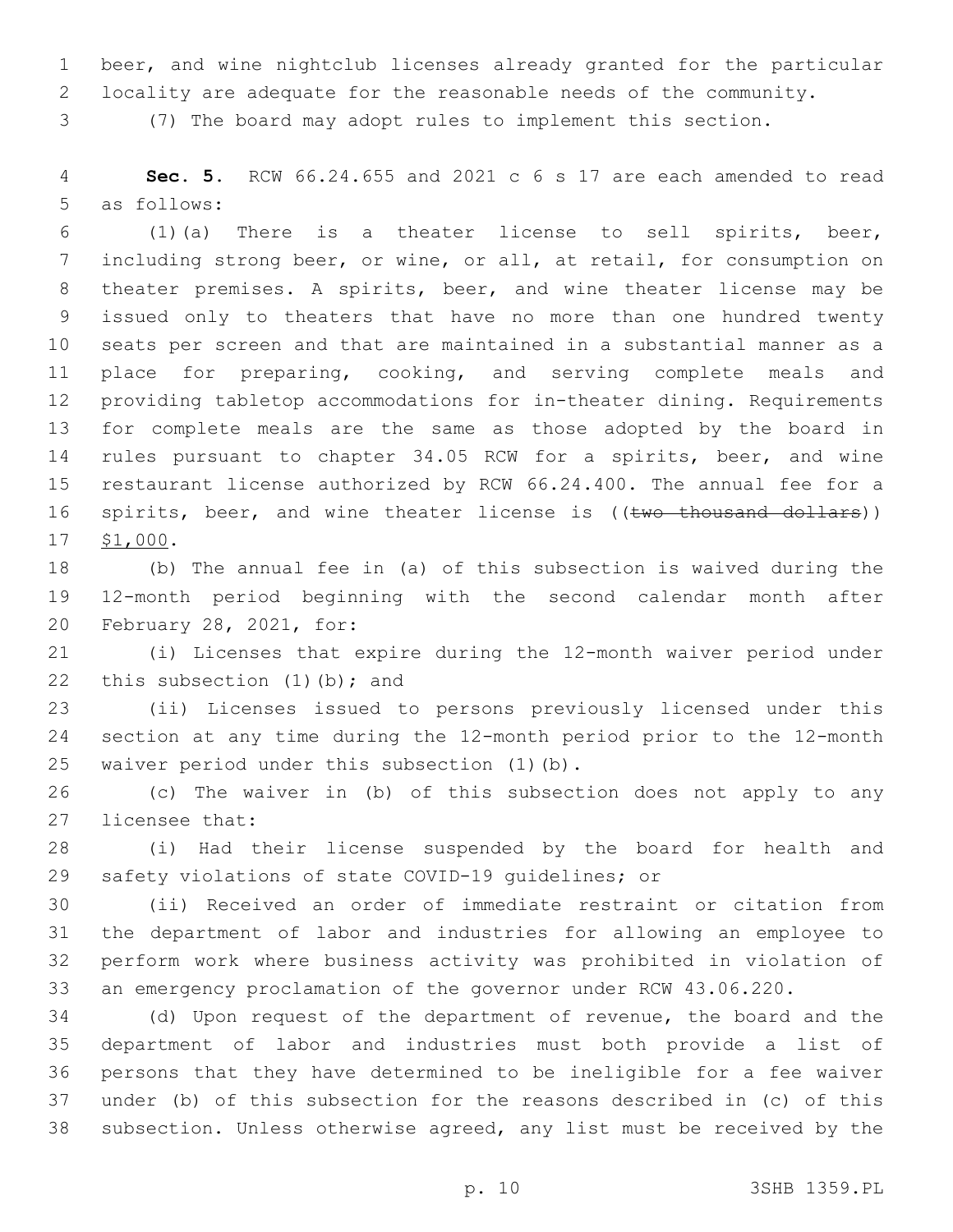department of revenue no later than 15 calendar days after the 2 request is made.

 (2) If the theater premises is to be frequented by minors, an alcohol control plan must be submitted to the board at the time of application. The alcohol control plan must be approved by the board and be prominently posted on the premises, prior to minors being 7 allowed.

(3) For the purposes of this section:8

 (a) "Alcohol control plan" means a written, dated, and signed plan submitted to the board by an applicant or licensee for the 11 entire theater premises, or rooms or areas therein, that shows where and when alcohol is permitted, where and when minors are permitted, and the control measures used to ensure that minors are not able to obtain alcohol or be exposed to environments where drinking alcohol 15 predominates.

 (b) "Theater" means a place of business where motion pictures or other primarily nonparticipatory entertainment are shown.

 (4) The board must adopt rules regarding alcohol control plans and necessary control measures to ensure that minors are not able to obtain alcohol or be exposed to areas where drinking alcohol predominates. All alcohol control plans must include a requirement that any person involved in the serving of spirits, beer, and/or wine must have completed a mandatory alcohol server training program.

 (5)(a) A licensee that is an entity that is exempt from taxation under Title 26 U.S.C. Sec. 501(c)(3) of the federal internal revenue code of 1986, as amended as of January 1, 2013, may enter into arrangements with a spirits, beer, or wine manufacturer, importer, or distributor for brand advertising at the theater or promotion of events held at the theater. The financial arrangements providing for the brand advertising or promotion of events may not be used as an inducement to purchase the products of the manufacturer, importer, or distributor entering into the arrangement and such arrangements may not result in the exclusion of brands or products of other companies.

 (b) The arrangements allowed under this subsection (5) are an exception to arrangements prohibited under RCW 66.28.305. The board must monitor the impacts of these arrangements. The board may conduct audits of a licensee and the affiliated business to determine compliance with this subsection (5). Audits may include, but are not limited to: Product selection at the facility; purchase patterns of 40 the licensee; contracts with the spirits, beer, or wine manufacturer,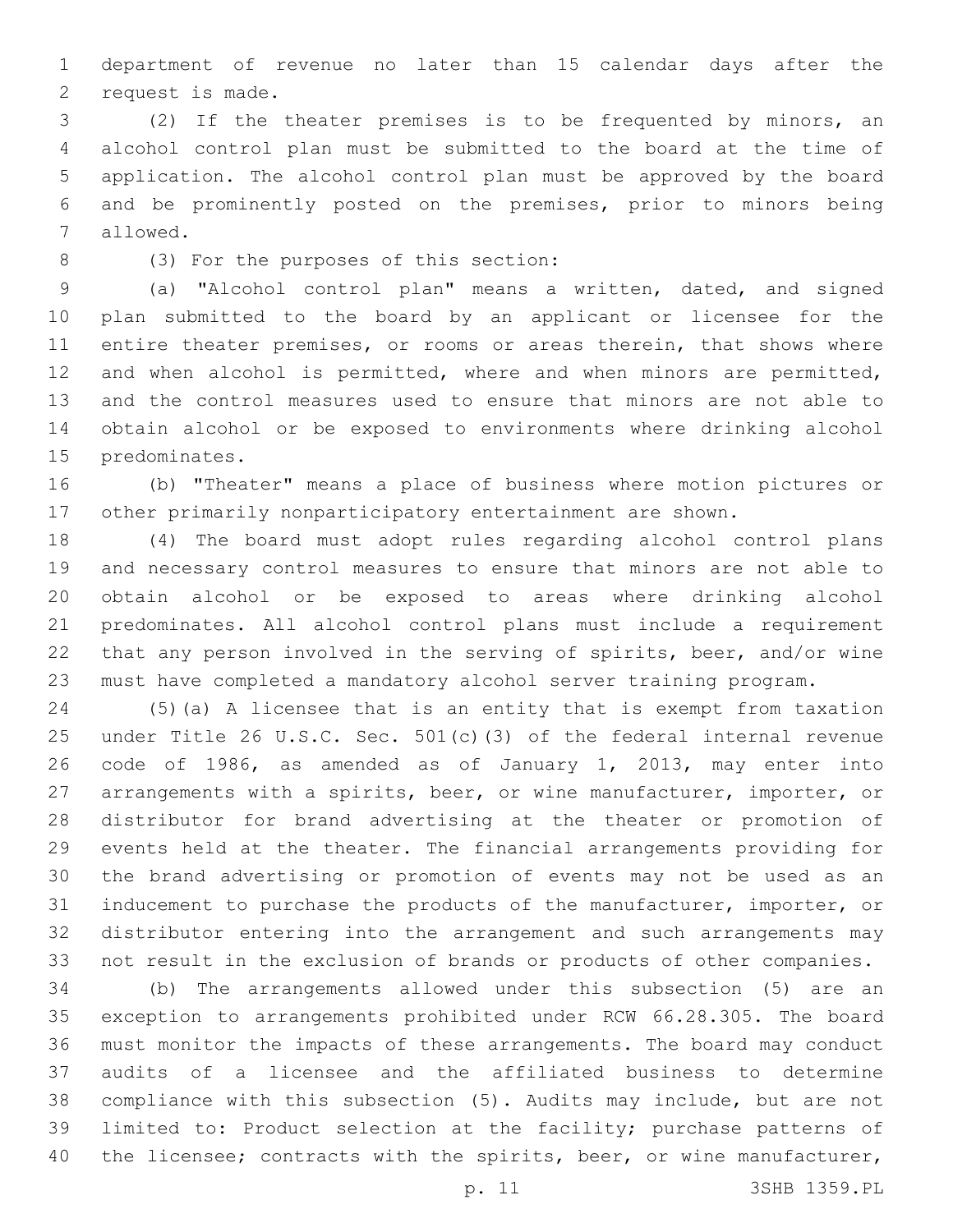importer, or distributor; and the amount allocated or used for spirits, beer, or wine advertising by the licensee, affiliated business, manufacturer, importer, or distributor under the arrangements.4

 (6) The maximum penalties prescribed by the board in WAC 314-29-020 relating to fines and suspensions are double for violations involving minors or the failure to follow the alcohol control plan with respect to theaters licensed under this section.

 **Sec. 6.** RCW 66.24.690 and 2021 c 6 s 19 are each amended to read 10 as follows:

 (1) There shall be a caterer's license to sell spirits, beer, and wine, by the individual serving, at retail, for consumption on the premises at an event location that is either owned, leased, or operated either by the caterer or the sponsor of the event for which catering services are being provided. If the event is open to the public, it must be sponsored by a society or organization as defined in RCW 66.24.375. If attendance at the event is limited to members or invited guests of the sponsoring individual, society, or organization, the requirement that the sponsor must be a society or organization as defined in RCW 66.24.375 is waived. The licensee must 21 serve food as required by rules of the board.

 (2)(a) The annual fee is two hundred dollars for the beer license, two hundred dollars for the wine license, or four hundred dollars for a combination beer and wine license. The annual fee for a 25 combined beer, wine, and spirits license is ((one thousand dollars)) 26 \$500.

 (b) The annual fees in (a) of this subsection are waived during the 12-month period beginning with the second calendar month after 29 February 28, 2021, for:

 (i) Licenses that expire during the 12-month waiver period under 31 this subsection  $(2)$  (b); and

 (ii) Licenses issued to persons previously licensed under this section at any time during the 12-month period prior to the 12-month 34 waiver period under this subsection (2)(b).

 (c) The waivers in (b) of this subsection do not apply to any 36 licensee that:

 (i) Had their license suspended by the board for health and safety violations of state COVID-19 guidelines; or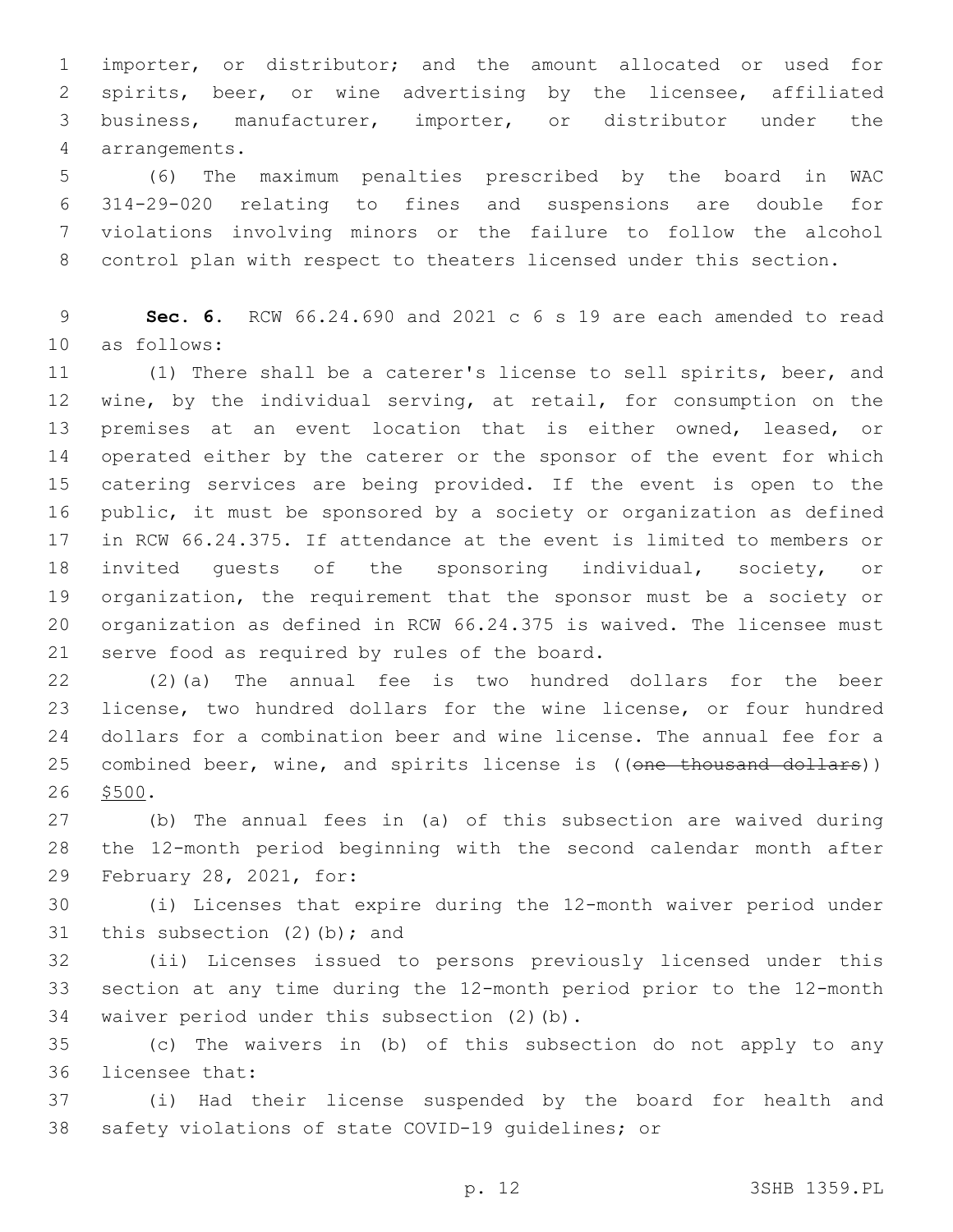(ii) Received an order of immediate restraint or citation from the department of labor and industries for allowing an employee to perform work where business activity was prohibited in violation of an emergency proclamation of the governor under RCW 43.06.220.

 (d) Upon request of the department of revenue, the board and the department of labor and industries must both provide a list of persons that they have determined to be ineligible for a fee waiver under (b) of this subsection for the reasons described in (c) of this subsection. Unless otherwise agreed, any list must be received by the department of revenue no later than 15 calendar days after the 11 request is made.

 (3) The holder of this license shall notify the board or its designee of the date, time, place, and location of any catered event 14 at which liquor will be served, sold, or consumed. The board shall create rules detailing notification requirements. Upon request, the licensee shall provide to the board all necessary or requested information concerning the individual, society, or organization that will be holding the catered function at which the caterer's liquor 19 license will be utilized.

 (4) The holder of this license may, under conditions established 21 by the board, store liquor on other premises operated by the licensee so long as the other premises are owned or controlled by a leasehold 23 interest by that licensee.

 (5) The holder of this license is prohibited from catering events at locations that are already licensed to sell liquor under this 26 chapter.

 (6) The holder of this license is responsible for all sales, service, and consumption of alcohol at the location of the catered 29 event.

 **Sec. 7.** RCW 66.24.140 and 2021 c 6 s 1 are each amended to read 31 as follows:

 (1) There is a license to distillers, including blending, 33 rectifying, and bottling; fee ((two thousand dollars)) \$1,000 per 34 annum, unless provided otherwise as follows:

 (a) For distillers producing one hundred fifty thousand gallons or less of spirits with at least half of the raw materials used in the production grown in Washington, the license fee must be reduced 38 to one hundred dollars per annum;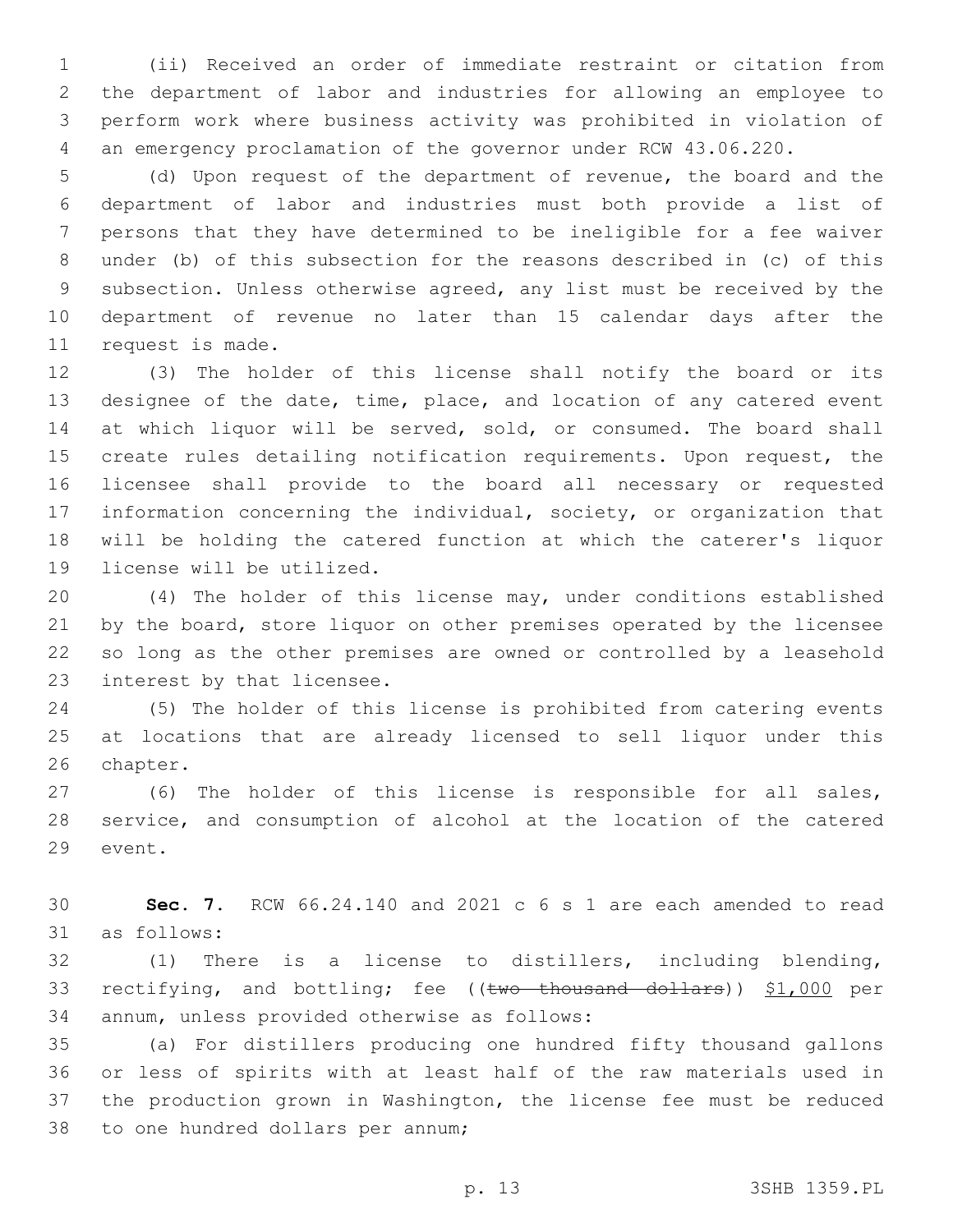(b) The board must license stills used and to be used solely and only by a commercial chemist for laboratory purposes, and not for the manufacture of liquor for sale, at a fee of twenty dollars per annum;

 (c) The board must license stills used and to be used solely and only for laboratory purposes in any school, college, or educational 6 institution in the state, without fee;

 (d) The board must license stills that have been duly licensed as fruit and/or wine distilleries by the federal government, used and to be used solely as fruit and/or wine distilleries in the production of fruit brandy and wine spirits, at a fee of two hundred dollars per 11 annum;

 (e) The annual fees in this subsection (1) are waived during the 12-month period beginning with the second calendar month after 14 February 28, 2021, for:

 (i) Licenses that expire during the 12-month waiver period under 16 this subsection  $(1)(e)$ ; and

 (ii) Licenses issued to persons previously licensed under this section at any time during the 12-month period prior to the 12-month 19 waiver period under this subsection (1)(e);

 (f) The waivers in (e) of this subsection do not apply to any 21 licensee that:

 (i) Had their license suspended by the board for health and safety violations of state COVID-19 guidelines; or

 (ii) Received an order of immediate restraint or citation from the department of labor and industries for allowing an employee to perform work where business activity was prohibited in violation of an emergency proclamation of the governor under RCW 43.06.220; and

 (g) Upon request of the department of revenue, the board and the department of labor and industries must both provide a list of persons that they have determined to be ineligible for a fee waiver under (e) of this subsection for the reasons described in (f) of this subsection. Unless otherwise agreed, any list must be received by the department of revenue no later than 15 calendar days after the 34 request is made.

(2) Any distillery licensed under this section may:

 (a) Sell, for off-premises consumption, spirits of the distillery's own production, spirits produced by another distillery or craft distillery licensed in this state, or vermouth or sparkling wine products produced by a licensee in this state. A distillery selling spirits or other alcohol authorized under this subsection

p. 14 3SHB 1359.PL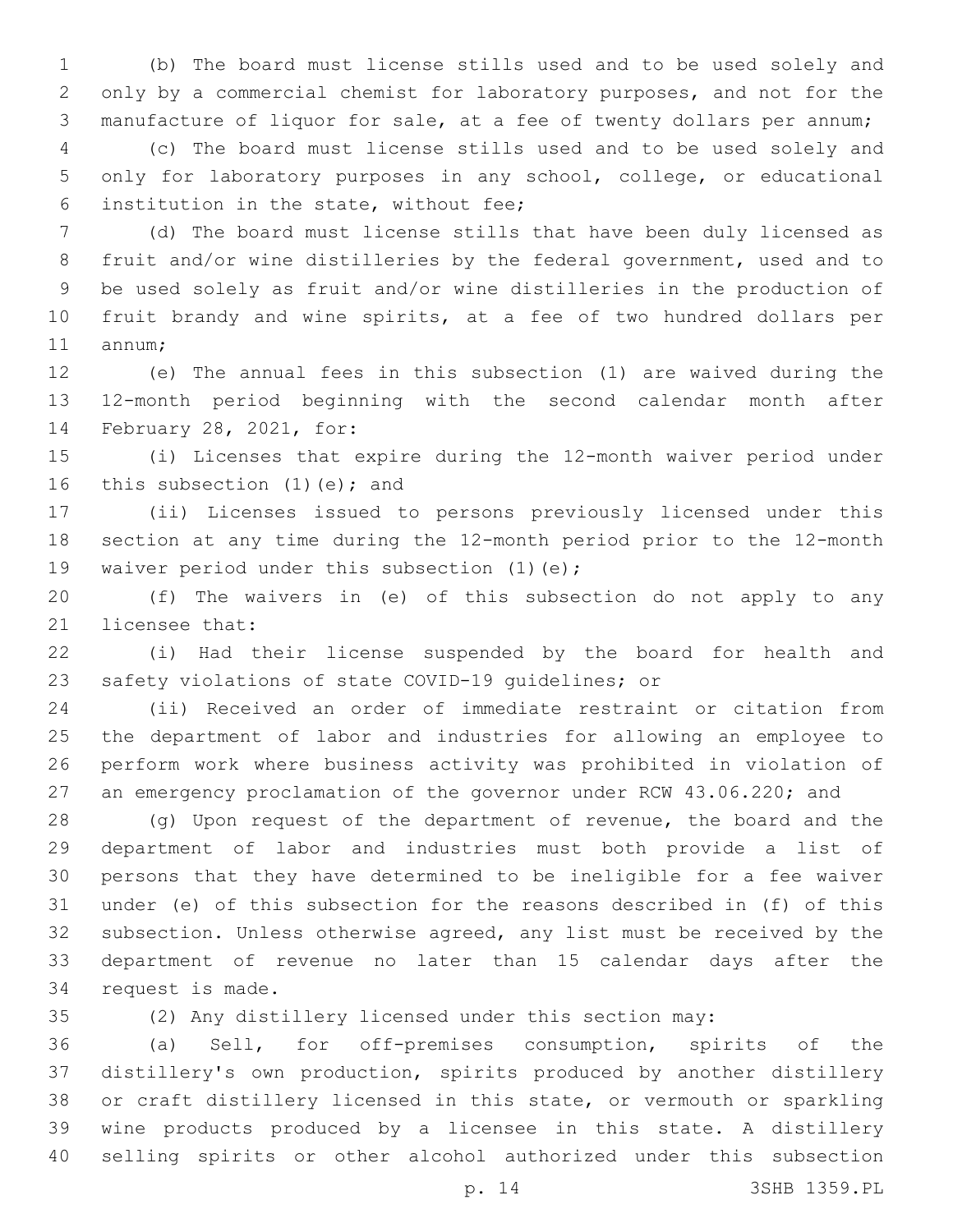must comply with the applicable laws and rules relating to retailers 2 for those products;

 (b) Contract distilled spirits for, and sell contract distilled spirits to, holders of distillers' or manufacturers' licenses, including licenses issued under RCW 66.24.520, or for export; and

 (c) Serve samples of spirits for free or for a charge, and sell servings of spirits, vermouth, and sparkling wine to customers for 8 on-premises consumption, at the premises of the distillery indoors, outdoors, or in any combination thereof, and at the distillery's off-10 site tasting rooms in accordance with this chapter, subject to the 11 following conditions:

 (i) A distillery may provide to customers, for free or for a charge, for on-premises consumption, spirits samples that are one- half ounce or less per sample of spirits, and that may be adulterated with water, ice, other alcohol entitled to be served or sold on the licensed premises under this section, or nonalcoholic mixers;

 (ii) A distillery may sell, for on-premises consumption, servings of spirits of the distillery's own production or spirits produced by another distillery or craft distillery licensed in this state, which must be adulterated with water, ice, other alcohol entitled to be sold or served on the licensed premises, or nonalcoholic mixers if the revenue derived from the sale of spirits for on-premises consumption under this subsection (2)(c)(ii) does not comprise more than thirty percent of the overall gross revenue earned in the tasting room during the calendar year. Any distiller who sells adulterated products under this subsection, must file an annual report with the board that summarizes the distiller's revenue 28 sources; and

 (iii) A distillery may sell, for on-premises consumption, servings of vermouth or sparkling wine products produced by a 31 licensee in this state.

 (3)(a) If a distillery provides or sells spirits or other alcohol products authorized to be sold or provided to customers for on- premises or off-premises consumption that are produced by another distillery, craft distillery, or licensee in this state, then at any one time no more than twenty-five percent of the alcohol stock- keeping units offered or sold by the distillery at its distillery premises and at any off-site tasting rooms licensed under RCW 66.24.146 may be vermouth, sparkling wine, or spirits made by another distillery, craft distillery, or licensee in this state. If a

p. 15 3SHB 1359.PL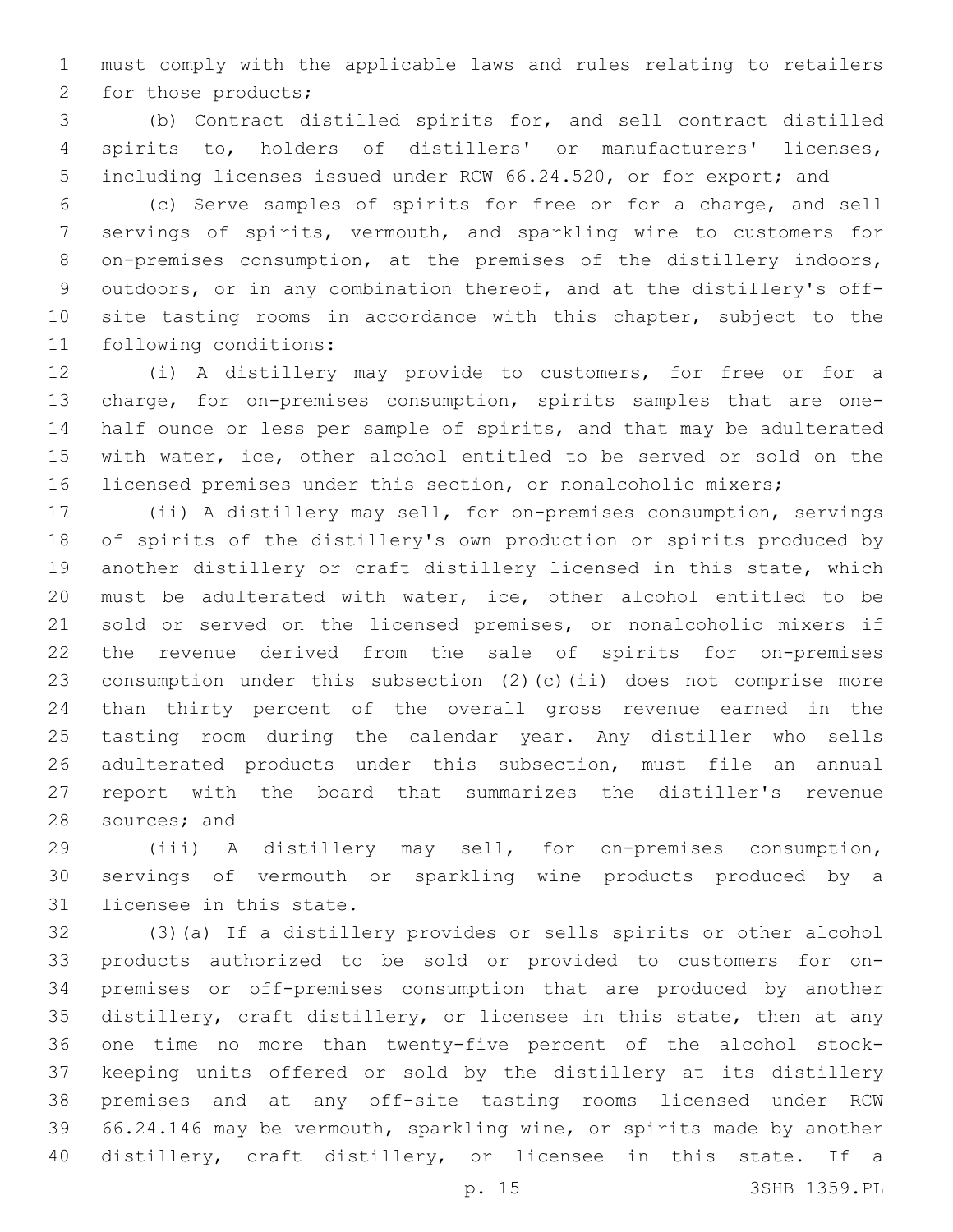distillery sells fewer than twenty alcohol stock-keeping units of products of its own production, it may sell up to five alcohol stock- keeping units of vermouth, sparkling wine, or spirits produced by another distillery, craft distillery, or licensee in this state.

 (b) A person is limited to receiving or purchasing, for on- premises consumption, no more than two ounces total of spirits that are unadulterated. Any additional spirits purchased for on-premises consumption must be adulterated as authorized in this section.

 (c)(i) No person under twenty-one years of age may be on the premises of a distillery tasting room, including an off-site tasting 11 room licensed under RCW 66.24.146, unless they are accompanied by 12 their parent or legal guardian.

 (ii) Every distillery tasting room, including the off-site tasting rooms licensed under RCW 66.24.146, where alcohol is sampled, 15 sold, or served, must include a designated area where persons under twenty-one years of age are allowed to enter. Such location may be in a separate room or a designated area within the tasting room separated from the remainder of the tasting room space as authorized 19 by the board.

 (iii) Except for (c)(iv) of this subsection, or an event where a private party has secured a private banquet permit, no person under twenty-one years of age may be on the distillery premises, or the off-site tasting rooms licensed under RCW 66.24.146, past 9:00 p.m.

 (iv) Notwithstanding the limitations of (c)(iii) of this subsection, persons under twenty-one years of age who are children of owners, operators, or managers of a distillery or an off-site tasting room licensed under RCW 66.24.146, may be in any area of a distillery, tasting room, or an off-site tasting room licensed under RCW 66.24.146, provided they must be under the direct supervision of their parent or legal guardian while on the premises.

 (d) Any person serving or selling spirits or other alcohol authorized to be served or sold by a distillery must obtain a class 33 12 alcohol server permit.

(e) A distillery may sell nonalcoholic products at retail.

 **Sec. 8.** RCW 66.24.146 and 2021 c 6 s 2 are each amended to read as follows:36

 (1) There is a tasting room license available to distillery and craft distillery licensees. A tasting room license authorizes the operation of an off-site tasting room, in addition to a tasting room

p. 16 3SHB 1359.PL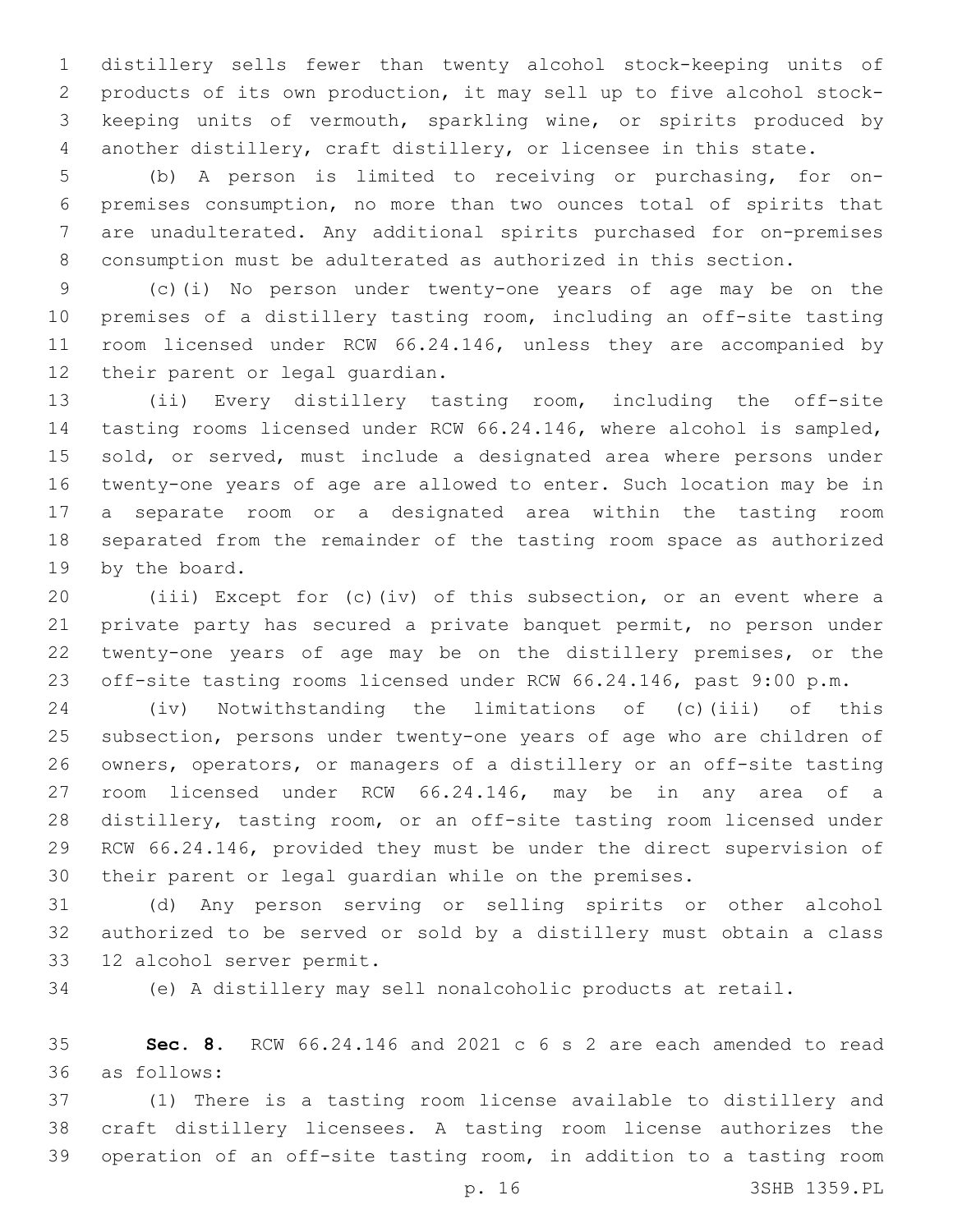attached to the distillery's or craft distillery's production facility, at which the licensee may sample, serve, and sell spirits and alcohol products authorized to be sampled, served, and sold under RCW 66.24.140 and 66.24.145, for on-premises and off-premises consumption, subject to the same limitations as provided in RCW 66.24.140 and 66.24.145.6

 (2)(a) A distillery or craft distillery licensed production facility is eligible for no more than two off-site tasting room licenses located in this state, which may be indoors, or outdoors or a combination thereof, and which shall be administratively tied to a licensed production facility. A separate license is required for the operation of each off-site tasting room. The fee for each off-site 13 tasting room license is ((two thousand dollars)) \$1,000 per annum. No additional license is required for a distillery or craft distillery to sample, serve, and sell spirits and alcohol to customers in a tasting room on the distillery or craft distillery premises as authorized under this section, RCW 66.24.1472, 66.24.140, 66.24.145, 66.28.040, 66.24.630, and 66.28.310. Off-site tasting rooms may have a section identified and segregated as federally bonded spaces for the storage of bulk or packaged spirits. Product of the licensee's production may be bottled or packaged in the space.

 (b) The annual fee in (a) of this subsection is waived during the 12-month period beginning with the second calendar month after 24 February 28, 2021, for:

 (i) Licenses that expire during the 12-month waiver period under 26 this subsection  $(2)$  (b); and

 (ii) Licenses issued to persons previously licensed under this section at any time during the 12-month period prior to the 12-month 29 waiver period under this subsection (2)(b).

 (c) The waiver in (b) of this subsection does not apply to any 31 licensee that:

 (i) Had their license suspended by the board for health and safety violations of state COVID-19 guidelines; or

 (ii) Received an order of immediate restraint or citation from the department of labor and industries for allowing an employee to perform work where business activity was prohibited in violation of an emergency proclamation of the governor under RCW 43.06.220.

 (d) Upon request of the department of revenue, the board and the department of labor and industries must both provide a list of persons that they have determined to be ineligible for a fee waiver

p. 17 3SHB 1359.PL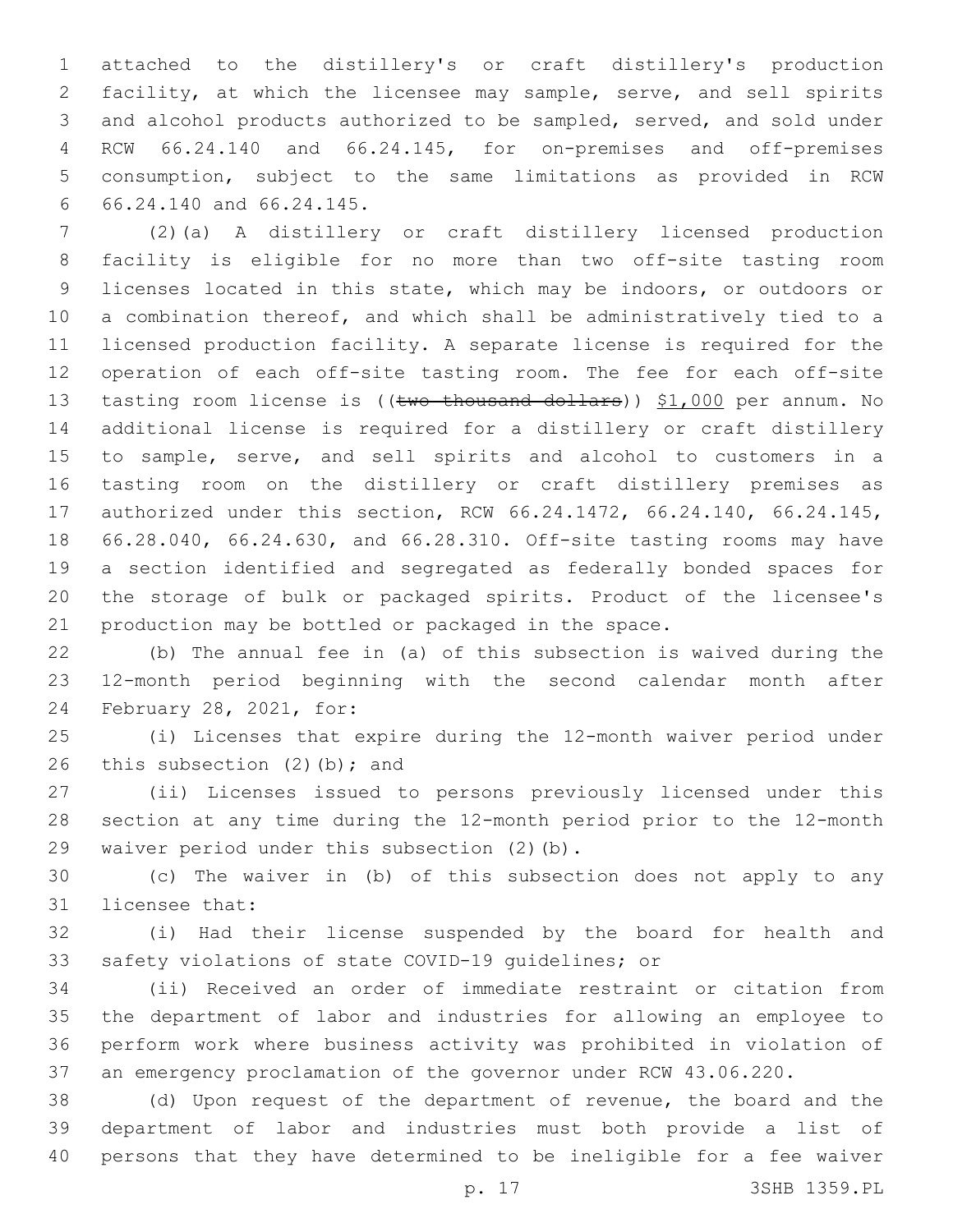under (b) of this subsection for the reasons described in (c) of this subsection. Unless otherwise agreed, any list must be received by the department of revenue no later than 15 calendar days after the 4 request is made.

 **Sec. 9.** RCW 66.24.170 and 2021 c 6 s 3 are each amended to read as follows:6

 (1)(a) There is a license for domestic wineries; fee to be computed only on the liters manufactured: Less than two hundred fifty 9 thousand liters per year, ((one hundred dollars)) \$50 per year; and 10 two hundred fifty thousand liters or more per year, ((four hundred 11 dollars)) \$200 per year.

 (b) The annual fees in (a) of this subsection are waived during the 12-month period beginning with the second calendar month after 14 February 28, 2021, for:

 (i) Licenses that expire during the 12-month waiver period under 16 this subsection  $(1)$  (b); and

 (ii) Licenses issued to persons previously licensed under this section at any time during the 12-month period prior to the 12-month 19 waiver period under this subsection (1)(b).

 (c) The waivers in (b) of this subsection do not apply to any 21 licensee that:

 (i) Had their license suspended by the board for health and safety violations of state COVID-19 guidelines; or

 (ii) Received an order of immediate restraint or citation from the department of labor and industries for allowing an employee to perform work where business activity was prohibited in violation of an emergency proclamation of the governor under RCW 43.06.220.

 (d) Upon request of the department of revenue, the board and the department of labor and industries must both provide a list of persons that they have determined to be ineligible for a fee waiver under (b) of this subsection for the reasons described in (c) of this subsection. Unless otherwise agreed, any list must be received by the department of revenue no later than 15 calendar days after the 34 request is made.

 (2) The license allows for the manufacture of wine in Washington 36 state from grapes or other agricultural products.

 (3) Any domestic winery licensed under this section may also act as a retailer of wine of its own production. Any domestic winery licensed under this section may act as a distributor of its own

p. 18 3SHB 1359.PL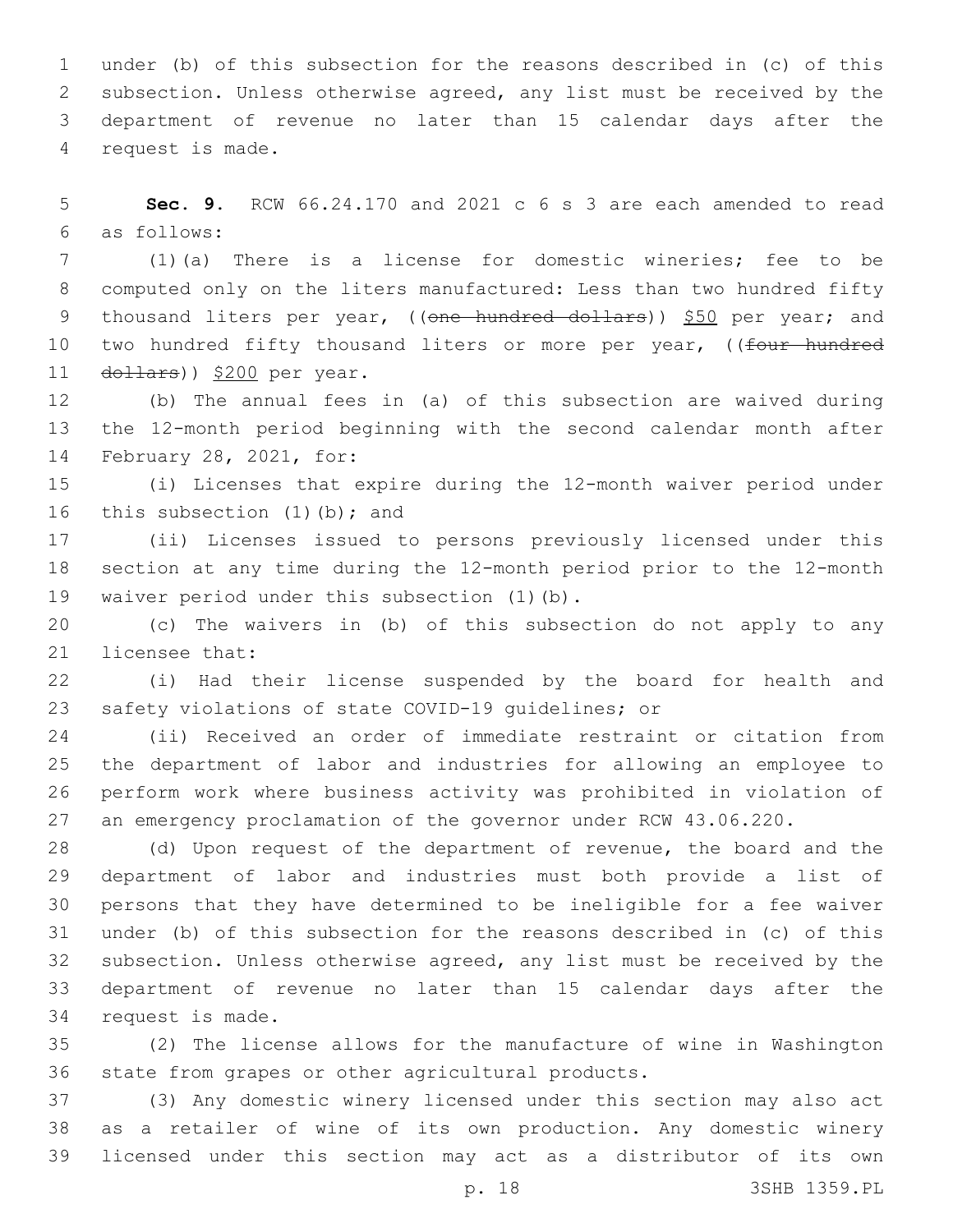production. Notwithstanding any language in this title to the contrary, a domestic winery may use a common carrier to deliver up to one hundred cases of its own production, in the aggregate, per month to licensed Washington retailers. A domestic winery may not arrange for any such common carrier shipments to licensed retailers of wine not of its own production. Except as provided in this section, any winery operating as a distributor and/or retailer under this subsection must comply with the applicable laws and rules relating to distributors and/or retailers, except that a winery operating as a distributor may maintain a warehouse off the premises of the winery for the distribution of wine of its own production provided that: (a) The warehouse has been approved by the board under RCW 66.24.010; and (b) the number of warehouses off the premises of the winery does not 14 exceed one.

 (4)(a) A domestic winery licensed under this section, at locations separate from any of its production or manufacturing sites, may serve samples of its own products, with or without charge, may sell wine of its own production at retail, and may sell for off- premises consumption wines of its own production in kegs or sanitary containers meeting the applicable requirements of federal law brought to the premises by the purchaser or furnished by the licensee and filled at the tap at the time of sale, provided that: (i) Each additional location has been approved by the board under RCW 66.24.010; (ii) the total number of additional locations does not exceed four; (iii) a winery may not act as a distributor at any such additional location; and (iv) any person selling or serving wine at an additional location for on-premises consumption must obtain a class 12 or class 13 alcohol server permit. Each additional location is deemed to be part of the winery license for the purpose of this title. At additional locations operated by multiple wineries under this section, if the board cannot connect a violation of RCW 66.44.200 or 66.44.270 to a single licensee, the board may hold all licensees operating the additional location jointly liable. Nothing in this subsection may be construed to prevent a domestic winery from 35 holding multiple domestic winery licenses.

 (b) A customer of a domestic winery may remove from the premises of the domestic winery or from a tasting room location approved under (a) of this subsection, recorked or recapped in its original container, any portion of wine purchased for on-premises consumption.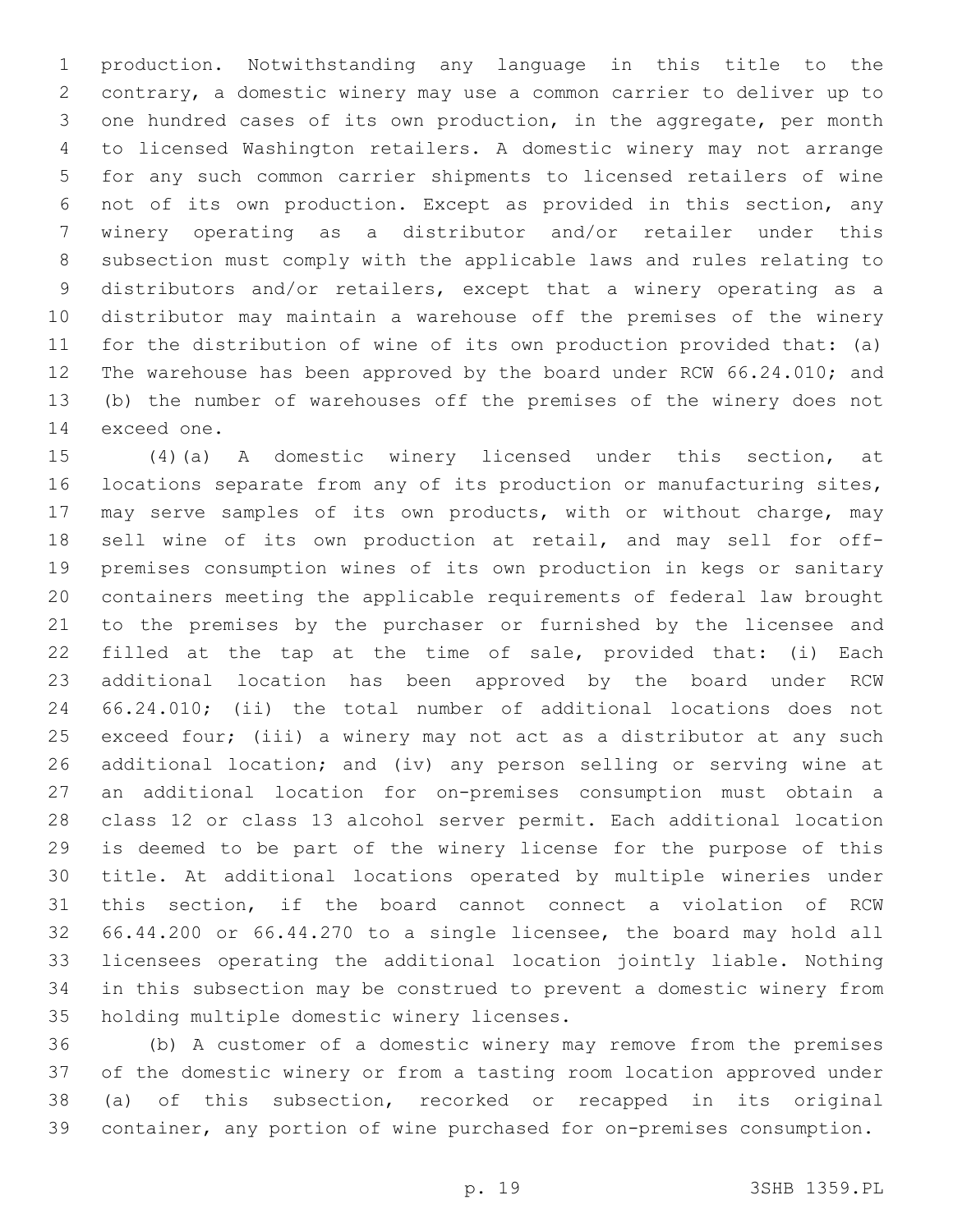(5)(a) A domestic winery licensed under this section may apply to the board for an endorsement to sell wine of its own production at retail for off-premises consumption at a qualifying farmers market. The annual fee for this endorsement is seventy-five dollars. An endorsement issued pursuant to this subsection does not count toward the four additional retail locations limit specified in this section.

 (b) For each month during which a domestic winery will sell wine at a qualifying farmers market, the winery must provide the board or its designee a list of the dates, times, and locations at which bottled wine may be offered for sale. This list must be received by the board before the winery may offer wine for sale at a qualifying 12 farmers market.

 (c) The wine sold at qualifying farmers markets must be made entirely from grapes grown in a recognized Washington appellation or from other agricultural products grown in this state.

 (d) Each approved location in a qualifying farmers market is deemed to be part of the winery license for the purpose of this title. The approved locations under an endorsement granted under this subsection include tasting or sampling privileges subject to the conditions pursuant to RCW 66.24.175. The winery may not store wine at a farmers market beyond the hours that the winery offers bottled wine for sale. The winery may not act as a distributor from a farmers 23 market location.

 (e) Before a winery may sell bottled wine at a qualifying farmers market, the farmers market must apply to the board for authorization for any winery with an endorsement approved under this subsection to sell bottled wine at retail at the farmers market. This application shall include, at a minimum: (i) A map of the farmers market showing all booths, stalls, or other designated locations at which an approved winery may sell bottled wine; and (ii) the name and contact information for the on-site market managers who may be contacted by the board or its designee to verify the locations at which bottled wine may be sold. Before authorizing a qualifying farmers market to allow an approved winery to sell bottled wine at retail at its farmers market location, the board must notify the persons or entities of such application for authorization pursuant to RCW 66.24.010 (8) and (9). An authorization granted under this subsection (5)(e) may be withdrawn by the board for any violation of this title 39 or any rules adopted under this title.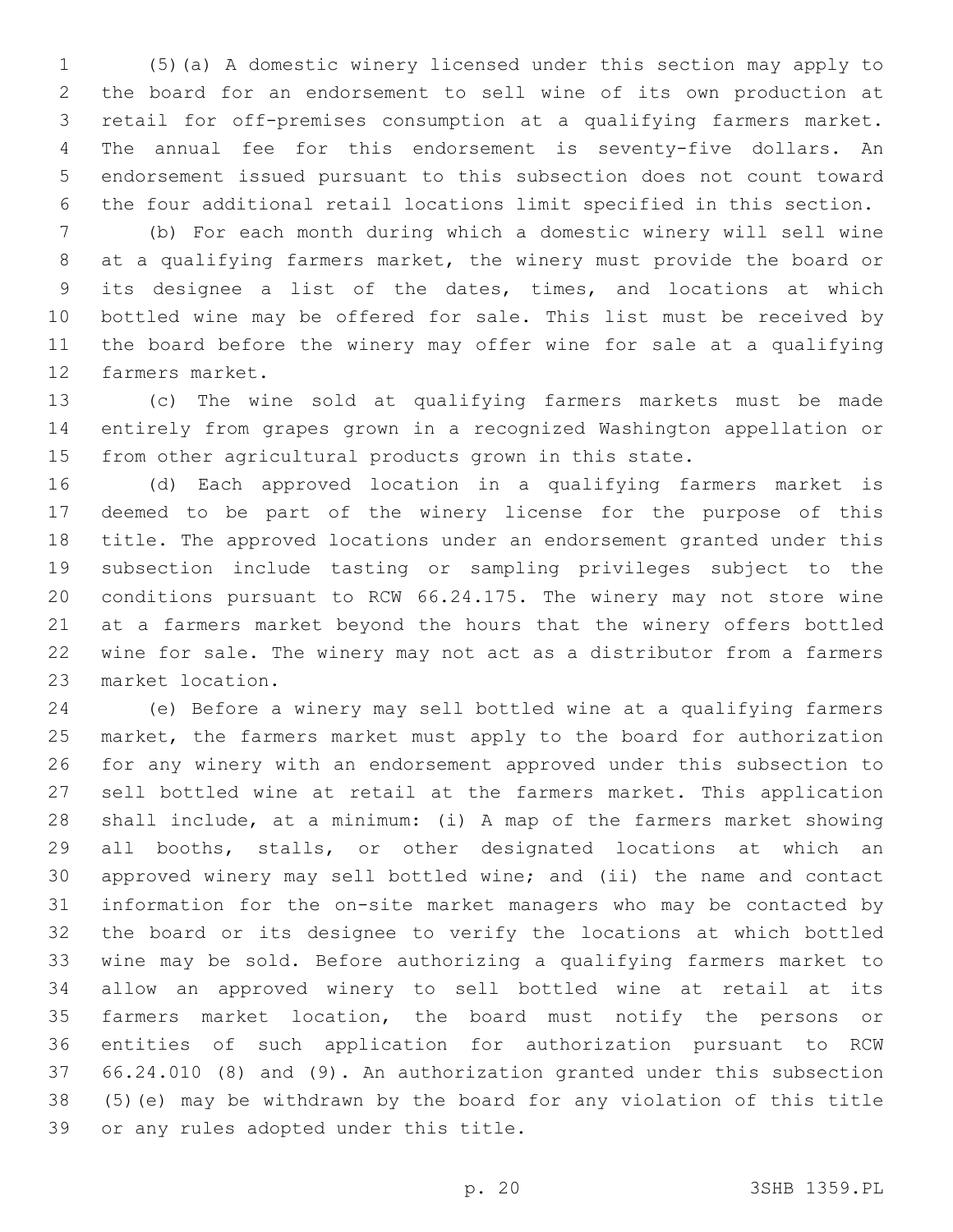(f) The board may adopt rules establishing the application and approval process under this section and such additional rules as may 3 be necessary to implement this section.

(g) For the purposes of this subsection:4

 (i) "Qualifying farmers market" means an entity that sponsors a regular assembly of vendors at a defined location for the purpose of promoting the sale of agricultural products grown or produced in this state directly to the consumer under conditions that meet the 9 following minimum requirements:

 (A) There are at least five participating vendors who are farmers 11 selling their own agricultural products;

 (B) The total combined gross annual sales of vendors who are farmers exceeds the total combined gross annual sales of vendors who are processors or resellers. However, if a farmers market does not 15 satisfy this subsection  $(5)(q)(i)(B)$ , a farmers market is still considered a "qualifying farmers market" if the total combined gross annual sales of farmers and processors at the farmers market is one 18 million dollars or more;

 (C) The total combined gross annual sales of vendors who are farmers, processors, or resellers exceeds the total combined gross annual sales of vendors who are not farmers, processors, or 22 resellers;

 (D) The sale of imported items and secondhand items by any vendor 24 is prohibited; and

25 (E) No vendor is a franchisee.

 (ii) "Farmer" means a natural person who sells, with or without processing, agricultural products that he or she raises on land he or she owns or leases in this state or in another state's county that 29 borders this state.

 (iii) "Processor" means a natural person who sells processed food that he or she has personally prepared on land he or she owns or leases in this state or in another state's county that borders this 33 state.

 (iv) "Reseller" means a natural person who buys agricultural products from a farmer and resells the products directly to the 36 consumer.

 (6) Wine produced in Washington state by a domestic winery licensee may be shipped out-of-state for the purpose of making it into sparkling wine and then returned to such licensee for resale. Such wine is deemed wine manufactured in the state of Washington for

p. 21 3SHB 1359.PL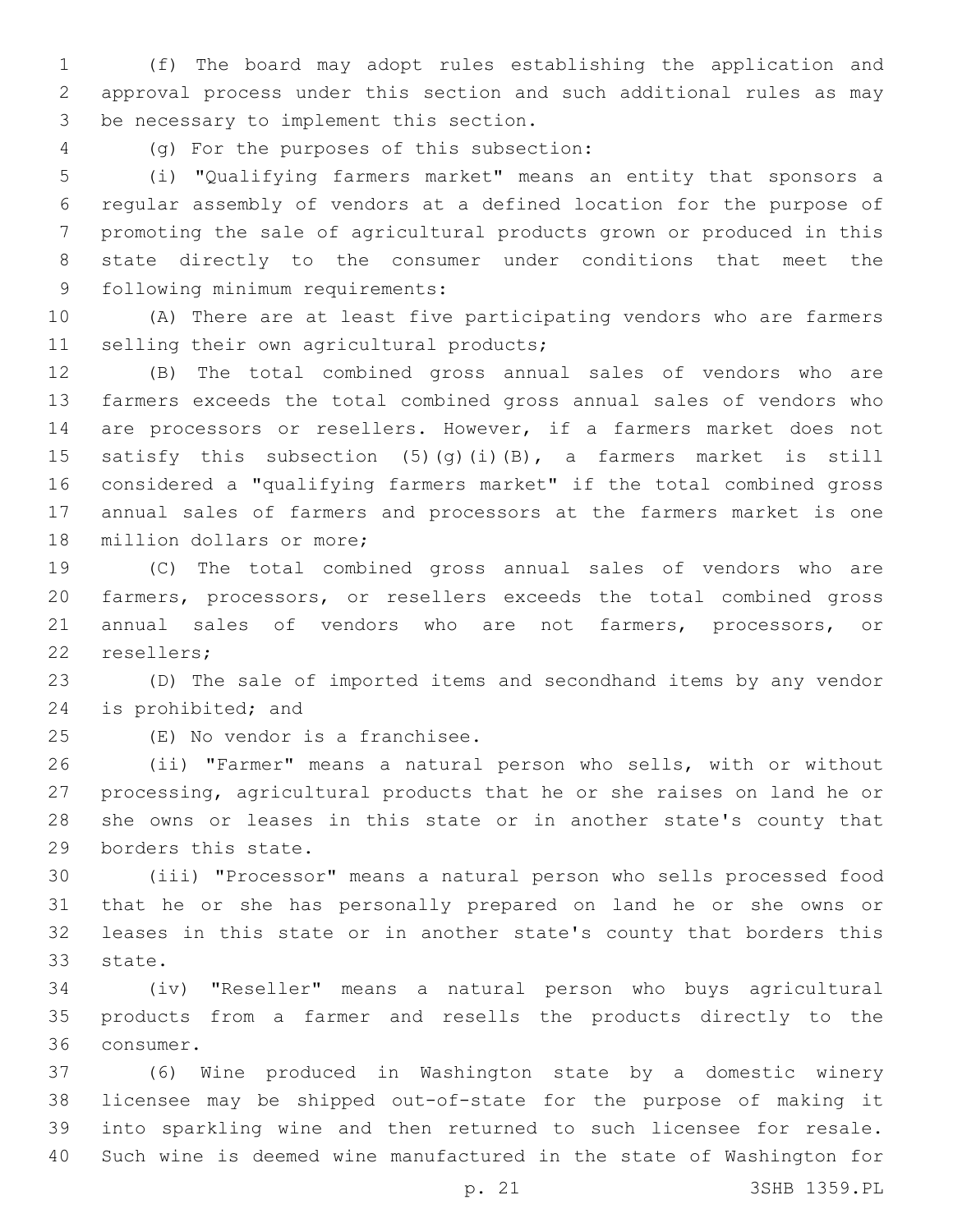the purposes of RCW 66.24.206, and shall not require a special 2 license.

 (7) During an event held by a nonprofit holding a special occasion license issued under RCW 66.24.380, a domestic winery licensed under this section may take orders, either in writing or electronically, and accept payment for wines of its own production 7 under the following conditions:

 (a) Wine produced by the domestic winery may be served for on-premises consumption by the special occasion licensee;

 (b) The domestic winery delivers wine to the consumer on a date 11 after the conclusion of the special occasion event;

 (c) The domestic winery delivers wine to the consumer at a location different from the location at which the special occasion 14 event is held;

 (d) The domestic winery complies with all requirements in chapter 16 66.20 RCW for direct sale of wine to consumers:

17 (e) The wine is not sold for resale; and

 (f) The domestic winery is entitled to all proceeds from the sale and delivery of its wine to a consumer after the conclusion of the special occasion event, but may enter into an agreement to share a portion of the proceeds of these sales with the special occasion 22 licensee licensed under RCW 66.24.380.

 **Sec. 10.** RCW 66.24.240 and 2021 c 6 s 4 are each amended to read as follows:24

 (1)(a) There shall be a license for domestic breweries; fee to be 26 ((two thousand dollars)) \$1,000 for production of sixty thousand 27 barrels or more of malt liquor per year.

 (b) The annual fee in (a) of this subsection is waived during the 12-month period beginning with the second calendar month after 30 February 28, 2021, for:

 (i) Licenses that expire during the 12-month waiver period under 32 this subsection  $(1)$   $(b)$ ; and

 (ii) Licenses issued to persons previously licensed under this section at any time during the 12-month period prior to the 12-month 35 waiver period under this subsection (1)(b).

 (c) The waiver in (b) of this subsection does not apply to any 37 licensee that:

 (i) Had their license suspended by the board for health and safety violations of state COVID-19 guidelines; or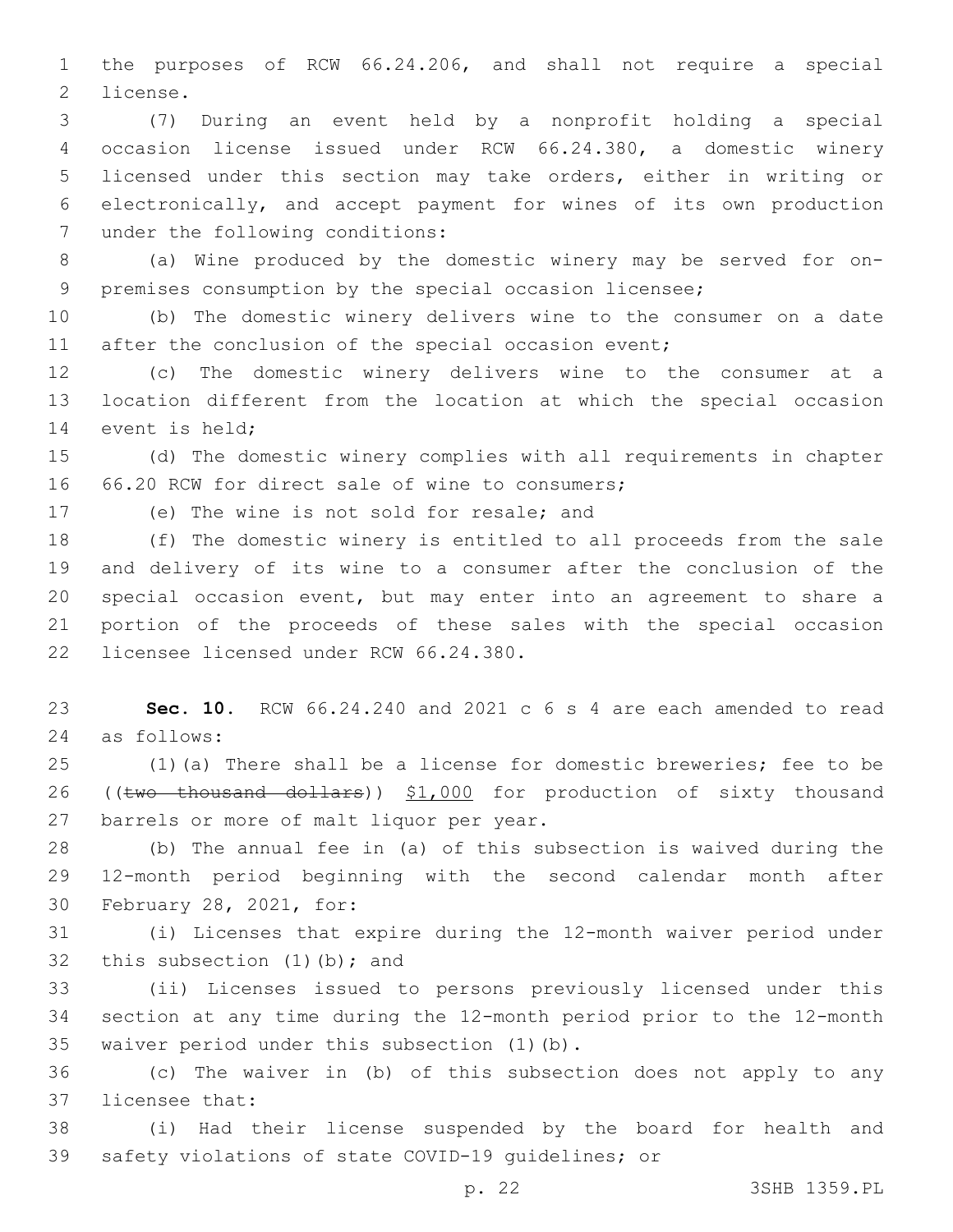(ii) Received an order of immediate restraint or citation from the department of labor and industries for allowing an employee to perform work where business activity was prohibited in violation of an emergency proclamation of the governor under RCW 43.06.220.

 (d) Upon request of the department of revenue, the board and the department of labor and industries must both provide a list of persons that they have determined to be ineligible for a fee waiver under (b) of this subsection for the reasons described in (c) of this subsection. Unless otherwise agreed, any list must be received by the department of revenue no later than 15 calendar days after the 11 request is made.

 (2) Any domestic brewery, except for a brand owner of malt beverages under RCW 66.04.010(7), licensed under this section may also act as a distributor and/or retailer for beer of its own production. Any domestic brewery operating as a distributor and/or retailer under this subsection shall comply with the applicable laws and rules relating to distributors and/or retailers. A domestic brewery holding a spirits, beer, and wine restaurant license may sell beer of its own production for off-premises consumption from its restaurant premises in kegs or in a sanitary container brought to the premises by the purchaser or furnished by the licensee and filled at 22 the tap by the licensee at the time of sale.

 (3) Any domestic brewery licensed under this section may also sell beer produced by another domestic brewery or a microbrewery for on and off-premises consumption from its premises as long as the other breweries' brands do not exceed twenty-five percent of the domestic brewery's on-tap offering of its own brands.

 (4) A domestic brewery may hold up to four retail licenses to operate an on or off-premises tavern, beer and/or wine restaurant, spirits, beer, and wine restaurant, or any combination thereof. This retail license is separate from the brewery license. A brewery that holds a tavern license, a spirits, beer, and wine restaurant license, or a beer and/or wine restaurant license shall hold the same privileges and endorsements as permitted under RCW 66.24.320, 35 66.24.330, and 66.24.420.

 (5) Any domestic brewery licensed under this section may contract-produce beer for a brand owner of malt beverages defined under RCW 66.04.010(7), and this contract-production is not a sale 39 for the purposes of RCW 66.28.170 and 66.28.180.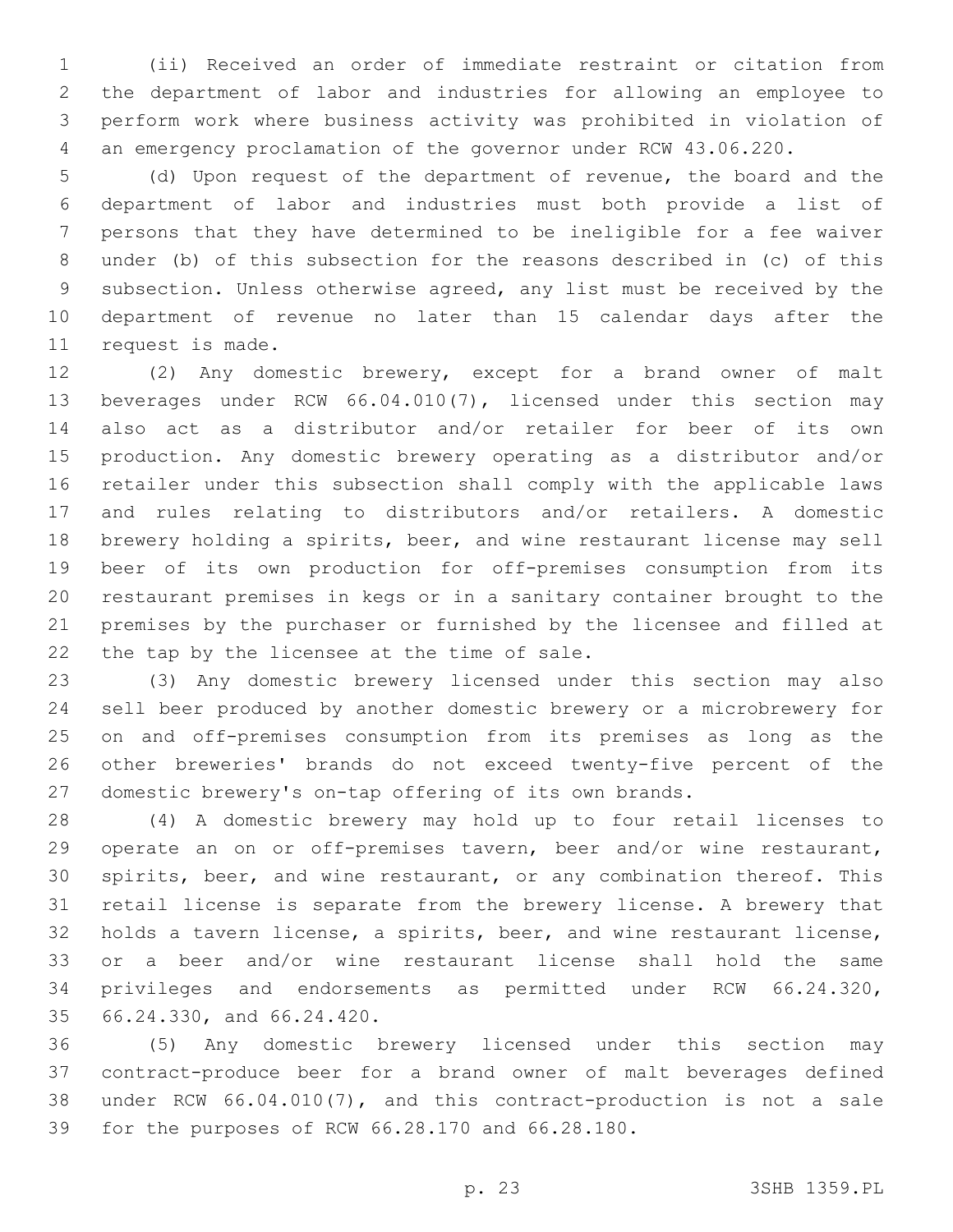(6)(a) A domestic brewery licensed under this section and qualified for a reduced rate of taxation pursuant to RCW 66.24.290(3)(b) may apply to the board for an endorsement to sell bottled beer of its own production at retail for off-premises consumption at a qualifying farmers market. The annual fee for this 6 endorsement is seventy-five dollars.

 (b) For each month during which a domestic brewery will sell beer at a qualifying farmers market, the domestic brewery must provide the board or its designee a list of the dates, times, and locations at which bottled beer may be offered for sale. This list must be received by the board before the domestic brewery may offer beer for 12 sale at a qualifying farmers market.

 (c) The beer sold at qualifying farmers markets must be produced 14 in Washington.

 (d) Each approved location in a qualifying farmers market is deemed to be part of the domestic brewery license for the purpose of this title. The approved locations under an endorsement granted under this subsection do not include the tasting or sampling privilege of a domestic brewery. The domestic brewery may not store beer at a farmers market beyond the hours that the domestic brewery offers bottled beer for sale. The domestic brewery may not act as a 22 distributor from a farmers market location.

 (e) Before a domestic brewery may sell bottled beer at a qualifying farmers market, the farmers market must apply to the board for authorization for any domestic brewery with an endorsement approved under this subsection to sell bottled beer at retail at the farmers market. This application shall include, at a minimum: (i) A map of the farmers market showing all booths, stalls, or other designated locations at which an approved domestic brewery may sell bottled beer; and (ii) the name and contact information for the on- site market managers who may be contacted by the board or its designee to verify the locations at which bottled beer may be sold. Before authorizing a qualifying farmers market to allow an approved domestic brewery to sell bottled beer at retail at its farmers market location, the board shall notify the persons or entities of such application for authorization pursuant to RCW 66.24.010 (8) and (9). An authorization granted under this subsection (6)(e) may be withdrawn by the board for any violation of this title or any rules 39 adopted under this title.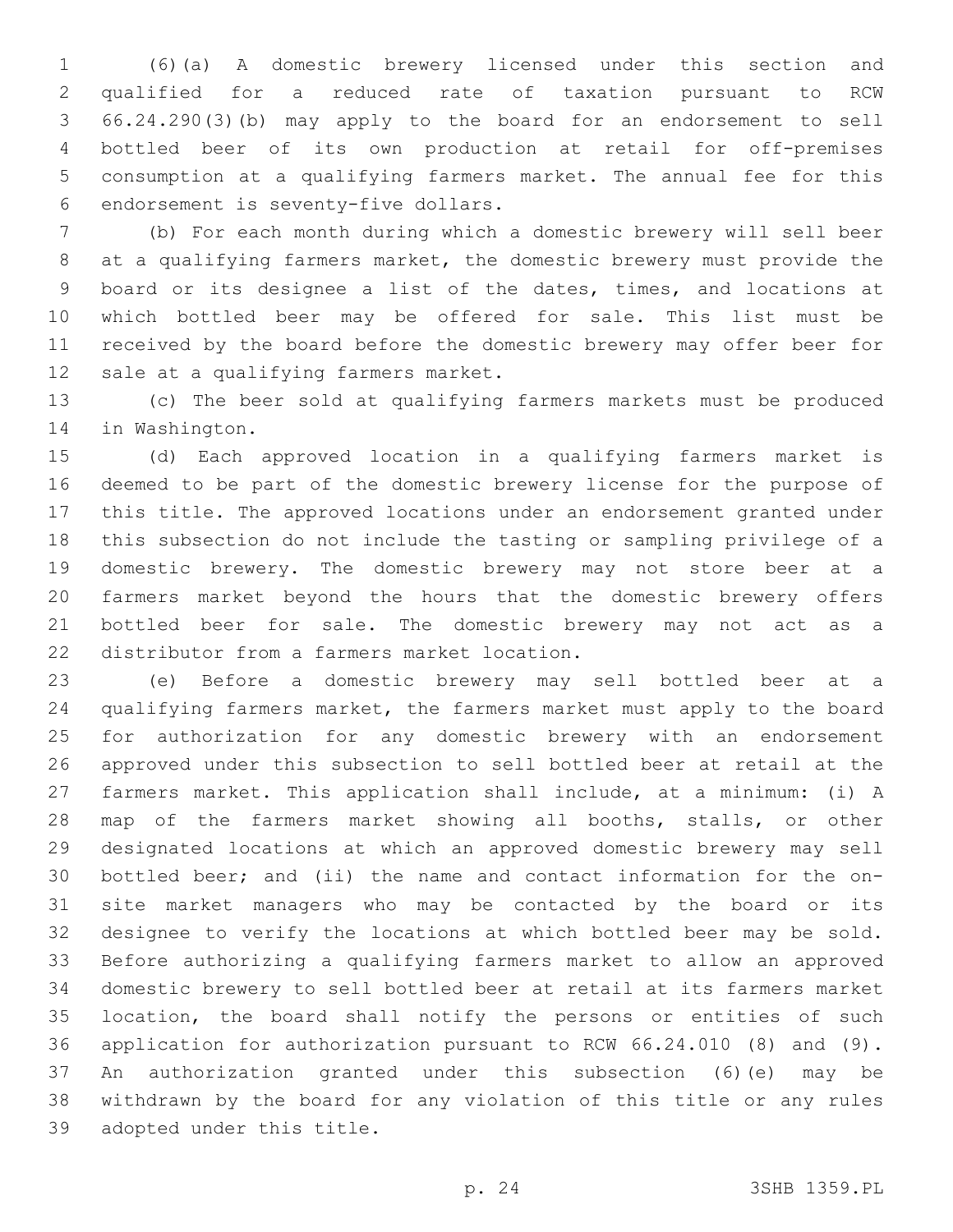(f) The board may adopt rules establishing the application and approval process under this section and such additional rules as may 3 be necessary to implement this section.

(g) For the purposes of this subsection:4

 (i) "Qualifying farmers market" means an entity that sponsors a regular assembly of vendors at a defined location for the purpose of promoting the sale of agricultural products grown or produced in this state directly to the consumer under conditions that meet the 9 following minimum requirements:

 (A) There are at least five participating vendors who are farmers 11 selling their own agricultural products;

 (B) The total combined gross annual sales of vendors who are farmers exceeds the total combined gross annual sales of vendors who 14 are processors or resellers;

 (C) The total combined gross annual sales of vendors who are farmers, processors, or resellers exceeds the total combined gross annual sales of vendors who are not farmers, processors, or 18 resellers;

 (D) The sale of imported items and secondhand items by any vendor 20 is prohibited; and

21 (E) No vendor is a franchisee.

 (ii) "Farmer" means a natural person who sells, with or without processing, agricultural products that he or she raises on land he or she owns or leases in this state or in another state's county that 25 borders this state.

 (iii) "Processor" means a natural person who sells processed food that he or she has personally prepared on land he or she owns or leases in this state or in another state's county that borders this 29 state.

 (iv) "Reseller" means a natural person who buys agricultural products from a farmer and resells the products directly to the 32 consumer.

 (7) The state board of health shall adopt rules to allow dogs on the premises of licensed domestic breweries that do not provide food service subject to a food service permit requirement.

 **Sec. 11.** RCW 66.24.244 and 2021 c 6 s 5 are each amended to read as follows:37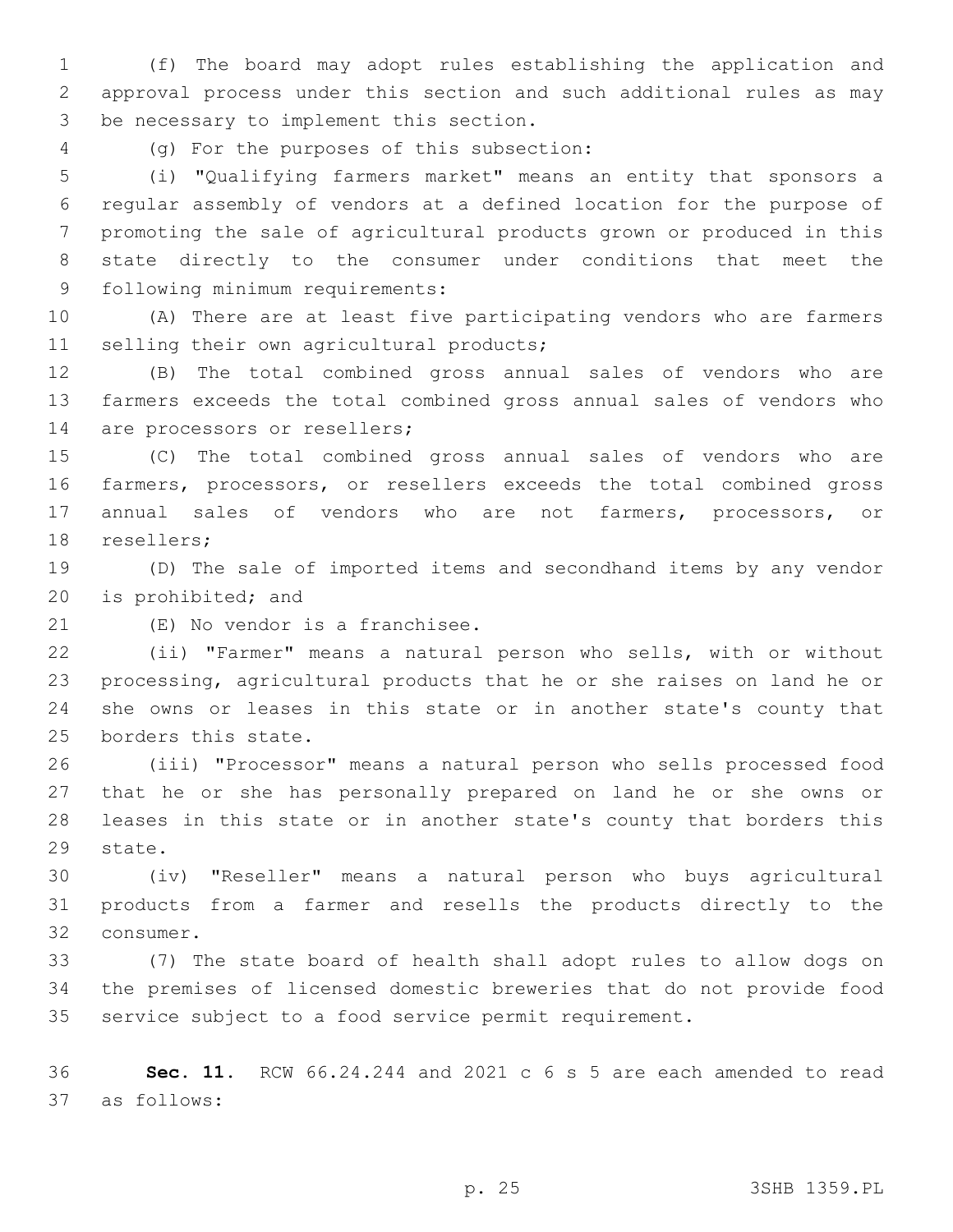(1)(a) There shall be a license for microbreweries; fee to be 2 ((one hundred dollars)) \$50 for production of less than sixty thousand barrels of malt liquor, including strong beer, per year.

 (b) The annual fee in (a) of this subsection is waived during the 12-month period beginning with the second calendar month after 6 February 28, 2021, for:

 (i) Licenses that expire during the 12-month waiver period under 8 this subsection  $(1)$  (b); and

 (ii) Licenses issued to persons previously licensed under this section at any time during the 12-month period prior to the 12-month 11 waiver period under this subsection (1)(b).

 (c) The waiver in (b) of this subsection does not apply to any 13 licensee that:

 (i) Had their license suspended by the board for health and safety violations of state COVID-19 guidelines; or

 (ii) Received an order of immediate restraint or citation from the department of labor and industries for allowing an employee to perform work where business activity was prohibited in violation of an emergency proclamation of the governor under RCW 43.06.220.

 (d) Upon request of the department of revenue, the board and the department of labor and industries must both provide a list of persons that they have determined to be ineligible for a fee waiver under (b) of this subsection for the reasons described in (c) of this subsection. Unless otherwise agreed, any list must be received by the department of revenue no later than 15 calendar days after the 26 request is made.

 (2)(a) Any microbrewery licensed under this section may also act as a distributor and/or retailer for beer and strong beer of its own 29 production.

 (b) Any microbrewery operating as a distributor and/or retailer under this subsection must comply with the applicable laws and rules relating to distributors and/or retailers, except that a microbrewery operating as a distributor may maintain a warehouse off the premises of the microbrewery for the distribution of beer provided that:

 (i) The warehouse has been approved by the board under RCW 36 66.24.010; and

 (ii) The number of warehouses off the premises of the 38 microbrewery does not exceed one.

 (c) A microbrewery holding a spirits, beer, and wine restaurant license may sell beer of its own production for off-premises

p. 26 3SHB 1359.PL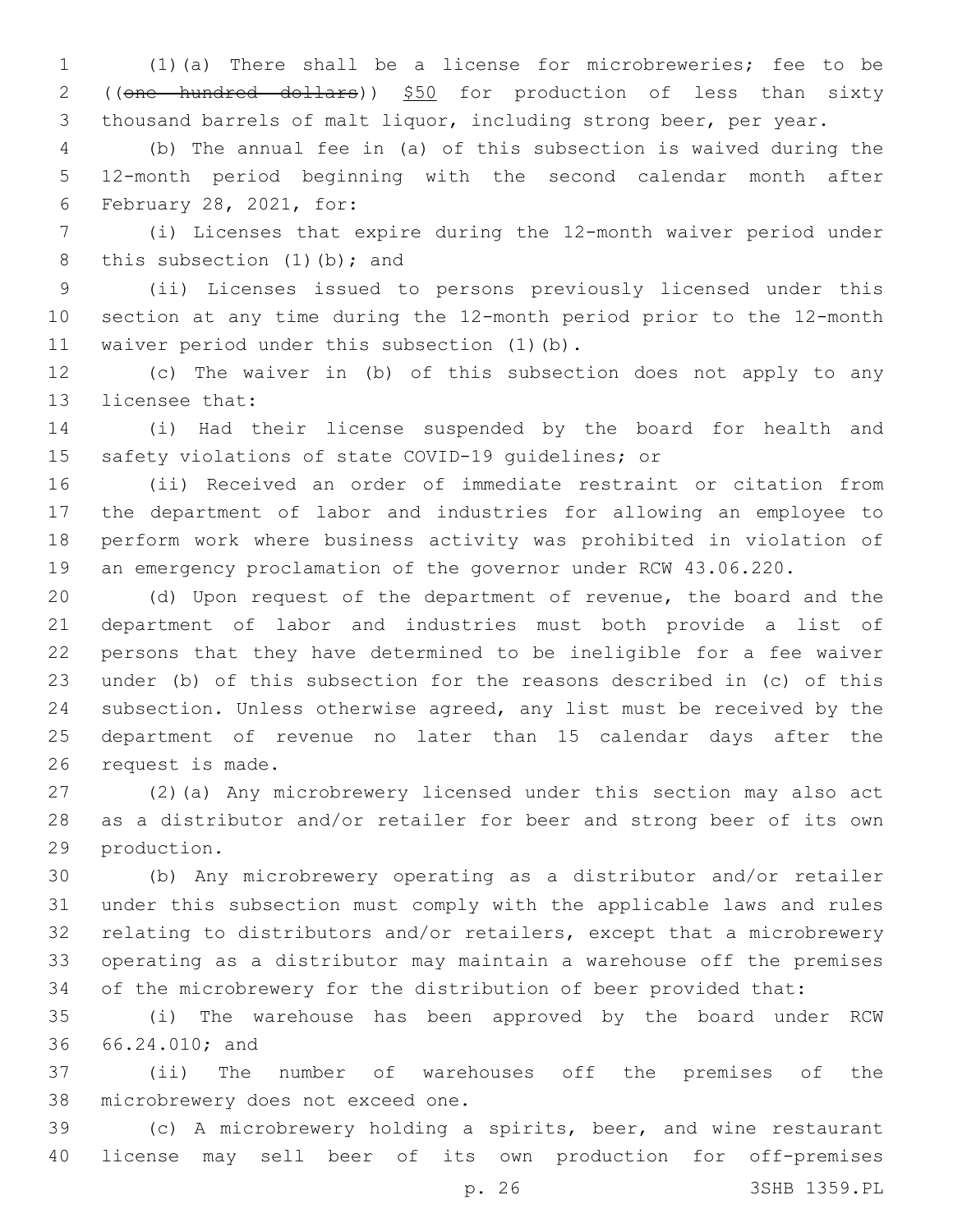consumption from its restaurant premises in kegs or in a sanitary container brought to the premises by the purchaser or furnished by the licensee and filled at the tap by the licensee at the time of 4 sale.

 (3) Any microbrewery licensed under this section may also sell from its premises for on-premises and off-premises consumption:

 (a) Beer produced by another microbrewery or a domestic brewery as long as the other breweries' brands do not exceed twenty-five 9 percent of the microbrewery's on-tap offerings; or

10 (b) Cider produced by a domestic winery.

 (4) The board may issue up to four retail licenses allowing a microbrewery to operate an on or off-premises tavern, beer and/or wine restaurant, spirits, beer, and wine restaurant, or any 14 combination thereof.

 (5) A microbrewery that holds a tavern license, spirits, beer, and wine restaurant license, or a beer and/or wine restaurant license holds the same privileges and endorsements as permitted under RCW 18 66.24.320, 66.24.330, and 66.24.420.

 (6)(a) A microbrewery licensed under this section may apply to the board for an endorsement to sell bottled beer of its own production at retail for off-premises consumption at a qualifying farmers market. The annual fee for this endorsement is seventy-five dollars. However, strong beer may not be sold at a farmers market or under any endorsement which may authorize microbreweries to sell beer 25 at farmers markets.

 (b) For each month during which a microbrewery will sell beer at a qualifying farmers market, the microbrewery must provide the board or its designee a list of the dates, times, and locations at which bottled beer may be offered for sale. This list must be received by the board before the microbrewery may offer beer for sale at a 31 qualifying farmers market.

 (c) Any person selling or serving beer must obtain a class 12 or 33 class 13 alcohol server permit.

 (d) The beer sold at qualifying farmers markets must be produced 35 in Washington.

 (e) Each approved location in a qualifying farmers market is deemed to be part of the microbrewery license for the purpose of this title. The approved locations under an endorsement granted under this subsection (6) include tasting or sampling privileges subject to the conditions pursuant to RCW 66.24.175. The microbrewery may not store

p. 27 3SHB 1359.PL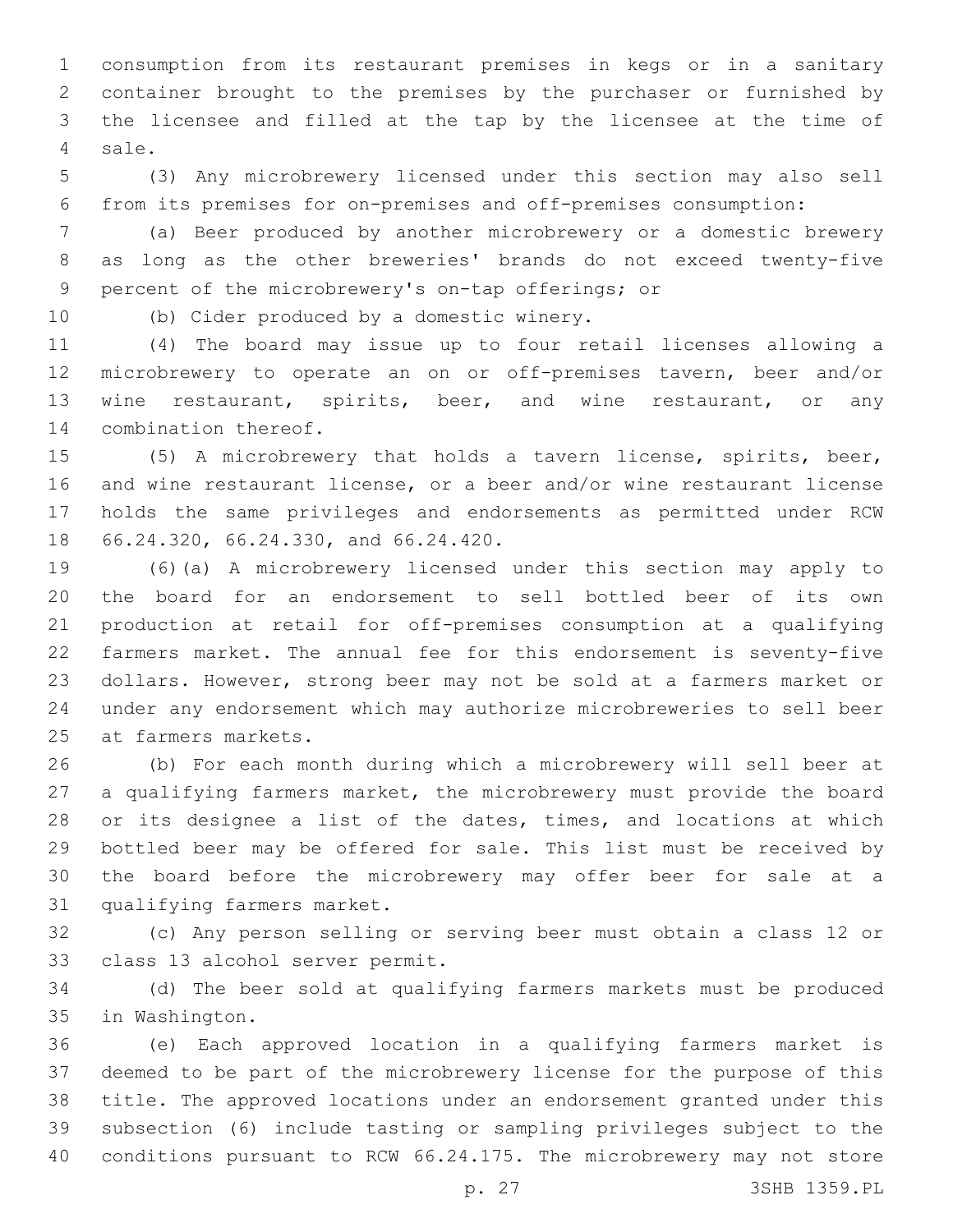beer at a farmers market beyond the hours that the microbrewery offers bottled beer for sale. The microbrewery may not act as a 3 distributor from a farmers market location.

 (f) Before a microbrewery may sell bottled beer at a qualifying farmers market, the farmers market must apply to the board for authorization for any microbrewery with an endorsement approved under this subsection (6) to sell bottled beer at retail at the farmers market. This application must include, at a minimum: (i) A map of the farmers market showing all booths, stalls, or other designated 10 locations at which an approved microbrewery may sell bottled beer; and (ii) the name and contact information for the on-site market managers who may be contacted by the board or its designee to verify the locations at which bottled beer may be sold. Before authorizing a qualifying farmers market to allow an approved microbrewery to sell bottled beer at retail at its farmers market location, the board must notify the persons or entities of the application for authorization pursuant to RCW 66.24.010 (8) and (9). An authorization granted under this subsection (6)(f) may be withdrawn by the board for any violation of this title or any rules adopted under this title.

 (g) The board may adopt rules establishing the application and approval process under this section and any additional rules 22 necessary to implement this section.

(h) For the purposes of this subsection (6):23

 (i) "Qualifying farmers market" has the same meaning as defined 25 in RCW 66.24.170.

 (ii) "Farmer" means a natural person who sells, with or without processing, agricultural products that he or she raises on land he or she owns or leases in this state or in another state's county that 29 borders this state.

 (iii) "Processor" means a natural person who sells processed food that he or she has personally prepared on land he or she owns or leases in this state or in another state's county that borders this 33 state.

 (iv) "Reseller" means a natural person who buys agricultural products from a farmer and resells the products directly to the 36 consumer.

 (7) Any microbrewery licensed under this section may contract-produce beer for another microbrewer. This contract- production is not a sale for the purposes of RCW 66.28.170 and 66.28.180.40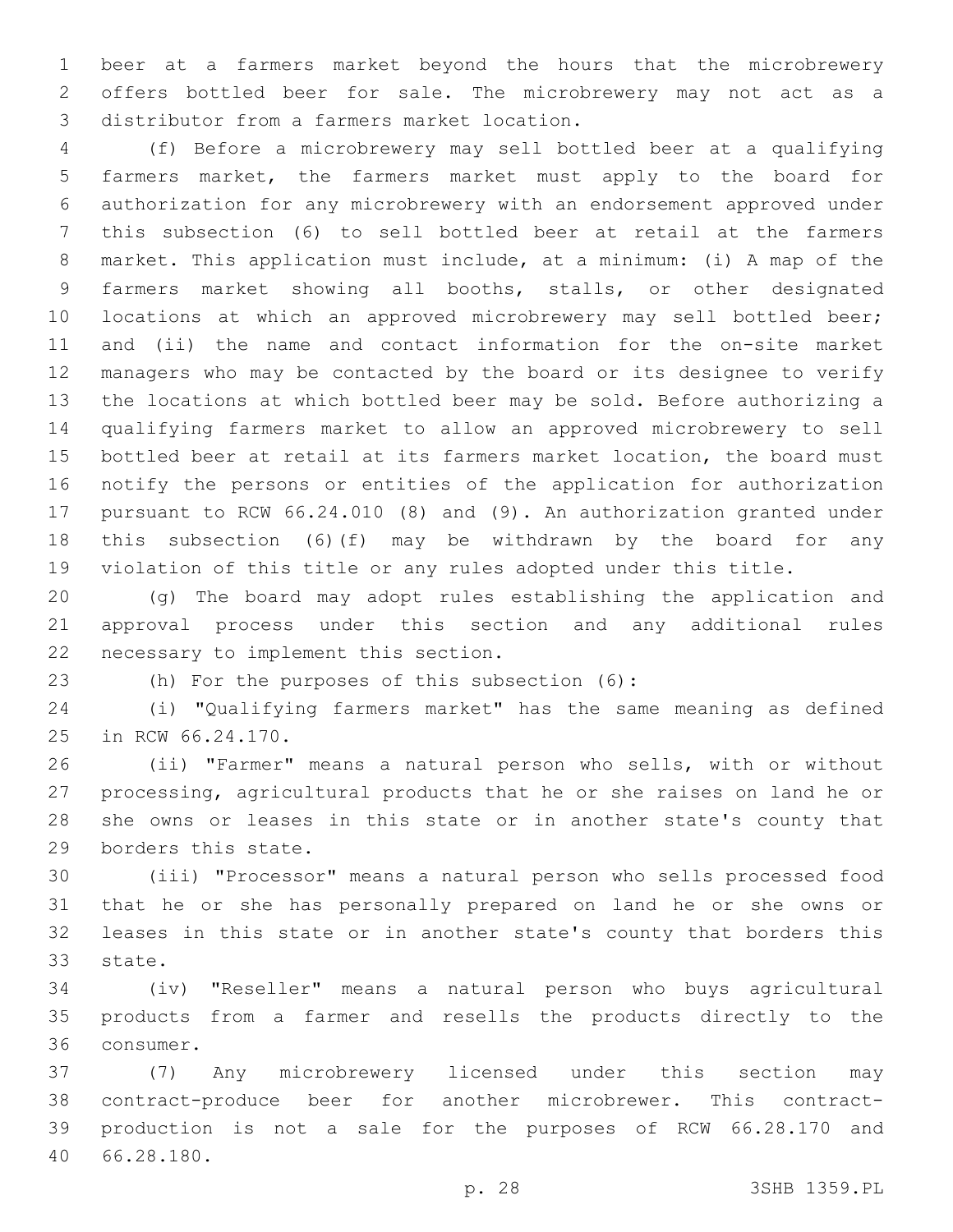(8) The state board of health shall adopt rules to allow dogs on the premises of licensed microbreweries that do not provide food service subject to a food service permit requirement.

 **Sec. 12.** RCW 66.24.320 and 2021 c 6 s 6 are each amended to read 5 as follows:

 There shall be a beer and/or wine restaurant license to sell beer, including strong beer, or wine, or both, at retail, for consumption on the premises. A patron of the licensee may remove from the premises, recorked or recapped in its original container, any portion of wine or sake that was purchased for consumption with a 11 meal.

12  $(1)(a)$  The annual fee shall be  $((two-hundred dollars))$  \$100 for 13 the beer license, ((two hundred dollars)) \$100 for the wine license, 14 or ((four hundred dollars)) \$200 for a combination beer and wine 15 license.

 (b) The annual fees in (a) of this subsection are waived during the 12-month period beginning with the second calendar month after 18 February 28, 2021, for:

 (i) Licenses that expire during the 12-month waiver period under 20 this subsection  $(1)$  (b); and

 (ii) Licenses issued to persons previously licensed under this section at any time during the 12-month period prior to the 12-month 23 waiver period under this subsection (1)(b).

 (c) The waivers in (b) of this subsection do not apply to any 25 licensee that:

 (i) Had their license suspended by the board for health and safety violations of state COVID-19 guidelines; or

 (ii) Received an order of immediate restraint or citation from the department of labor and industries for allowing an employee to perform work where business activity was prohibited in violation of an emergency proclamation of the governor under RCW 43.06.220.

 (d) Upon request of the department of revenue, the board and the department of labor and industries must both provide a list of persons that they have determined to be ineligible for a fee waiver under (b) of this subsection for the reasons described in (c) of this subsection. Unless otherwise agreed, any list must be received by the department of revenue no later than 15 calendar days after the 38 request is made.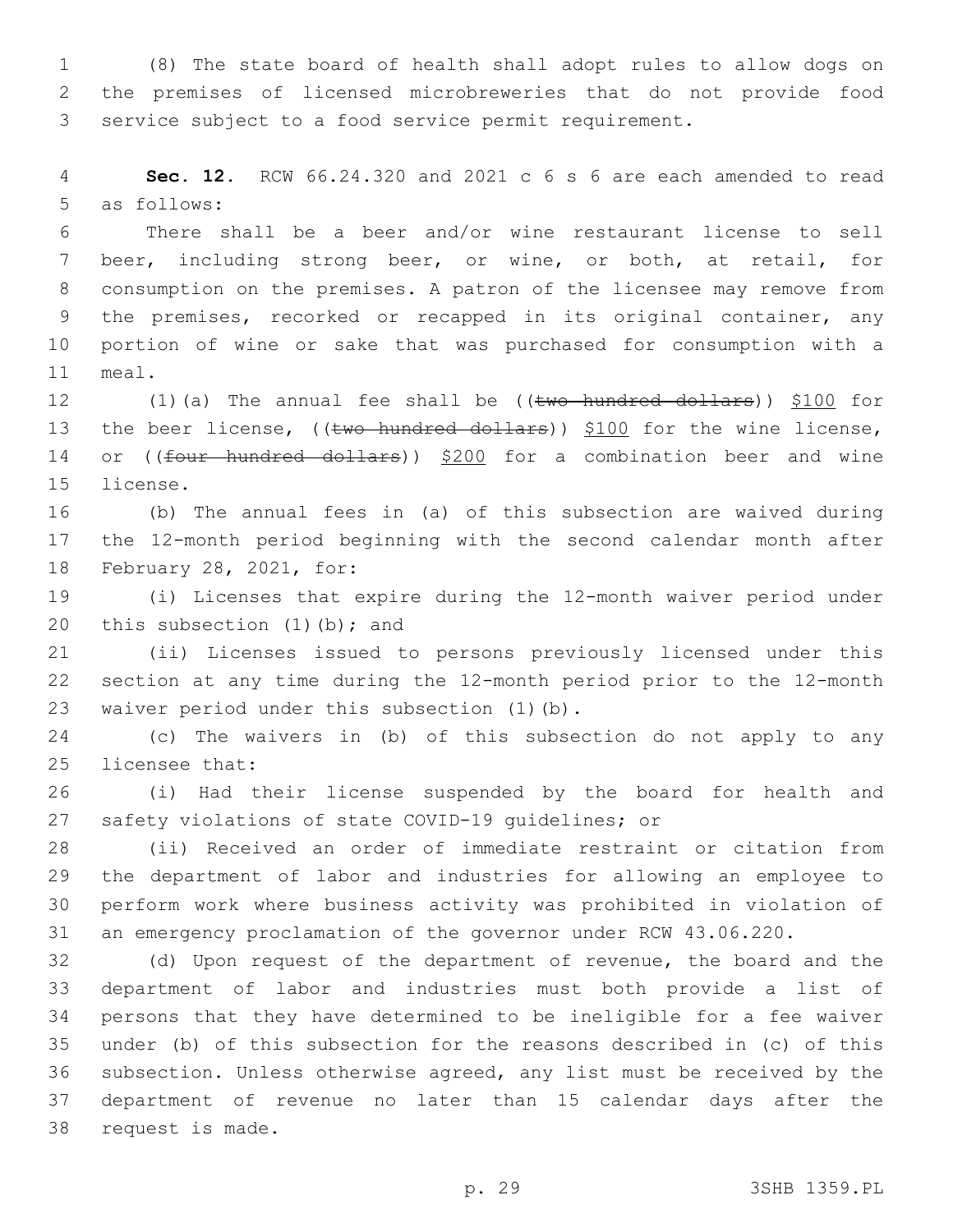(2)(a) The board may issue a caterer's endorsement to this license to allow the licensee to remove from the liquor stocks at the licensed premises, only those types of liquor that are authorized under the on-premises license privileges for sale and service at event locations at a specified date and, except as provided in subsection (3) of this section, place not currently licensed by the board. If the event is open to the public, it must be sponsored by a society or organization as defined by RCW 66.24.375. If attendance at the event is limited to members or invited guests of the sponsoring individual, society, or organization, the requirement that the sponsor must be a society or organization as defined by RCW 66.24.375 is waived. Cost of the endorsement is three hundred fifty dollars.

 (b) The holder of this license with a catering endorsement shall, 14 if requested by the board, notify the board or its designee of the 15 date, time, place, and location of any catered event. Upon request, the licensee shall provide to the board all necessary or requested information concerning the society or organization that will be holding the function at which the endorsed license will be utilized.

 (c) The holder of this license with a caterer's endorsement may, under conditions established by the board, store liquor on the premises of another not licensed by the board so long as there is a written agreement between the licensee and the other party to provide for ongoing catering services, the agreement contains no exclusivity clauses regarding the alcoholic beverages to be served, and the 25 agreement is filed with the board.

26 (d) The holder of this license with a caterer's endorsement may, under conditions established by the board, store liquor on other premises operated by the licensee so long as the other premises are owned or controlled by a leasehold interest by that licensee. A duplicate license may be issued for each additional premises. A license fee of twenty dollars shall be required for such duplicate 32 licenses.

 (3) Licensees under this section that hold a caterer's endorsement are allowed to use this endorsement on a domestic winery premises or on the premises of a passenger vessel and may store liquor at such premises under conditions established by the board 37 under the following conditions:

 (a) Agreements between the domestic winery or the passenger vessel, as the case may be, and the retail licensee shall be in

p. 30 3SHB 1359.PL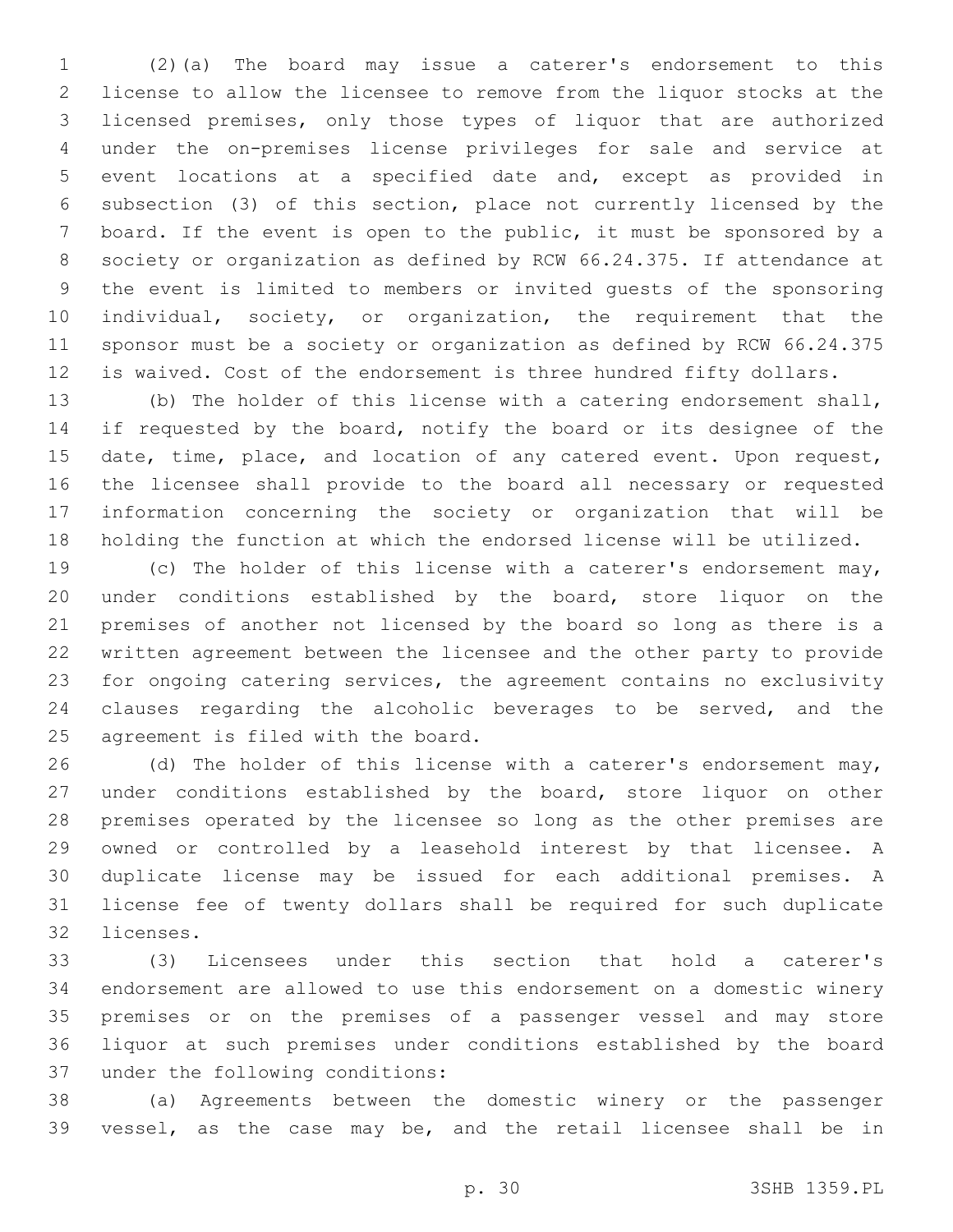writing, contain no exclusivity clauses regarding the alcoholic beverages to be served, and be filed with the board; and

 (b) The domestic winery or passenger vessel, as the case may be, and the retail licensee shall be separately contracted and compensated by the persons sponsoring the event for their respective services.6

 (4) The holder of this license or its manager may furnish beer or wine to the licensee's employees free of charge as may be required for use in connection with instruction on beer and wine. The 10 instruction may include the history, nature, values, and characteristics of beer or wine, the use of wine lists, and the methods of presenting, serving, storing, and handling beer or wine. The beer and/or wine licensee must use the beer or wine it obtains under its license for the sampling as part of the instruction. The instruction must be given on the premises of the beer and/or wine 16 licensee.

 (5) If the license is issued to a person who contracts with the Washington state ferry system to provide food and alcohol service on a designated ferry route, the license shall cover any vessel assigned to the designated route. A separate license is required for each 21 designated ferry route.

 **Sec. 13.** RCW 66.24.330 and 2021 c 6 s 7 are each amended to read 23 as follows:

 (1) There is a beer and wine retailer's license to be designated as a tavern license to sell beer, including strong beer, or wine, or both, at retail, for consumption on the premises. Such licenses may be issued only to a person operating a tavern that may be frequented only by persons twenty-one years of age and older.

 $(2)(a)$  The annual fee for the license is  $((two hundred dollars))$ 30 \$100 for the beer license, ((two hundred dollars)) \$100 for the wine 31 license, or ((four hundred dollars)) \$200 for a combination beer and wine license. Licensees who have a fee increase of more than one hundred dollars as a result of this change shall have their fees increased fifty percent of the amount the first renewal year and the remaining amount beginning with the second renewal period. New licensees obtaining a license after July 1, 1998, must pay the full 37 amount of ((four hundred dollars)) \$200.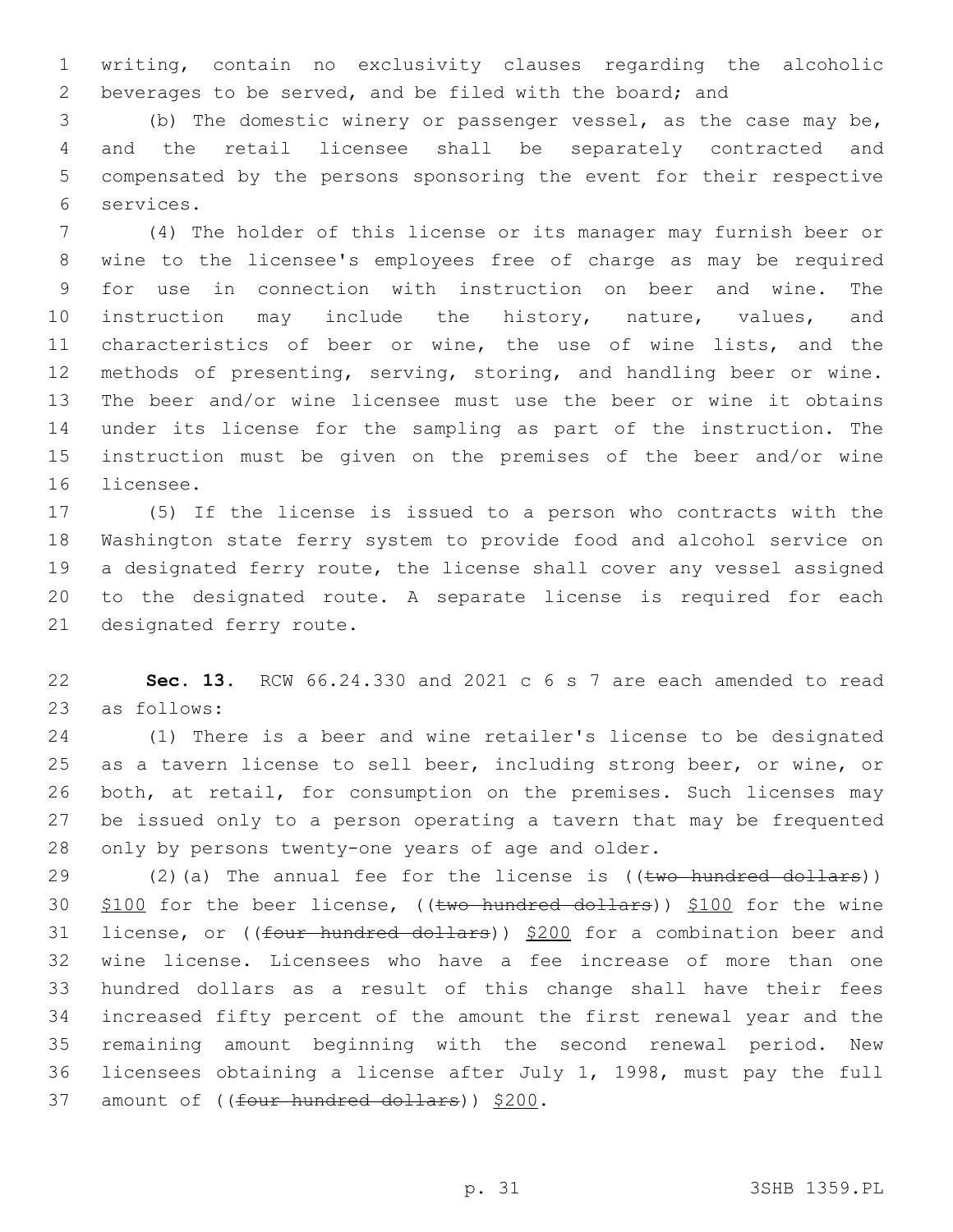(b) The annual fees in (a) of this subsection are waived during the 12-month period beginning with the second calendar month after 3 February 28, 2021, for:

 (i) Licenses that expire during the 12-month waiver period under 5 this subsection  $(2)$  (b); and

 (ii) Licenses issued to persons previously licensed under this section at any time during the 12-month period prior to the 12-month 8 waiver period under this subsection (2)(b).

 (c) The waivers in (b) of this subsection do not apply to any 10 licensee that:

 (i) Had their license suspended by the board for health and safety violations of state COVID-19 guidelines; or

 (ii) Received an order of immediate restraint or citation from the department of labor and industries for allowing an employee to perform work where business activity was prohibited in violation of an emergency proclamation of the governor under RCW 43.06.220.

 (d) Upon request of the department of revenue, the board and the department of labor and industries must both provide a list of persons that they have determined to be ineligible for a fee waiver under (b) of this subsection for the reasons described in (c) of this subsection. Unless otherwise agreed, any list must be received by the department of revenue no later than 15 calendar days after the 23 request is made.

 (3)(a) The board may issue a caterer's endorsement to this license to allow the licensee to remove from the liquor stocks at the licensed premises, only those types of liquor that are authorized under the on-premises license privileges for sale and service at event locations at a specified date and, except as provided in subsection (4) of this section, place not currently licensed by the board. If the event is open to the public, it must be sponsored by a society or organization as defined by RCW 66.24.375. If attendance at the event is limited to members or invited guests of the sponsoring individual, society, or organization, the requirement that the sponsor must be a society or organization as defined by RCW 66.24.375 is waived. Cost of the endorsement is three hundred fifty dollars.

 (b) The holder of this license with a catering endorsement must, if requested by the board, notify the board or its designee of the date, time, place, and location of any catered event. Upon request, the licensee must provide to the board all necessary or requested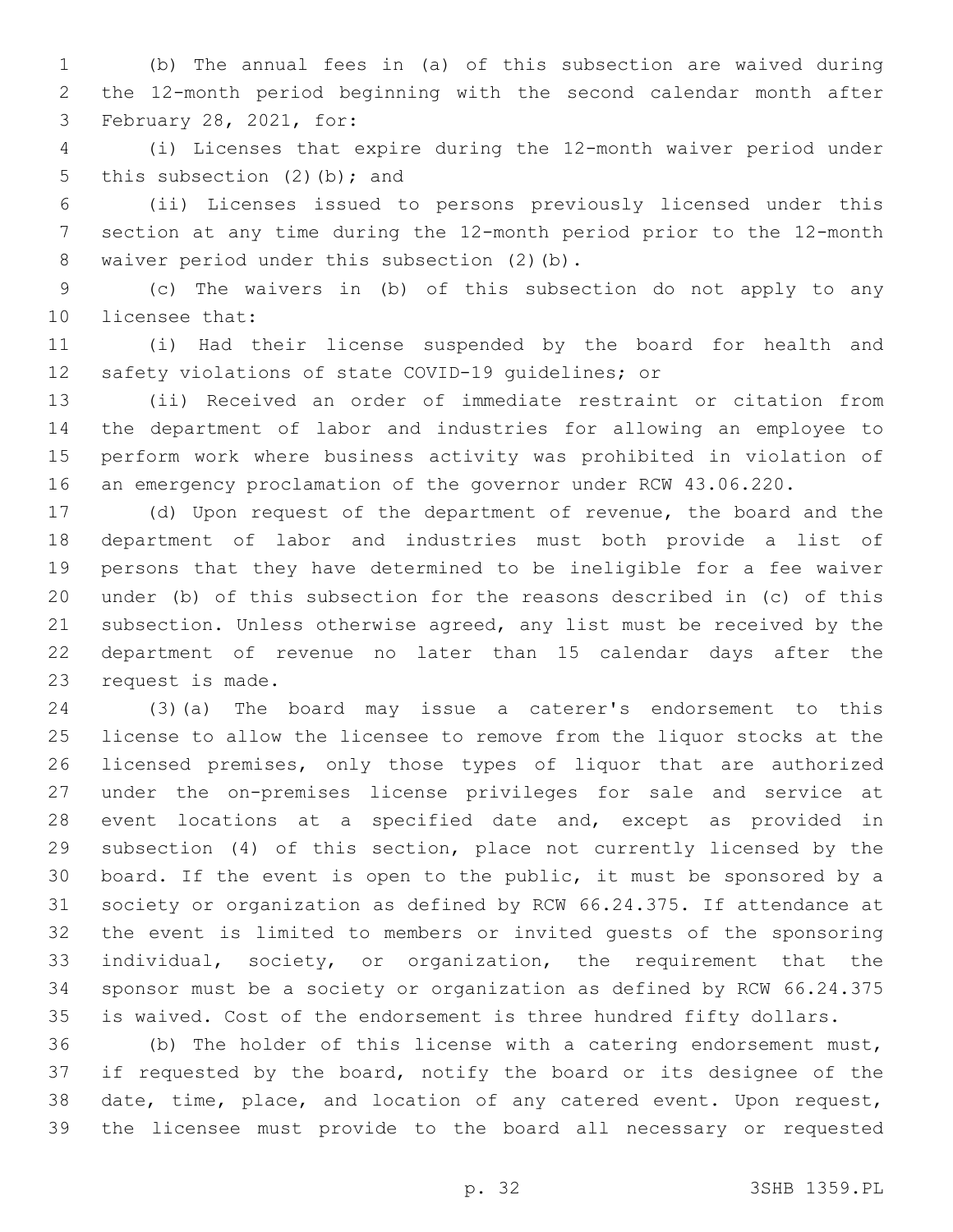information concerning the society or organization that will be holding the function at which the endorsed license will be utilized.

 (c) The holder of this license with a caterer's endorsement may, under conditions established by the board, store liquor on the premises of another not licensed by the board so long as there is a written agreement between the licensee and the other party to provide for ongoing catering services, the agreement contains no exclusivity clauses regarding the alcoholic beverages to be served, and the 9 agreement is filed with the board.

 (d) The holder of this license with a caterer's endorsement may, under conditions established by the board, store liquor on other premises operated by the licensee so long as the other premises are owned or controlled by a leasehold interest by that licensee. A duplicate license may be issued for each additional premises. A license fee of twenty dollars is required for such duplicate 16 licenses.

 (4) Licensees under this section that hold a caterer's endorsement are allowed to use this endorsement on a domestic winery premises and may store liquor at such premises under conditions established by the board under the following conditions:

 (a) Agreements between the domestic winery and the retail licensee must be in writing, contain no exclusivity clauses regarding 23 the alcoholic beverages to be served, and be filed with the board; 24 and

 (b) The domestic winery and the retail licensee may be separately contracted and compensated by the persons sponsoring the event for 27 their respective services.

 (5) The holder of this license or its manager may furnish beer or wine to the licensee's employees free of charge as may be required for use in connection with instruction on beer and wine. The instruction may include the history, nature, values, and characteristics of beer or wine, the use of wine lists, and the methods of presenting, serving, storing, and handling beer or wine. The tavern licensee must use the beer or wine it obtains under its license for the sampling as part of the instruction. The instruction must be given on the premises of the tavern licensee.

 (6) Any person serving liquor at a catered event on behalf of a licensee with a caterer's endorsement under this section must be an employee of the licensee and must possess a class 12 alcohol server 40 permit as required under RCW 66.20.310.

p. 33 3SHB 1359.PL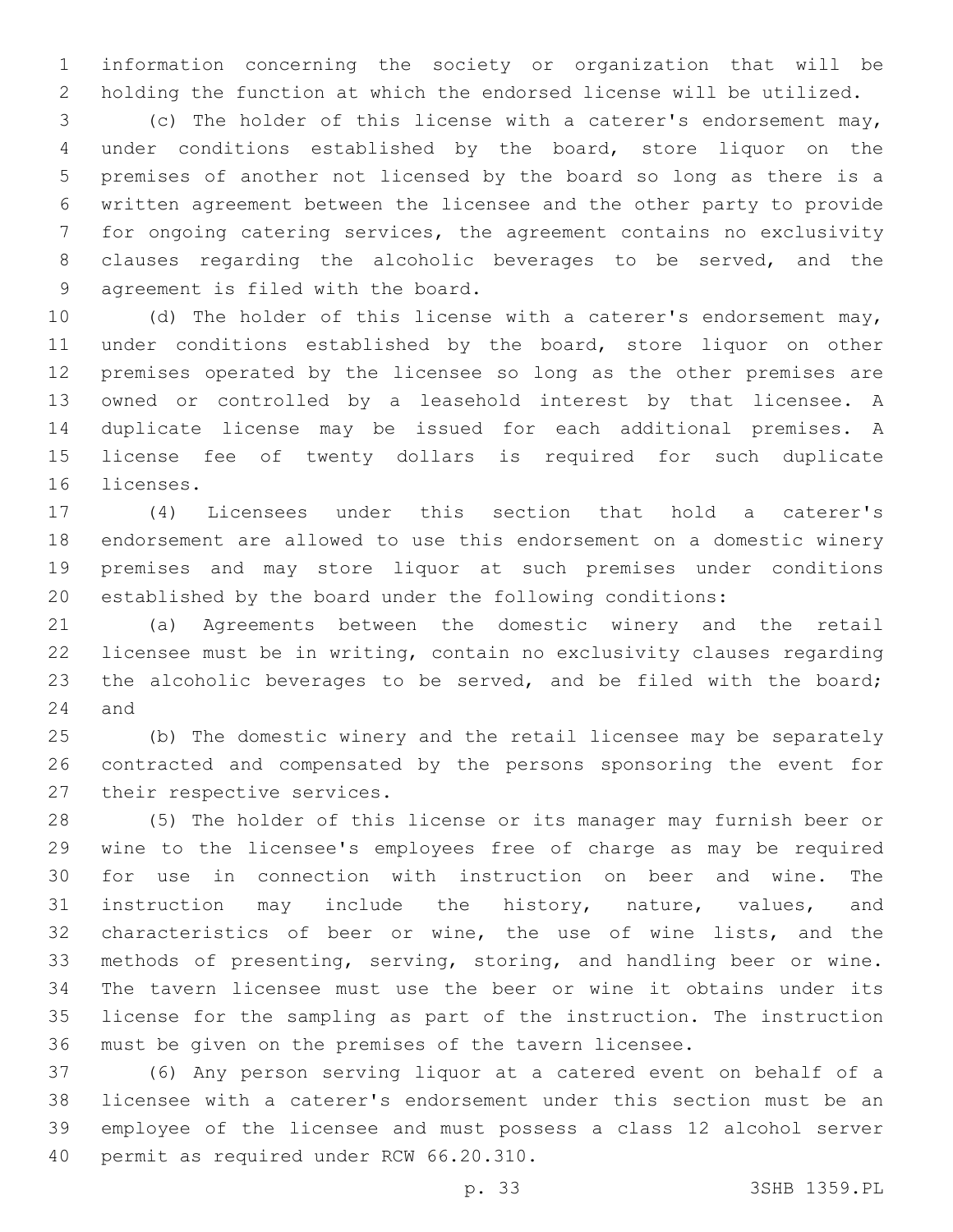(7) The board may issue rules as necessary to implement the 2 requirements of this section.

 **Sec. 14.** RCW 66.24.350 and 2021 c 6 s 8 are each amended to read 4 as follows:

 (1) There shall be a beer retailer's license to be designated as a snack bar license to sell beer by the opened bottle or can at retail, for consumption upon the premises only, such license to be issued to places where the sale of beer is not the principal business 9 conducted; fee ((one hundred twenty-five dollars)) \$62.50 per year.

 (2)(a) The annual fee in subsection (1) of this section is waived during the 12-month period beginning with the second calendar month 12 after February 28, 2021, for:

 (i) Licenses that expire during the 12-month waiver period under 14 this subsection  $(2)$   $(a)$ ; and

 (ii) Licenses issued to persons previously licensed under this section at any time during the 12-month period prior to the 12-month 17 waiver period under this subsection (2)(a).

 (b) The waiver in (a) of this subsection does not apply to any 19 licensee that:

 (i) Had their license suspended by the board for health and safety violations of state COVID-19 guidelines; or

 (ii) Received an order of immediate restraint or citation from the department of labor and industries for allowing an employee to perform work where business activity was prohibited in violation of an emergency proclamation of the governor under RCW 43.06.220.

 (c) Upon request of the department of revenue, the board and the department of labor and industries must both provide a list of persons that they have determined to be ineligible for a fee waiver under (a) of this subsection for the reasons described in (b) of this subsection. Unless otherwise agreed, any list must be received by the department of revenue no later than 15 calendar days after the 32 request is made.

 **Sec. 15.** RCW 66.24.495 and 2021 c 176 s 5234 and 2021 c 6 s 10 are each reenacted and amended to read as follows:

 (1)(a) There shall be a license to be designated as a nonprofit arts organization license. This shall be a special license to be issued to any nonprofit arts organization which sponsors and presents productions or performances of an artistic or cultural nature in a

p. 34 3SHB 1359.PL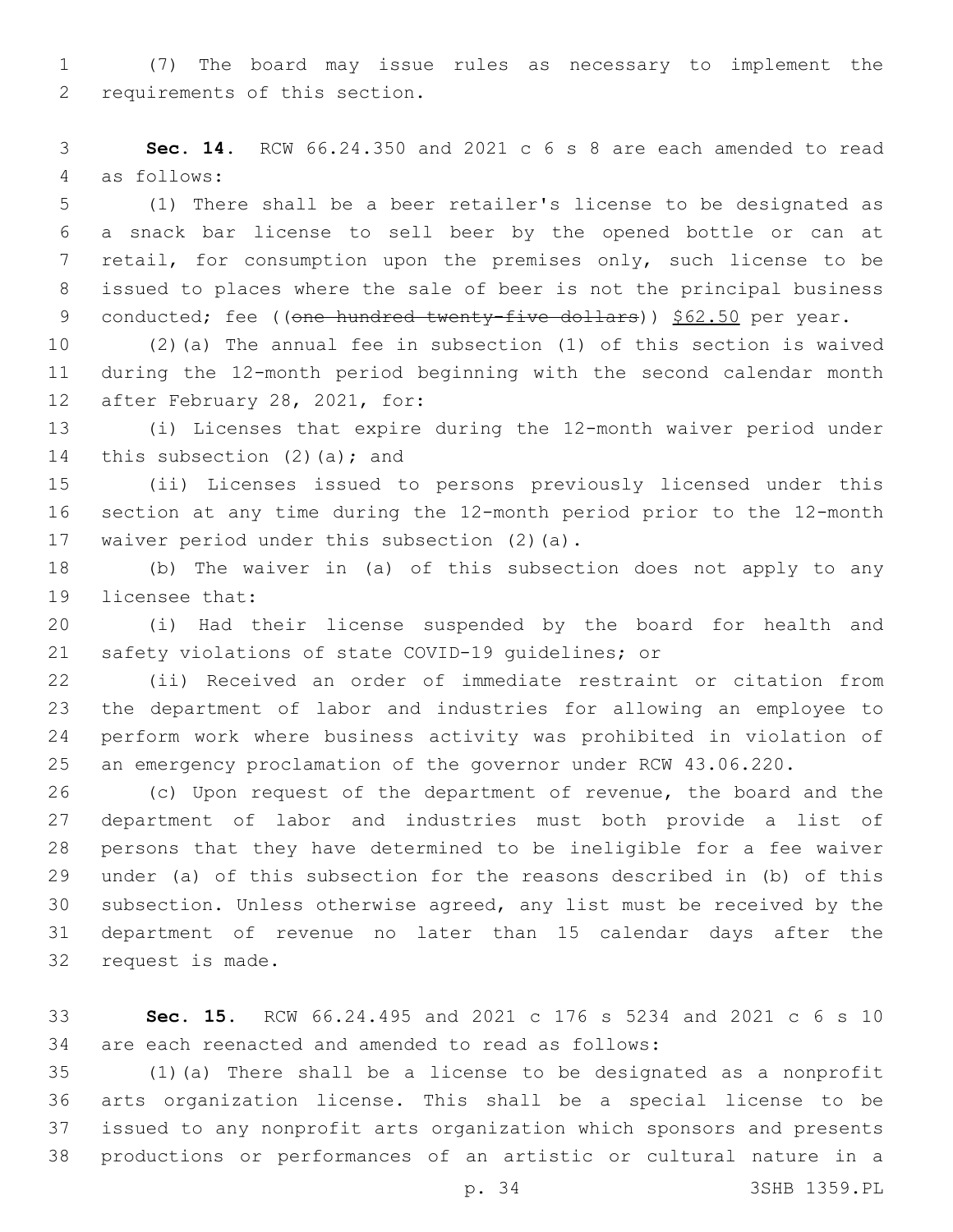specific theater or other appropriate designated indoor premises approved by the board. The license shall permit the licensee to sell liquor to patrons of productions or performances for consumption on 4 the premises at these events. The fee for the license shall be ( $\text{true}$ 5 hundred fifty dollars) ) \$125 per annum.

 (b) The annual fee in (a) of this subsection is waived during the 12-month period beginning with the second calendar month after 8 February 28, 2021, for:

 (i) Licenses that expire during the 12-month waiver period under 10 this subsection  $(1)$  (b); and

 (ii) Licenses issued to persons previously licensed under this section at any time during the 12-month period prior to the 12-month 13 waiver period under this subsection (1)(b).

 (c) The waiver in (b) of this subsection does not apply to any 15 licensee that:

 (i) Had their license suspended by the board for health and safety violations of state COVID-19 guidelines; or

 (ii) Received an order of immediate restraint or citation from the department of labor and industries for allowing an employee to perform work where business activity was prohibited in violation of an emergency proclamation of the governor under RCW 43.06.220.

 (d) Upon request of the department of revenue, the board and the department of labor and industries must both provide a list of persons that they have determined to be ineligible for a fee waiver under (b) of this subsection for the reasons described in (c) of this subsection. Unless otherwise agreed, any list must be received by the department of revenue no later than 15 calendar days after the 28 request is made.

 (2) For the purposes of this section, the term "nonprofit arts organization" means an organization which is organized and operated for the purpose of providing artistic or cultural exhibitions, presentations, or performances or cultural or art education programs, as defined in subsection (3) of this section, for viewing or attendance by the general public. The organization must be a not-for-35 profit corporation under chapter ((24.03)) 24.03A RCW and managed by a governing board of not less than eight individuals none of whom is a paid employee of the organization or by a corporation sole under chapter 24.12 RCW. In addition, the corporation must satisfy the 39 following conditions: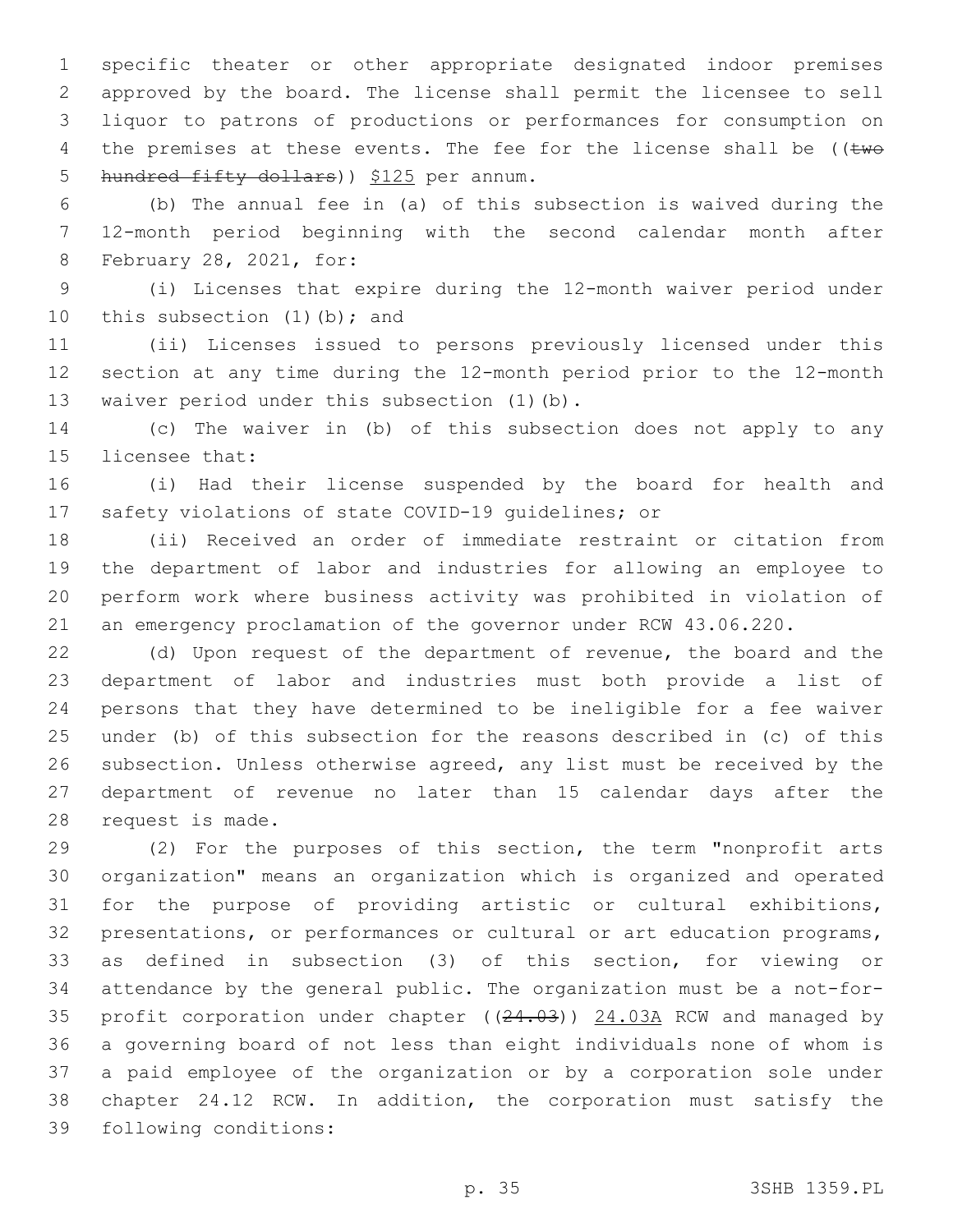(a) No part of its income may be paid directly or indirectly to its members, stockholders, officers, directors, or trustees except in the form of services rendered by the corporation in accordance with 4 its purposes and bylaws;

 (b) Salary or compensation paid to its officers and executives must be only for actual services rendered, and at levels comparable to the salary or compensation of like positions within the state;

 (c) Assets of the corporation must be irrevocably dedicated to the activities for which the license is granted and, on the liquidation, dissolution, or abandonment by the corporation, may not inure directly or indirectly to the benefit of any member or individual except a nonprofit organization, association, or 13 corporation;

 (d) The corporation must be duly licensed or certified when licensing or certification is required by law or regulation;

 (e) The proceeds derived from sales of liquor, except for reasonable operating costs, must be used in furtherance of the 18 purposes of the organization;

 (f) Services must be available regardless of race, color, 20 national origin, or ancestry; and

 (g) The board shall have access to its books in order to determine whether the corporation is entitled to a license.

 (3) The term "artistic or cultural exhibitions, presentations, or performances or cultural or art education programs" includes and is 25 limited to:

 (a) An exhibition or presentation of works of art or objects of cultural or historical significance, such as those commonly displayed 28 in art or history museums;

 (b) A musical or dramatic performance or series of performances; 30 or

 (c) An educational seminar or program, or series of such programs, offered by the organization to the general public on an 33 artistic, cultural, or historical subject.

 **Sec. 16.** RCW 66.24.540 and 2021 c 6 s 11 are each amended to 35 read as follows:

 (1) There is a retailer's license to be designated as a motel license. The motel license may be issued to a motel regardless of whether it holds any other class of license under this title. No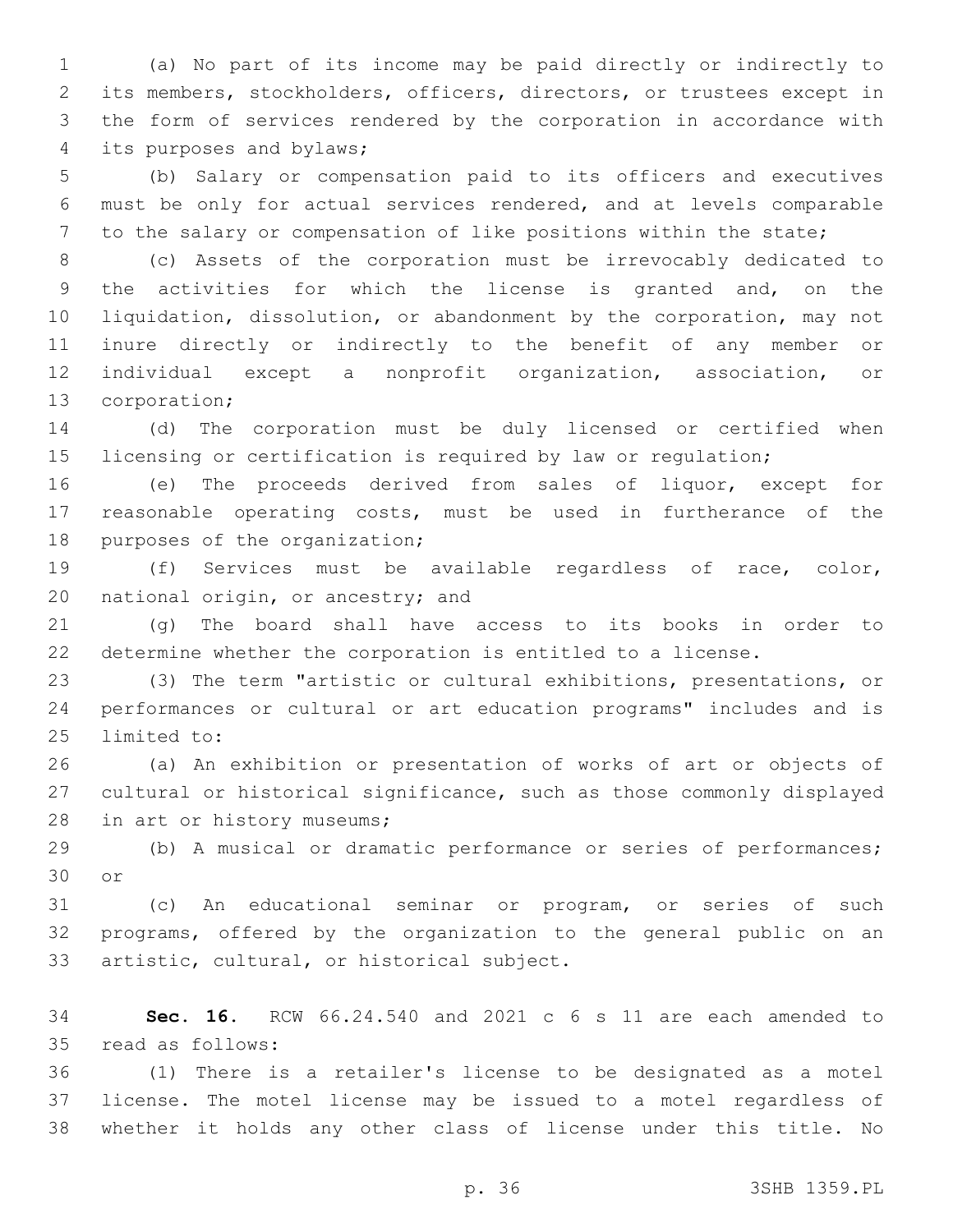license may be issued to a motel offering rooms to its guests on an hourly basis. The license authorizes the licensee to:

 (a) Sell, at retail, in locked honor bars, spirits in individual bottles not to exceed fifty milliliters, beer in individual cans or bottles not to exceed twelve ounces, and wine in individual bottles not to exceed one hundred eighty-seven milliliters, to registered guests of the motel for consumption in guest rooms.

 (i) Each honor bar must also contain snack foods. No more than 9 one-half of the quest rooms may have honor bars.

 (ii) All spirits to be sold under the license must be purchased from a spirits retailer or a spirits distributor licensee of the 12 board.

 (iii) The licensee must require proof of age from the guest renting a guest room and requesting the use of an honor bar. The guest must also execute an affidavit verifying that no one under twenty-one years of age has access to the spirits, beer, and wine in 17 the honor bar.

 (b) Provide without additional charge, to overnight guests of the motel, spirits, beer, and wine by the individual serving for on- premises consumption at a specified regular date, time, and place as may be fixed by the board. Self-service by attendees is prohibited. All spirits, beer, and wine service must be done by an alcohol server as defined in RCW 66.20.300 and comply with RCW 66.20.310.

24 (2)(a) The annual fee for a motel license is ( $f$ ive hundred 25 dollars)) \$250.

 (b) The annual fee in (a) of this subsection is waived during the 12-month period beginning with the second calendar month after 28 February 28, 2021, for:

 (i) Licenses that expire during the 12-month waiver period under 30 this subsection  $(2)$  (b); and

 (ii) Licenses issued to persons previously licensed under this section at any time during the 12-month period prior to the 12-month 33 waiver period under this subsection (2)(b).

 (c) The waiver in (b) of this subsection does not apply to any 35 licensee that:

 (i) Had their license suspended by the board for health and safety violations of state COVID-19 guidelines; or

 (ii) Received an order of immediate restraint or citation from the department of labor and industries for allowing an employee to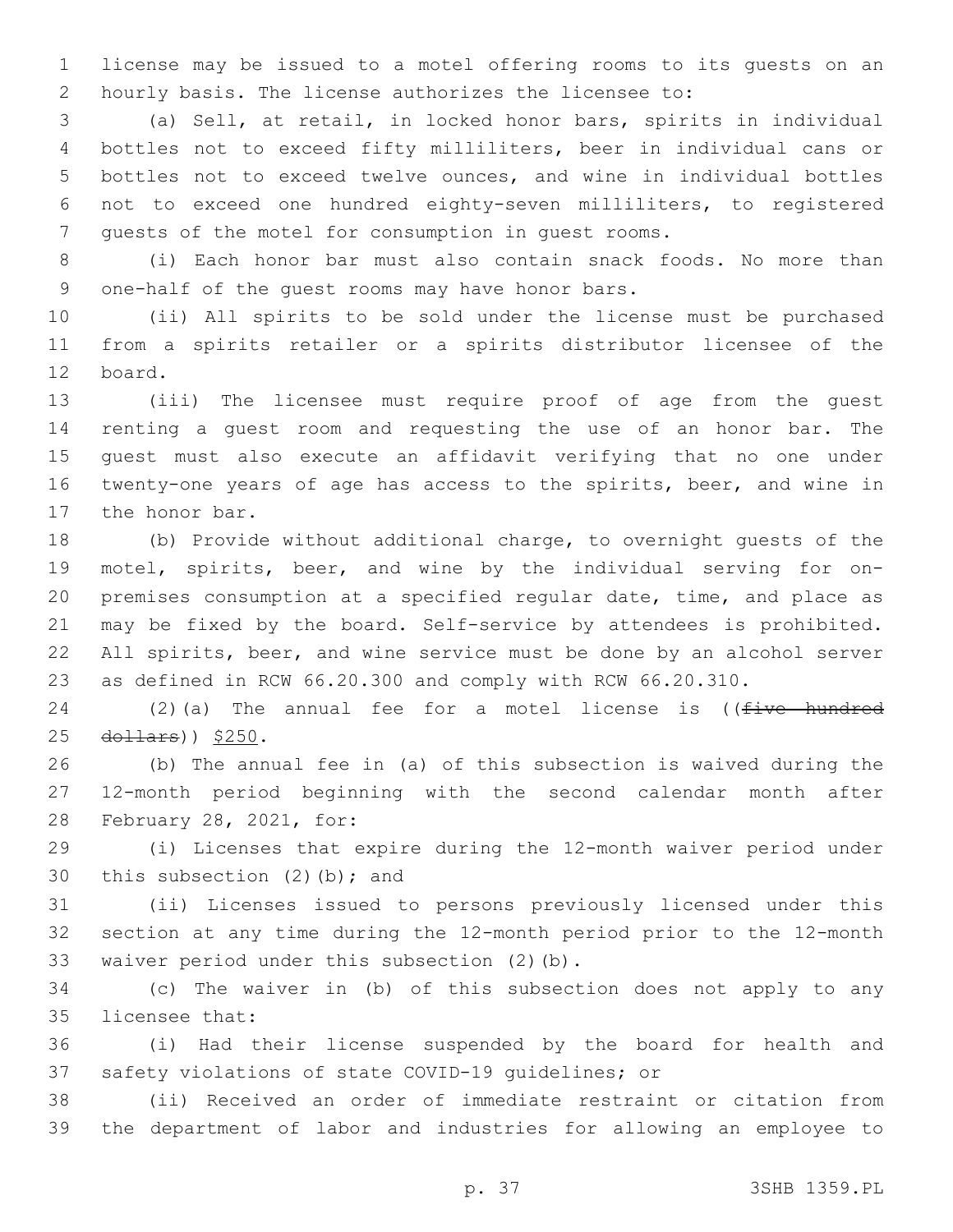perform work where business activity was prohibited in violation of an emergency proclamation of the governor under RCW 43.06.220.

 (d) Upon request of the department of revenue, the board and the department of labor and industries must both provide a list of persons that they have determined to be ineligible for a fee waiver under (b) of this subsection for the reasons described in (c) of this subsection. Unless otherwise agreed, any list must be received by the department of revenue no later than 15 calendar days after the 9 request is made.

 (3) For the purposes of this section, "motel" means a transient 11 accommodation licensed under chapter 70.62 RCW.

 **Sec. 17.** RCW 66.24.570 and 2021 c 6 s 12 are each amended to 13 read as follows:

 (1)(a) There is a license for sports entertainment facilities to be designated as a sports entertainment facility license to sell beer, wine, and spirits at retail, for consumption upon the premises 17 only, the license to be issued to the entity providing food and beverage service at a sports entertainment facility as defined in 19 this section. The cost of the license is ((two thousand five hundred dollars))  $$1,250$  per annum.

 (b) The annual fee in (a) of this subsection is waived during the 12-month period beginning with the second calendar month after 23 February 28, 2021, for:

 (i) Licenses that expire during the 12-month waiver period under 25 this subsection  $(1)$  (b); and

 (ii) Licenses issued to persons previously licensed under this section at any time during the 12-month period prior to the 12-month 28 waiver period under this subsection (1)(b).

 (c) The waiver in (b) of this subsection does not apply to any 30 licensee that:

 (i) Had their license suspended by the board for health and safety violations of state COVID-19 guidelines; or

 (ii) Received an order of immediate restraint or citation from the department of labor and industries for allowing an employee to perform work where business activity was prohibited in violation of an emergency proclamation of the governor under RCW 43.06.220.

 (d) Upon request of the department of revenue, the board and the department of labor and industries must both provide a list of persons that they have determined to be ineligible for a fee waiver

p. 38 3SHB 1359.PL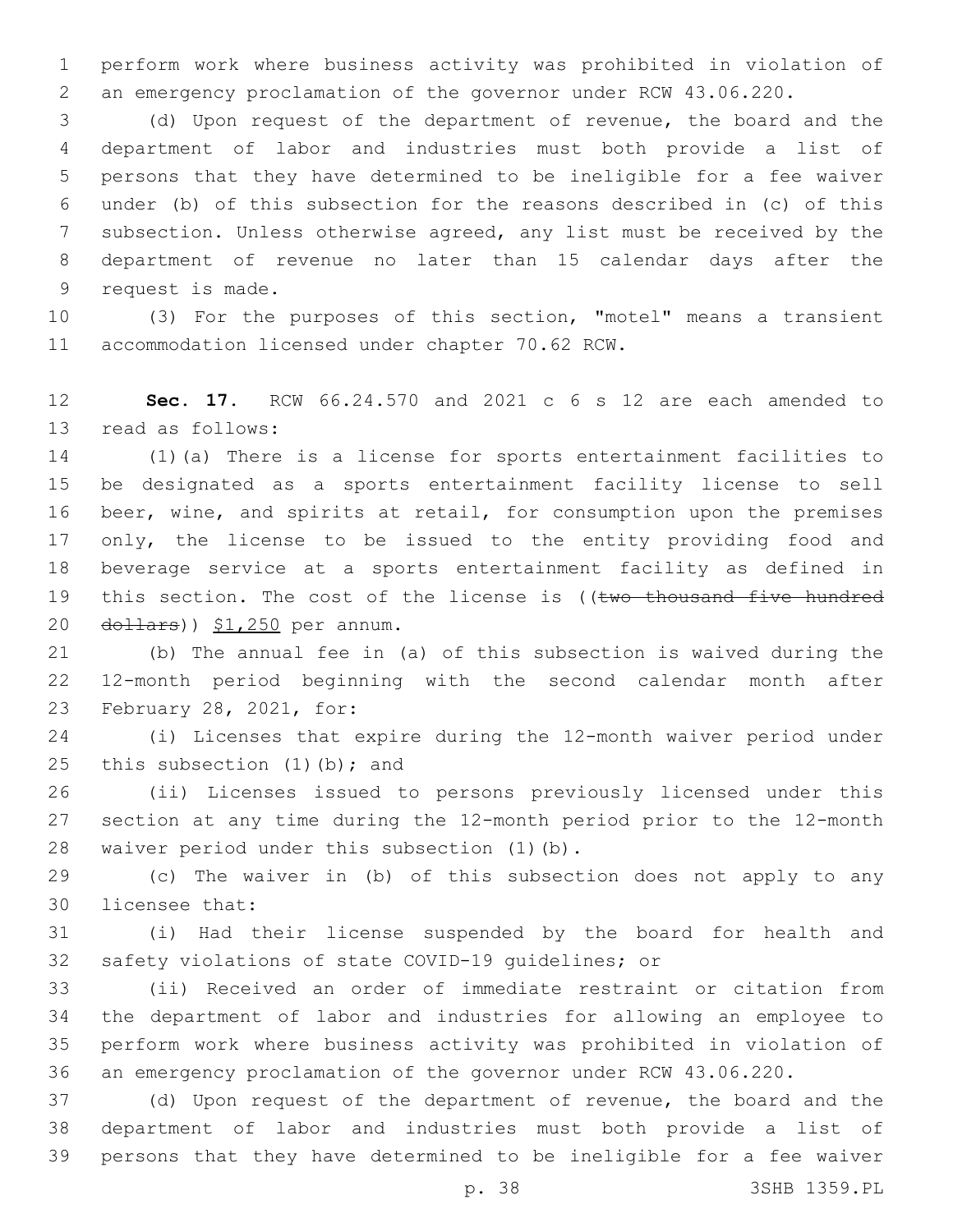under (b) of this subsection for the reasons described in (c) of this subsection. Unless otherwise agreed, any list must be received by the department of revenue no later than 15 calendar days after the 4 request is made.

 (2) For purposes of this section, a sports entertainment facility includes a publicly or privately owned arena, coliseum, stadium, or facility where sporting events are presented for a price of admission. The facility does not have to be exclusively used for 9 sporting events.

 (3) The board may impose reasonable requirements upon a licensee under this section, such as requirements for the availability of food and victuals including but not limited to hamburgers, sandwiches, 13 salads, or other snack food. The board may also restrict the type of events at a sports entertainment facility at which beer, wine, and spirits may be served. When imposing conditions for a licensee, the board must consider the seating accommodations, eating facilities, and circulation patterns in such a facility, and other amenities 18 available at a sports entertainment facility.

 (4)(a) The board may issue a caterer's endorsement to the license under this section to allow the licensee to remove from the liquor stocks at the licensed premises, for use as liquor for sale and service at event locations at a specified date and place not currently licensed by the board. If the event is open to the public, it must be sponsored by a society or organization as defined by RCW 66.24.375. If attendance at the event is limited to members or 26 invited guests of the sponsoring individual, society, or organization, the requirement that the sponsor must be a society or organization as defined by RCW 66.24.375 is waived. Cost of the 29 endorsement is three hundred fifty dollars.

 (b) The holder of this license with catering endorsement shall, if requested by the board, notify the board or its designee of the date, time, place, and location of any catered event. Upon request, the licensee shall provide to the board all necessary or requested information concerning the society or organization that will be holding the function at which the endorsed license will be utilized.

 (5) The board may issue an endorsement to the beer, wine, and spirits sports entertainment facility license that allows the holder of a beer, wine, and spirits sports entertainment facility license to sell for off-premises consumption wine vinted and bottled in the state of Washington and carrying a label exclusive to the license

p. 39 3SHB 1359.PL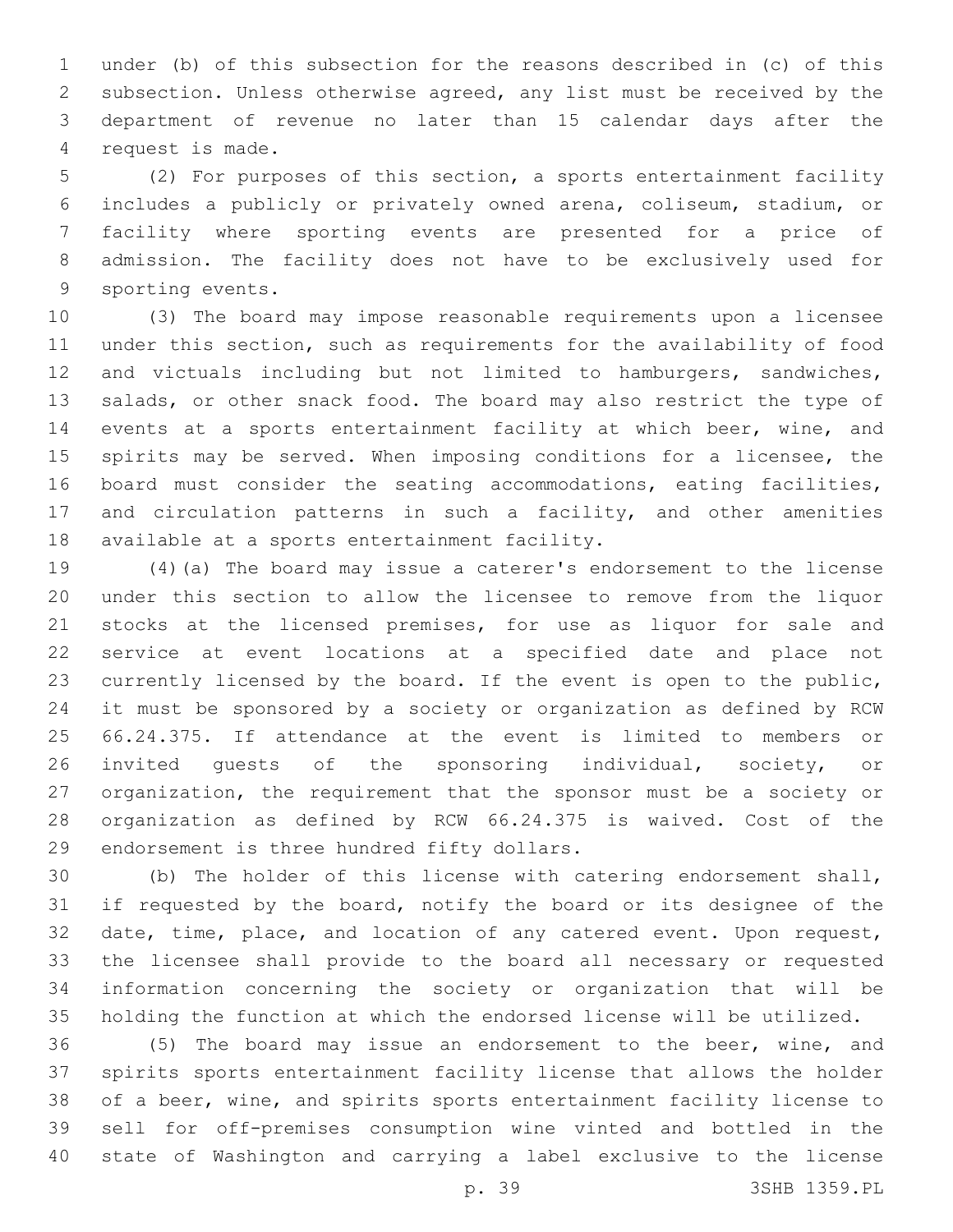holder selling the wine. Spirits and beer may not be sold for off- premises consumption under this section. The annual fee for the endorsement under this section is one hundred twenty dollars.

 (6)(a) A licensee and an affiliated business may enter into arrangements with a manufacturer, importer, or distributor for brand advertising at the sports entertainment facility or promotion of events held at the sports entertainment facility, with a capacity of five thousand people or more. The financial arrangements providing for the brand advertising or promotion of events shall not be used as 10 an inducement to purchase the products of the manufacturer, importer, or distributor entering into the arrangement nor shall it result in the exclusion of brands or products of other companies.

 (b) The arrangements allowed under this subsection (6) are an exception to arrangements prohibited under RCW 66.28.305. The board shall monitor the impacts of these arrangements. The board may conduct audits of the licensee and the affiliated business to determine compliance with this subsection (6). Audits may include but are not limited to product selection at the facility; purchase patterns of the licensee; contracts with the liquor manufacturer, importer, or distributor; and the amount allocated or used for liquor advertising by the licensee, affiliated business, manufacturer, 22 importer, or distributor under the arrangements.

 (c) The board shall report to the appropriate committees of the legislature by December 30, 2008, and biennially thereafter, on the impacts of arrangements allowed between sports entertainment licensees and liquor manufacturers, importers, and distributors for brand advertising and promotion of events at the facility.

 **Sec. 18.** RCW 66.24.580 and 2021 c 6 s 13 are each amended to read as follows:29

(1) A public house license allows the licensee:

 (a) To annually manufacture no less than two hundred fifty gallons and no more than two thousand four hundred barrels of beer on 33 the licensed premises;

 (b) To sell product, that is produced on the licensed premises, at retail on the licensed premises for consumption on the licensed 36 premises;

 (c) To sell beer or wine not of its own manufacture for consumption on the licensed premises if the beer or wine has been purchased from a licensed beer or wine wholesaler;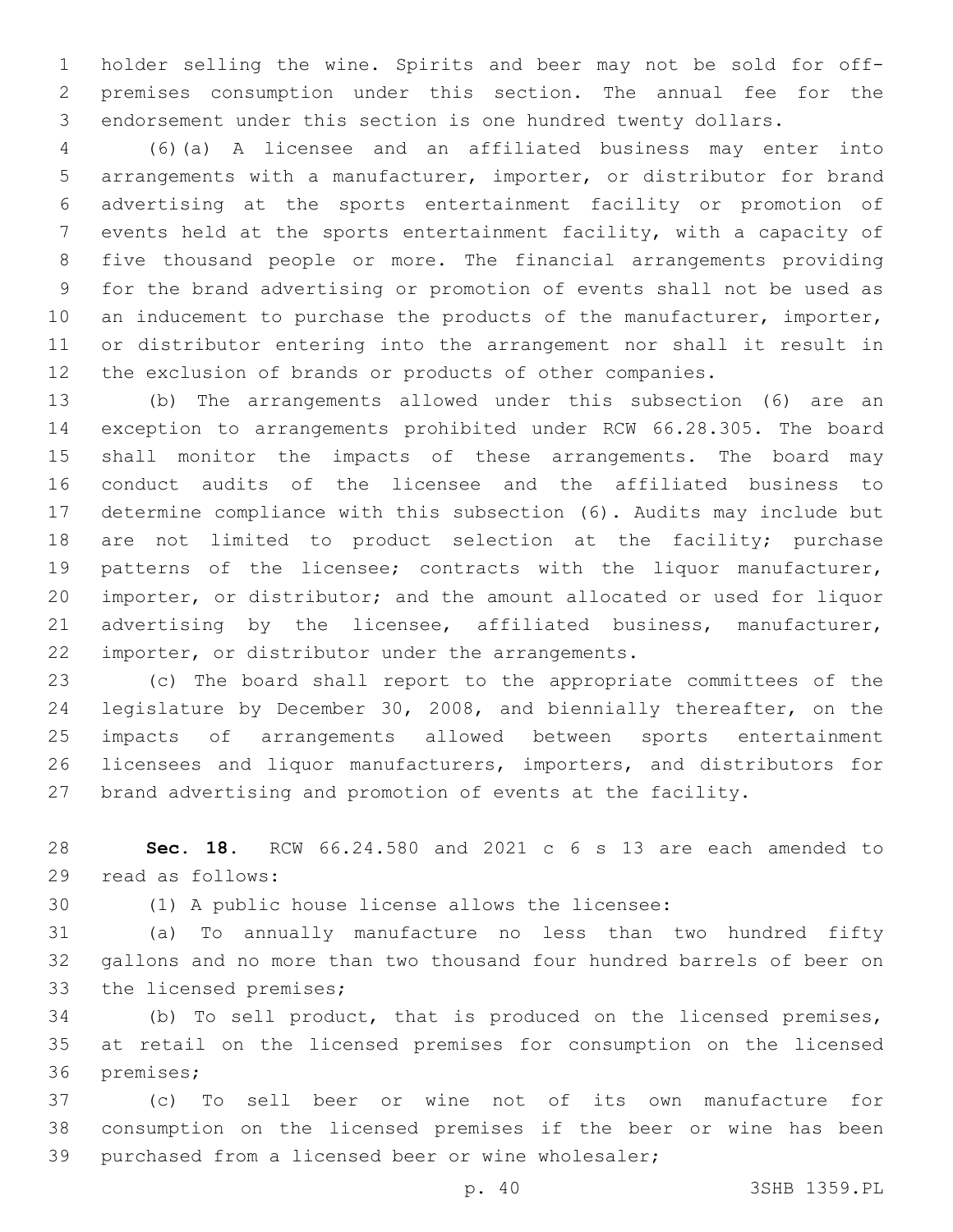(d) To apply for and, if qualified and upon the payment of the appropriate fee, be licensed as a spirits, beer, and wine restaurant to do business at the same location. This fee is in addition to the 4 fee charged for the basic public house license.

(2) RCW 66.28.305 applies to a public house license.

 (3) A public house licensee must pay all applicable taxes on production as are required by law, and all appropriate taxes must be paid for any product sold at retail on the licensed premises.

 (4) The employees of the licensee must comply with the provisions of mandatory server training in RCW 66.20.300 through 66.20.350.

 (5) The holder of a public house license may not hold a wholesaler's or importer's license, act as the agent of another manufacturer, wholesaler, or importer, or hold a brewery or winery 14 license.

15 (6)(a) The annual license fee for a public house is ((one 16 thousand dollars)) \$500.

 (b) The annual fee in (a) of this subsection is waived during the 12-month period beginning with the second calendar month after 19 February 28, 2021, for:

 (i) Licenses that expire during the 12-month waiver period under 21 this subsection  $(6)(b)$ ; and

 (ii) Licenses issued to persons previously licensed under this section at any time during the 12-month period prior to the 12-month 24 waiver period under this subsection (6)(b).

 (c) The waiver in (b) of this subsection does not apply to any 26 licensee that:

 (i) Had their license suspended by the board for health and safety violations of state COVID-19 guidelines; or

 (ii) Received an order of immediate restraint or citation from the department of labor and industries for allowing an employee to perform work where business activity was prohibited in violation of an emergency proclamation of the governor under RCW 43.06.220.

 (d) Upon request of the department of revenue, the board and the department of labor and industries must both provide a list of persons that they have determined to be ineligible for a fee waiver under (b) of this subsection for the reasons described in (c) of this subsection. Unless otherwise agreed, any list must be received by the department of revenue no later than 15 calendar days after the 39 request is made.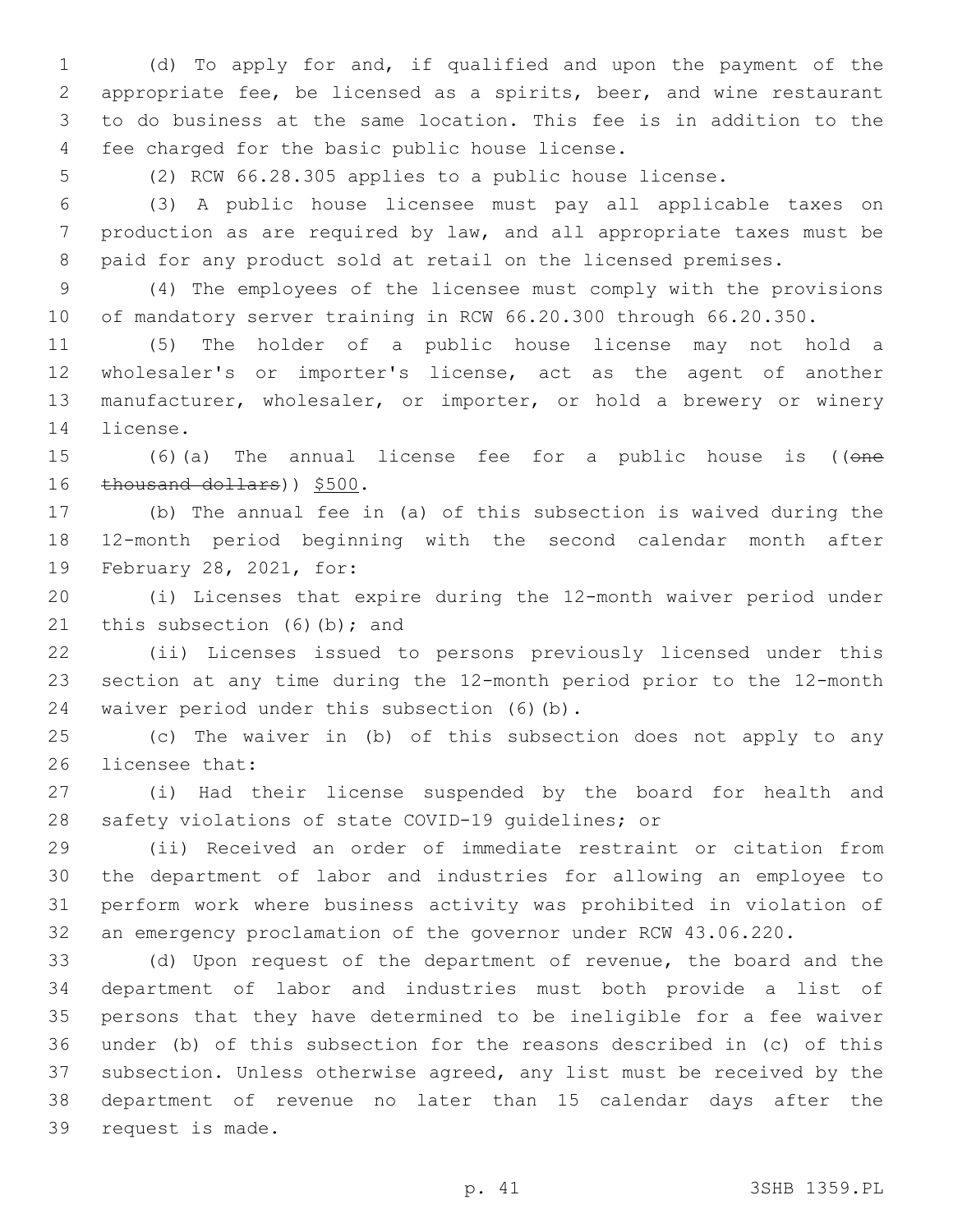(7) The holder of a public house license may hold other licenses at other locations if the locations are approved by the board.

 (8) Existing holders of annual retail liquor licenses may apply for and, if qualified, be granted a public house license at one or more of their existing liquor licensed locations without discontinuing business during the application or construction stages.

 **Sec. 19.** RCW 66.24.650 and 2021 c 6 s 16 are each amended to 8 read as follows:

 (1)(a) There is a theater license to sell beer, including strong beer, or wine, or both, at retail, for consumption on theater 11 premises. The annual fee is ((four hundred dollars)) \$200 for a beer 12 and wine theater license.

 (b) The annual fee in (a) of this subsection is waived during the 12-month period beginning with the second calendar month after 15 February 28, 2021, for:

 (i) Licenses that expire during the 12-month waiver period under 17 this subsection (1)(b); and

 (ii) Licenses issued to persons previously licensed under this section at any time during the 12-month period prior to the 12-month 20 waiver period under this subsection (1)(b).

 (c) The waiver in (b) of this subsection does not apply to any 22 licensee that:

 (i) Had their license suspended by the board for health and safety violations of state COVID-19 guidelines; or

 (ii) Received an order of immediate restraint or citation from the department of labor and industries for allowing an employee to perform work where business activity was prohibited in violation of an emergency proclamation of the governor under RCW 43.06.220.

 (d) Upon request of the department of revenue, the board and the department of labor and industries must both provide a list of persons that they have determined to be ineligible for a fee waiver under (b) of this subsection for the reasons described in (c) of this subsection. Unless otherwise agreed, any list must be received by the department of revenue no later than 15 calendar days after the 35 request is made.

 (2) If the theater premises is to be frequented by minors, an alcohol control plan must be submitted to the board at the time of application. The alcohol control plan must be approved by the board,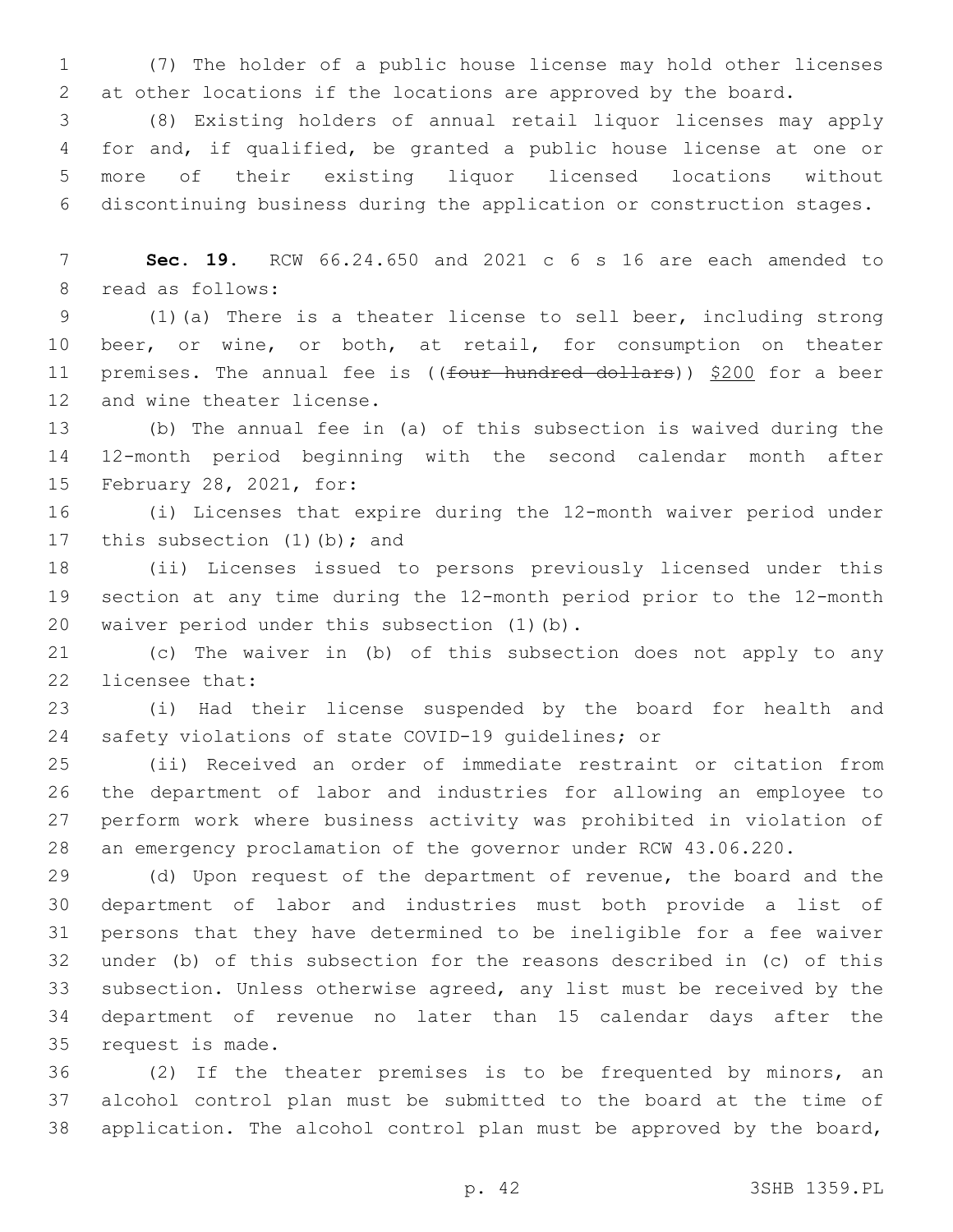and be prominently posted on the premises, prior to minors being 2 allowed.

(3) For the purposes of this section:3

 (a) "Alcohol control plan" means a written, dated, and signed plan submitted to the board by an applicant or licensee for the entire theater premises, or rooms or areas therein, that shows where and when alcohol is permitted, where and when minors are permitted, and the control measures used to ensure that minors are not able to obtain alcohol or be exposed to environments where drinking alcohol 10 predominates.

 (b) "Theater" means a place of business where motion pictures or other primarily nonparticipatory entertainment are shown, and 13 includes only theaters with up to four screens.

 (4) The board must adopt rules regarding alcohol control plans and necessary control measures to ensure that minors are not able to obtain alcohol or be exposed to areas where drinking alcohol predominates. All alcohol control plans must include a requirement that any person involved in the serving of beer and/or wine must have completed a mandatory alcohol server training program.

 (5)(a) A licensee that is an entity that is exempt from taxation under Title 26 U.S.C. Sec. 501(c)(3) of the federal internal revenue code of 1986, as amended as of January 1, 2013, may enter into arrangements with a beer or wine manufacturer, importer, or distributor for brand advertising at the theater or promotion of events held at the theater. The financial arrangements providing for the brand advertising or promotion of events may not be used as an inducement to purchase the products of the manufacturer, importer, or distributor entering into the arrangement and such arrangements may not result in the exclusion of brands or products of other companies.

 (b) The arrangements allowed under this subsection (5) are an exception to arrangements prohibited under RCW 66.28.305. The board must monitor the impacts of these arrangements. The board may conduct audits of a licensee and the affiliated business to determine compliance with this subsection (5). Audits may include, but are not limited to: Product selection at the facility; purchase patterns of the licensee; contracts with the beer or wine manufacturer, importer, or distributor; and the amount allocated or used for wine or beer advertising by the licensee, affiliated business, manufacturer, 39 importer, or distributor under the arrangements.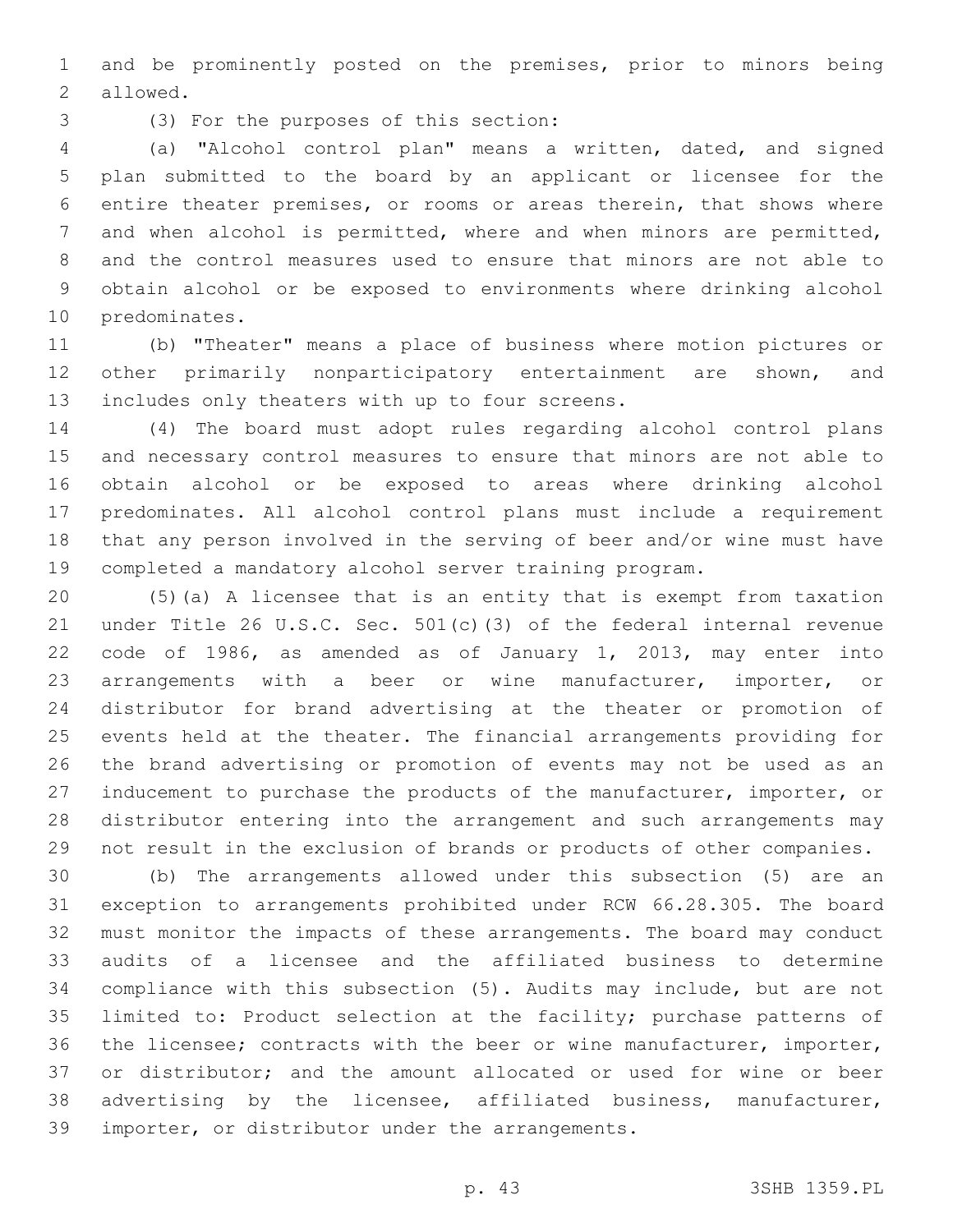(6) The maximum penalties prescribed by the board in WAC 314-29-020 relating to fines and suspensions are double for violations involving minors or the failure to follow the alcohol control plan with respect to theaters licensed under this section.

 **Sec. 20.** RCW 66.24.680 and 2021 c 176 s 5235 and 2021 c 6 s 18 are each reenacted and amended to read as follows:6

 (1) There shall be a license to be designated as a senior center license. This shall be a license issued to a nonprofit organization whose primary service is providing recreational and social activities for seniors on the licensed premises. This license shall permit the licensee to sell spirits by the individual glass, including mixed 12 drinks and cocktails mixed on the premises only, beer and wine, at 13 retail for consumption on the premises.

(2) To qualify for this license, the applicant entity must:

(a) Be a nonprofit organization under chapter 24.03A RCW;

(b) Be open at times and durations established by the board; and

(c) Provide limited food service as defined by the board.

 (3) All alcohol servers must have a valid mandatory alcohol 19 server training permit.

(4) The board shall adopt rules to implement this section.

21 (5)(a) The annual fee for this license shall be ((seven hundred 22 twenty dollars)) \$360.

 (b) The annual fee in (a) of this subsection is waived during the 12-month period beginning with the second calendar month after 25 February 28, 2021, for:

 (i) Licenses that expire during the 12-month waiver period under 27 this subsection  $(5)$  (b); and

 (ii) Licenses issued to persons previously licensed under this section at any time during the 12-month period prior to the 12-month 30 waiver period under this subsection  $(5)(b)$ .

 (c) The waiver in (b) of this subsection does not apply to any 32 licensee that:

 (i) Had their license suspended by the board for health and safety violations of state COVID-19 guidelines; or

 (ii) Received an order of immediate restraint or citation from the department of labor and industries for allowing an employee to perform work where business activity was prohibited in violation of an emergency proclamation of the governor under RCW 43.06.220.